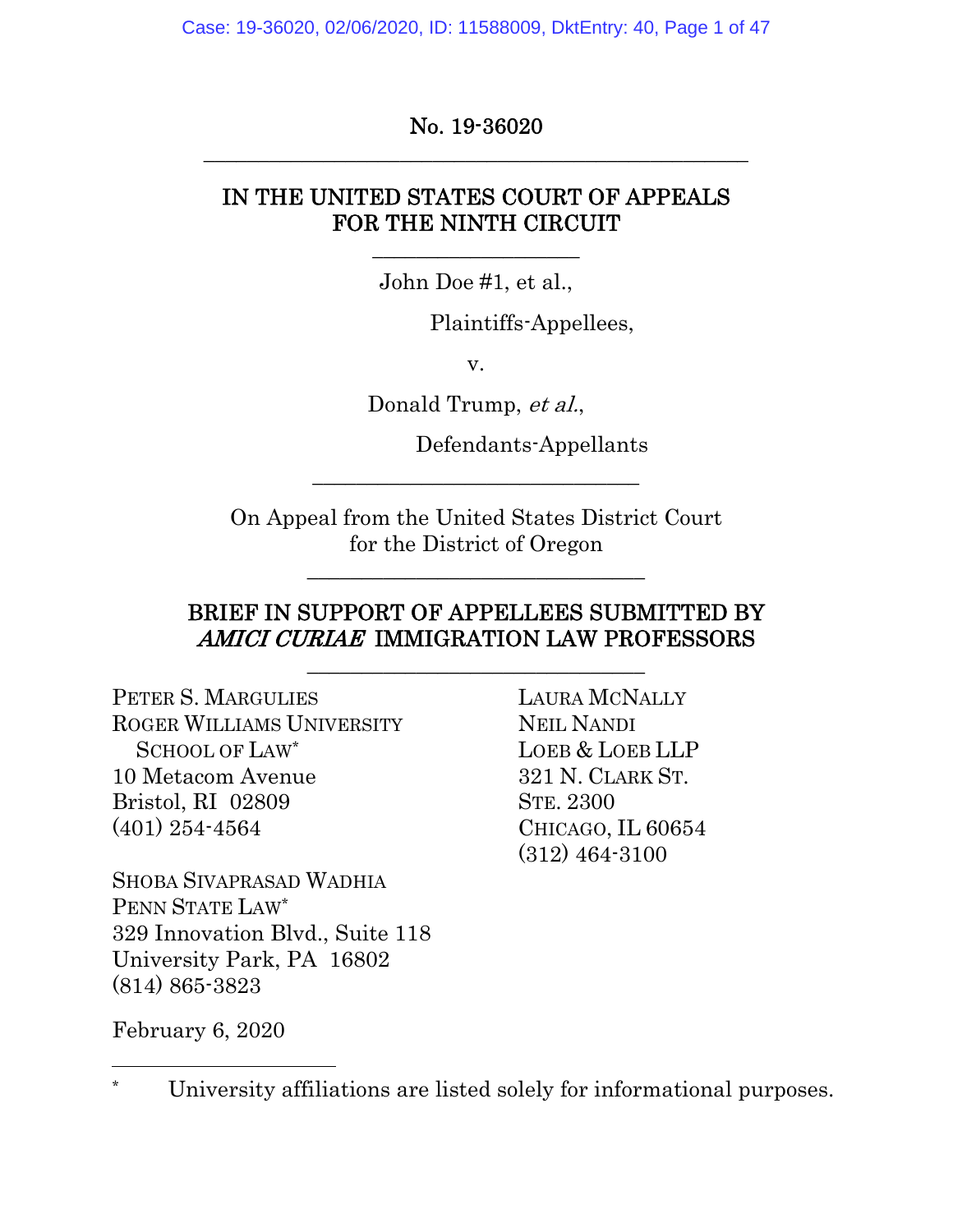# TABLE OF CONTENTS

### Page

| $\mathbf{I}$ . | Past Practice Under § 1182(f) Has Entailed a Specific Nexus With |                                                                               |    |
|----------------|------------------------------------------------------------------|-------------------------------------------------------------------------------|----|
|                | a.                                                               | <b>Retaliatory Proclamations</b>                                              | 9  |
|                | $\mathbf{b}$ .                                                   | Proclamations Reflecting Cooperation With Foreign<br>Governments              | 14 |
|                | c.                                                               | A Comprehensive List of Proclamations and Their<br><b>Respective Purposes</b> | 19 |
| II.            |                                                                  | Case Law Does Not Support Deference to Domestic-Focused<br>36                 |    |
| 38             |                                                                  |                                                                               |    |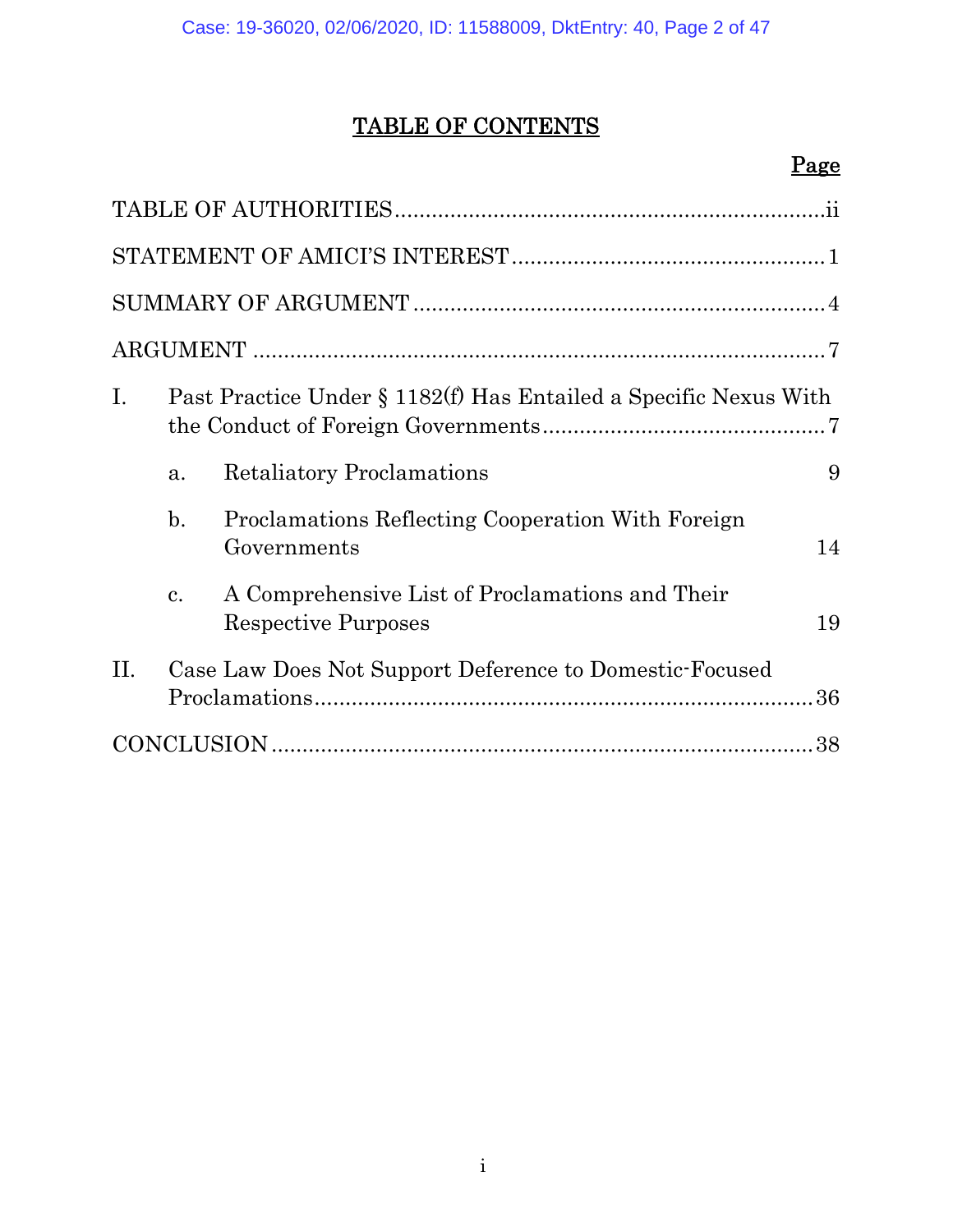# TABLE OF AUTHORITIES

# Page(s)

### Cases

| Abourezk v. Reagan,                                                                                                                                                          |
|------------------------------------------------------------------------------------------------------------------------------------------------------------------------------|
| Brief of Professors of Immigration Law as Amici Curiae in<br>Support of Plaintiffs, East Bay Sanctuary Covenant v.<br><i>Trump</i> , No. 3:18-cv-06810-JST (N.D.             |
| Brief for Amici Curiae Scholars of Immigration Law in<br>Support of Respondents on the History of the Immigration<br>and Nationality Act, Trump v. Hawaii, No. 17-695 (March |
| Dep't of State v. Ray,                                                                                                                                                       |
| East Bay Sanctuary Covenant v. Trump,<br>No. 18-17274, 2018 U.S. App. LEXIS 37150                                                                                            |
| Fiallo v. Bell,                                                                                                                                                              |
| Harisiades v. Shaughnessy,                                                                                                                                                   |
| Holder v. Humanitarian Law Project,                                                                                                                                          |
| Kerry v. Din,                                                                                                                                                                |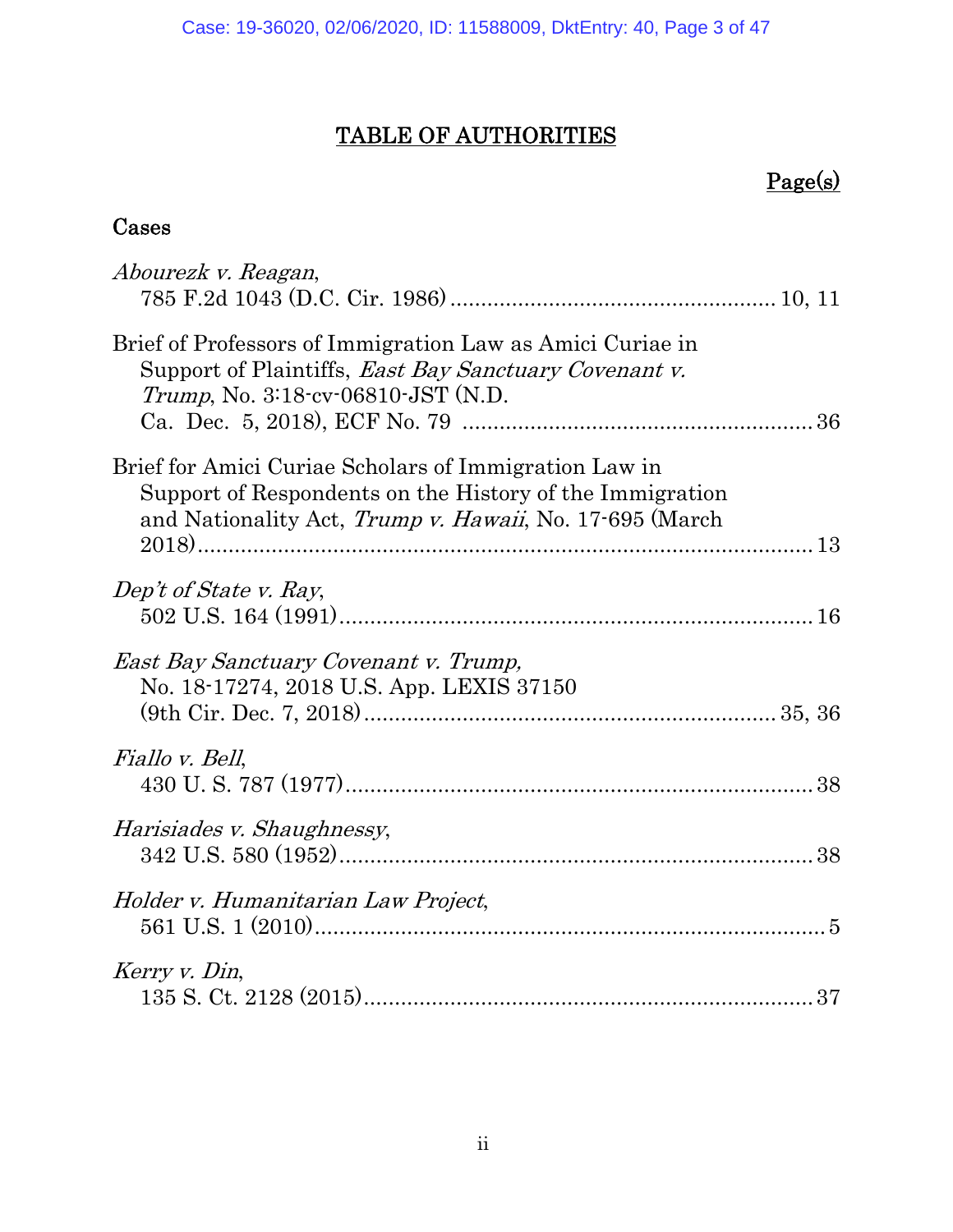### Page(s)

| Mathews v. Diaz,                                                                                                 |
|------------------------------------------------------------------------------------------------------------------|
| Sale v. Haitian Centers Council, Inc.,                                                                           |
| Trump v. East Bay Sanctuary Covenant,                                                                            |
| Trump v. Hawaii,                                                                                                 |
| <b>Statutes</b>                                                                                                  |
|                                                                                                                  |
|                                                                                                                  |
| <b>Executive Materials</b>                                                                                       |
| Exec. Order No. 12172, 44 Fed. Reg. 67,947 (Nov. 26, 1979),<br>as amended by Exec. Order No. 12206, 45 Fed. Reg. |
|                                                                                                                  |
| Exec. Order No. 13608, 77 Fed. Reg. 26,409 (May 1, 2012)  13, 30                                                 |
| Exec. Order No. 13619, 77 Fed. Reg. 41,243 (July 11, 2012)  14, 30                                               |
| Exec. Order No. 13628, 77 Fed. Reg. 62,139 (Oct. 9, 2012) 14, 30                                                 |
| Exec. Order No. 13660, 79 Fed. Reg. 13,493 (Mar. 6, 2014) 31                                                     |
| Exec. Order No. 13667, 79 Fed. Reg. 28,387 (May 12, 2014) 31                                                     |
| Exec. Order No. 13685, 79 Fed. Reg. 77,357 (Dec. 19, 2014)  32                                                   |
| Exec. Order No. 13687, 80 Fed. Reg. 819 (Jan. 2, 2015)  14, 32                                                   |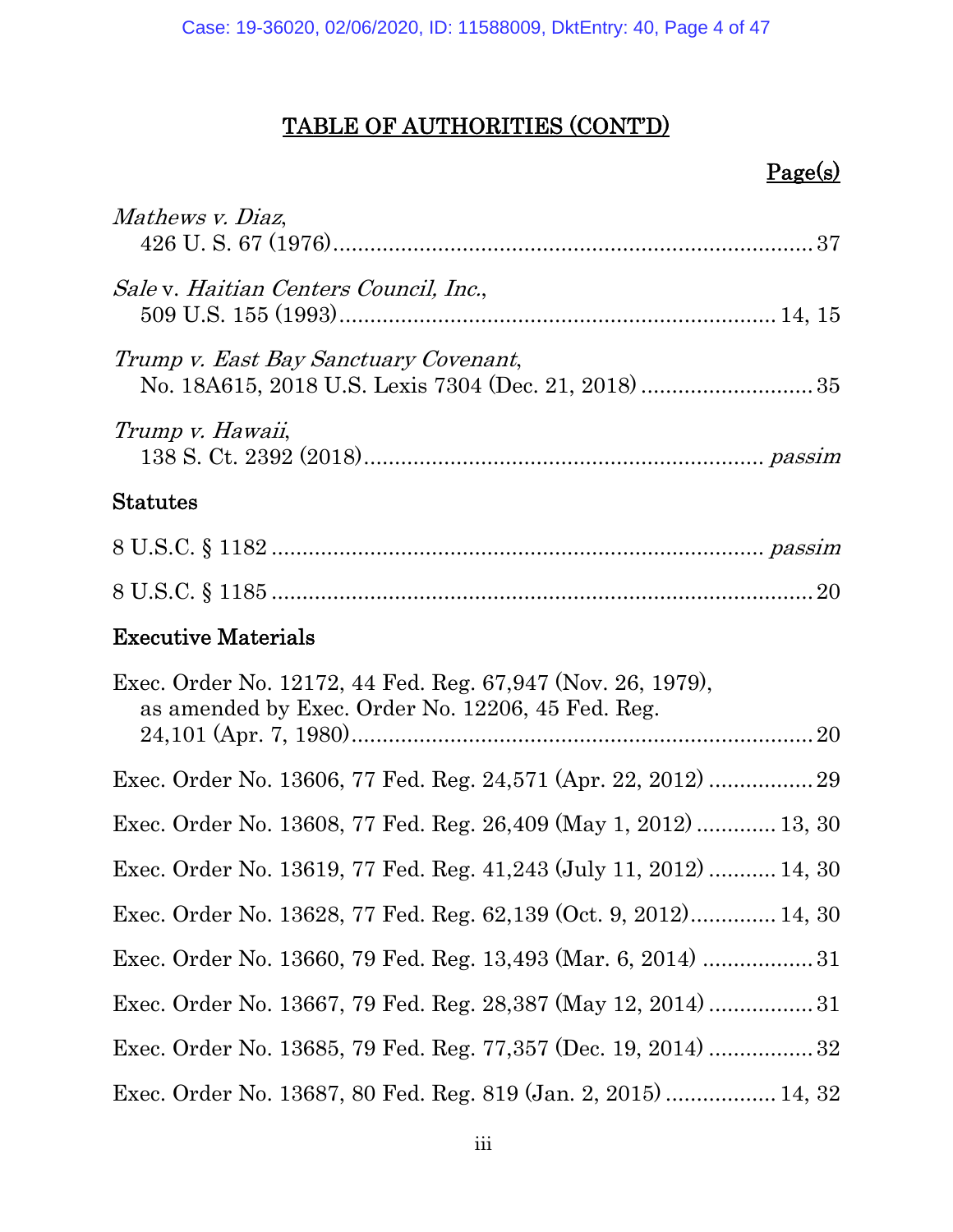# Page(s)

| Exec. Order No. 13692, 80 Fed. Reg. 12,747 (Mar. 8, 2015) 32      |
|-------------------------------------------------------------------|
| Exec. Order No. 13694, 80 Fed. Reg. 18,077 (April 1, 2015) 12, 33 |
| Exec. Order No. 13712, 80 Fed. Reg. 73,633 (Nov. 22, 2015) 34     |
| Exec. Order No. 13722, 81 Fed. Reg. 14,943 (Mar. 15, 2016) 34     |
|                                                                   |
| Exec. Order No. 13757, 82 Fed. Reg. 1 (Dec. 28, 2016)  12         |
|                                                                   |
|                                                                   |
|                                                                   |
|                                                                   |
| Proclamation 5517, 51 Fed. Reg. 30,470 (Aug. 22, 1986) 5, 9, 21   |
|                                                                   |
|                                                                   |
|                                                                   |
|                                                                   |
|                                                                   |
|                                                                   |
|                                                                   |
|                                                                   |
|                                                                   |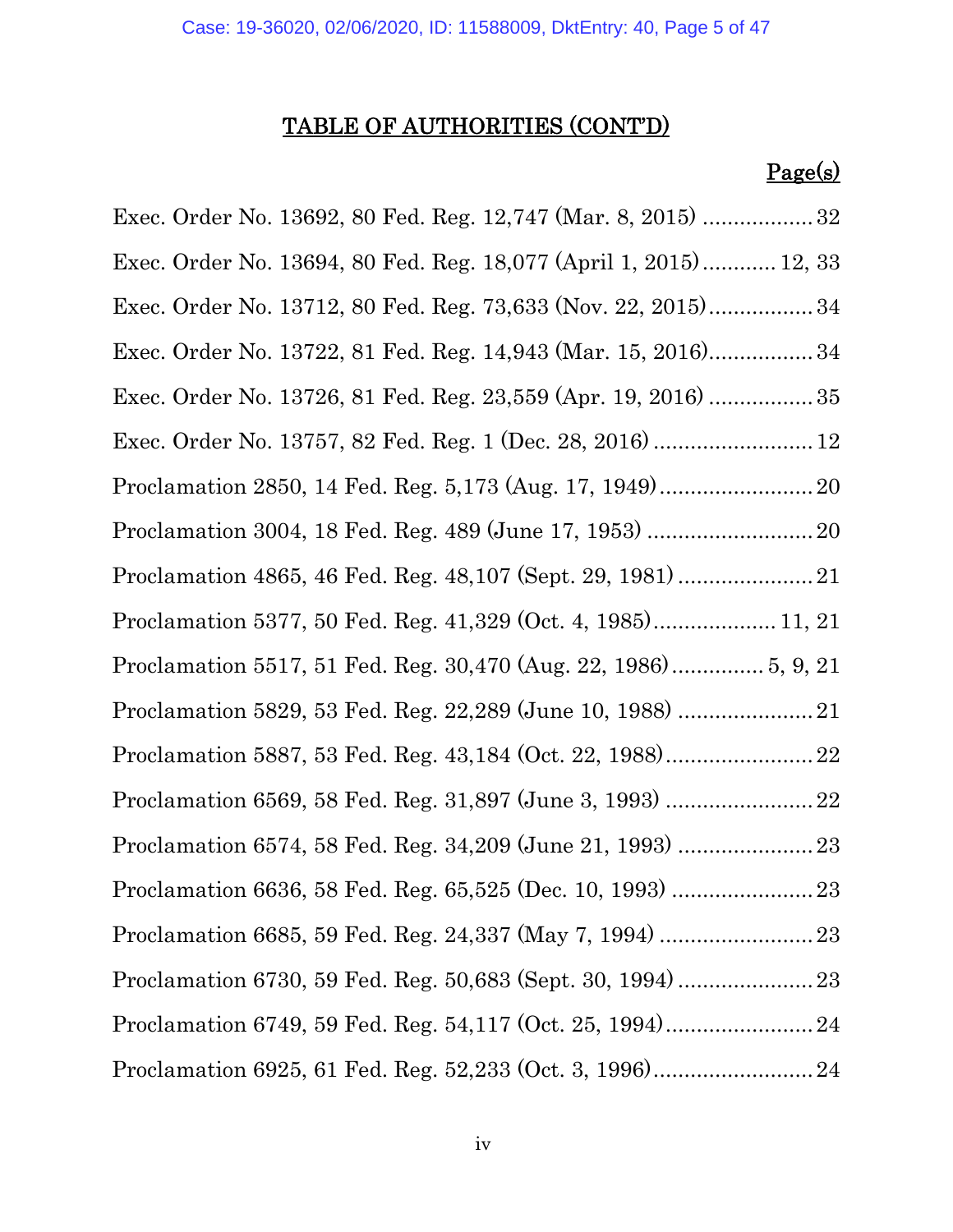### Page(s)

|  | Proclamation 7452, 66 Fed. Reg. 34,775 (June 26, 2001)  6, 17, 18, 27 |
|--|-----------------------------------------------------------------------|
|  |                                                                       |
|  |                                                                       |
|  | Proclamation 8015, 71 Fed. Reg. 28,541 (May 12, 2006)  28             |
|  | Proclamation 8158, 72 Fed. Reg. 36,587 (June 28, 2007)  28            |
|  |                                                                       |
|  | Proclamation 8693, 76 Fed. Reg. 44, 751 (July 24, 2011)  18, 29       |
|  | Proclamation 8697, 76 Fed. Reg. 49,277 (Aug. 4, 2011) 18, 19, 29      |
|  |                                                                       |
|  |                                                                       |
|  | Proclamation 12807, 57 Fed. Reg. 23,133 (May 24, 1992)  22            |

### Other Authorities

| Gerald M. Boyd, Reagan Acts to Tighten Trade Embargo of                                                              |  |
|----------------------------------------------------------------------------------------------------------------------|--|
| Haiti, Migrants—Interdiction, United States-Haiti, Sept. 23,<br>1981, 33 U.S.T. 3559, 3560, T.I.A.S. No. 10241, 1981 |  |
|                                                                                                                      |  |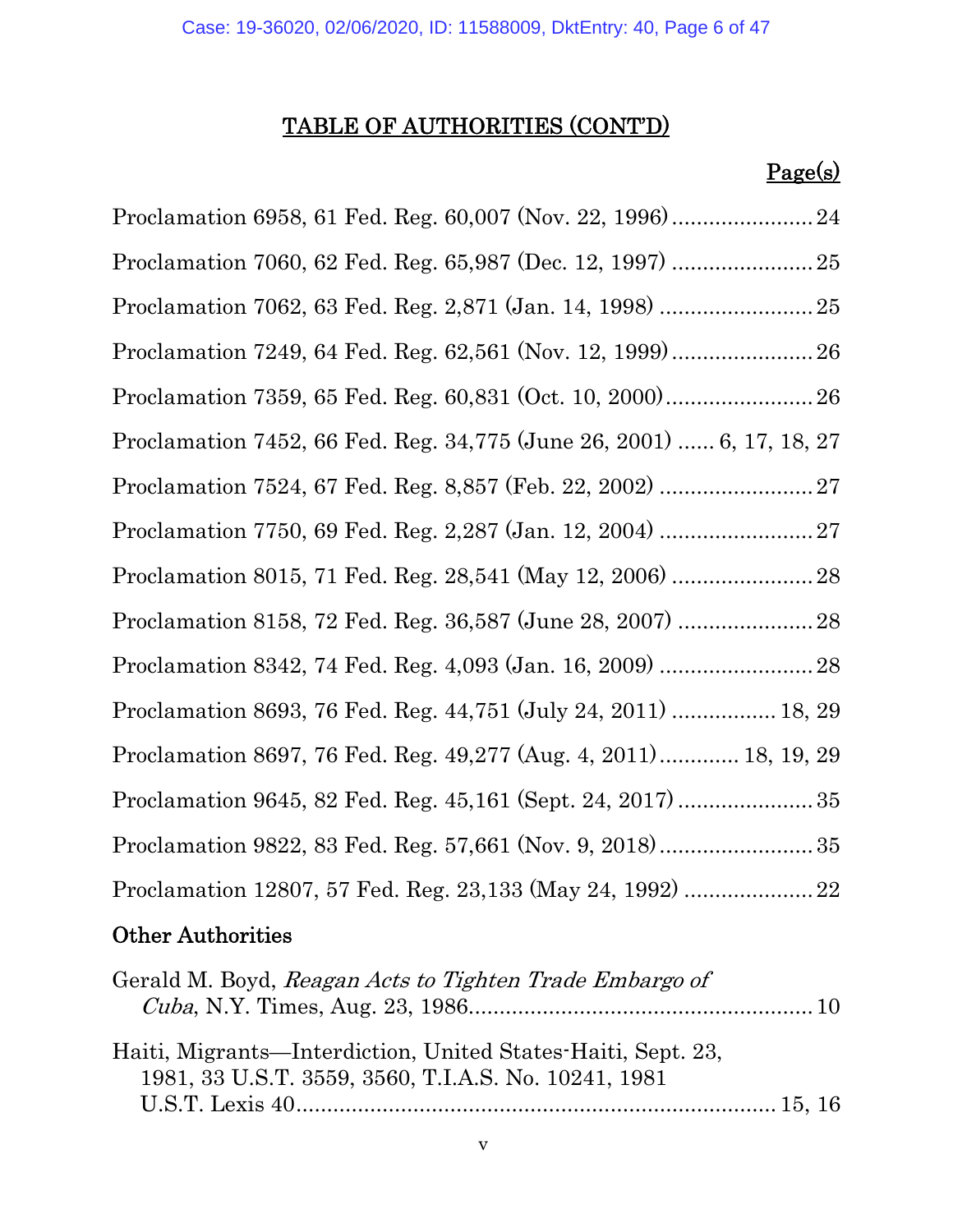# Page(s)

| Maryellen Fullerton, Cuban Exceptionalism: Migration and<br><i>Asylum in Spain and the United States, 35 U. Miami</i>                                            |
|------------------------------------------------------------------------------------------------------------------------------------------------------------------|
| Harold Hongju Koh & Michael J. Wishnie, The Story of Sale<br>v. Haitian Centers Council: Guantanamo and<br><i>Refoulement</i> , in HUMAN RIGHTS ADVOCACY STORIES |
| Kate Manuel, CONG. RESEARCH SERV., R44743,<br>EXECUTIVE AUTHORITY TO EXCLUDE ALIENS: IN BRIEF (2017) 7                                                           |
| Peter Margulies, The Travel Ban Decision, Administrative<br>Law, and Judicial Method: Taking Statutory Context                                                   |
| Shoba Sivaprasad Wadhia, <i>Banned: Immigration</i>                                                                                                              |
| Bernard Weinraub, U.S. and Cuba Gain an Accord on                                                                                                                |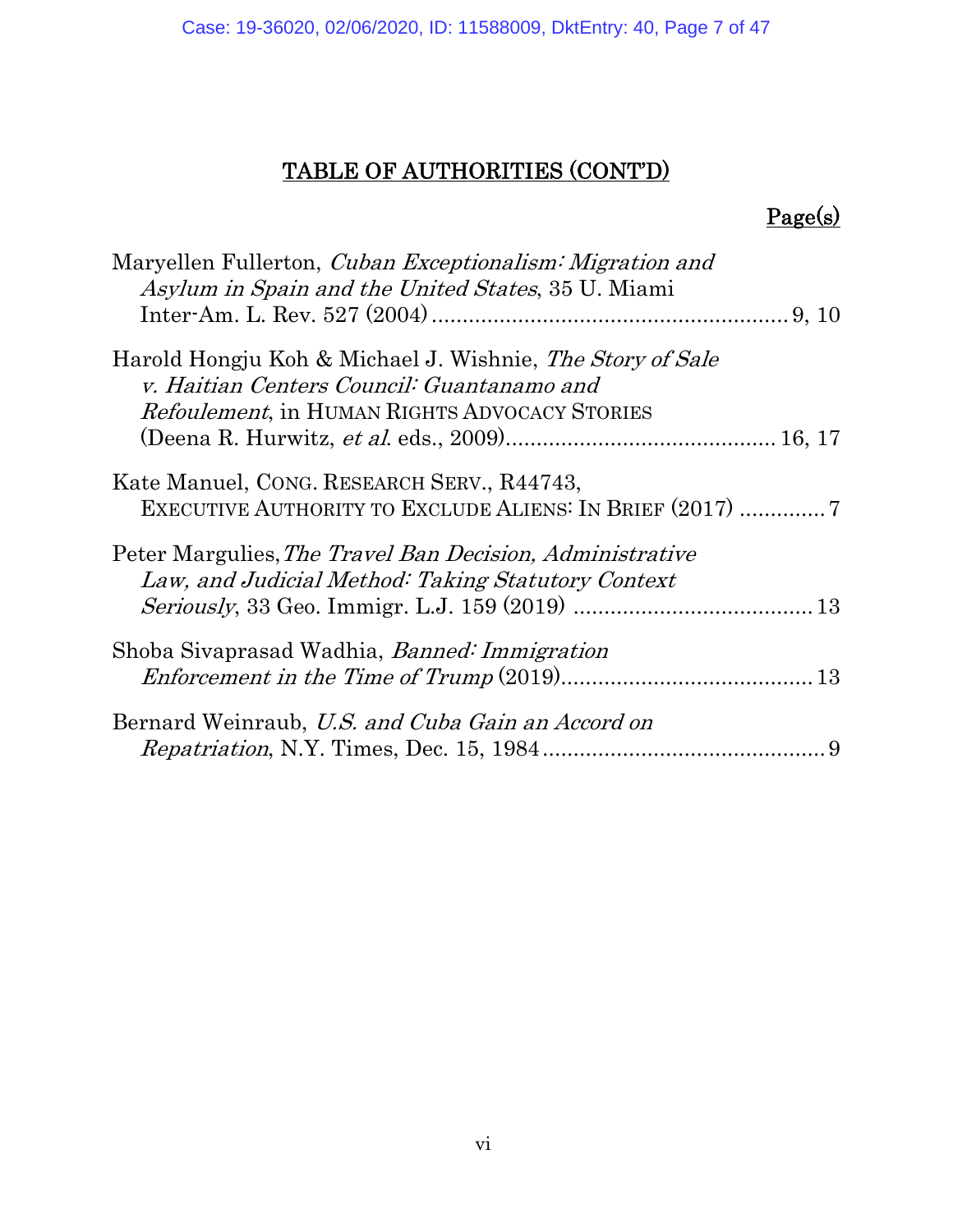#### STATEMENT OF AMICI'S INTEREST1

Amici curiae are law professors who teach and publish scholarship about United States immigration law. Amici have collectively studied the implementation and history of the Immigration and Nationality Act (INA) for decades and have written extensively on the topic. They accordingly have an abiding interest in the proper interpretation and administration of the Nation's immigration laws, particularly the INA. Amici respectfully submit that their proposed brief could aid this Court's consideration by placing the current dispute in the broader context and history of relevant immigration statutes. Amici are2:

Deborah Anker Harvard Law School Laila L. Hlass Tulane University Law School

Sabrineh Ardalan Harvard Law School

 $\overline{a}$ 

Geoffrey A. Hoffman UHLC Immigration Clinic

<sup>&</sup>lt;sup>1</sup> Amici submit this brief pursuant to Federal Rule of Appellate Procedure  $29(a)(2)$  and state that all parties have consented to its timely filing. Amici further state, pursuant to Federal Rule of Appellate Procedure  $29(a)(4)(E)$ , that no counsel for a party authored this brief in whole or in part, and no person other than the amici curiae or their counsel made a monetary contribution intended to fund the preparation or submission of this brief.

<sup>2</sup> University affiliations are listed solely for informational purposes.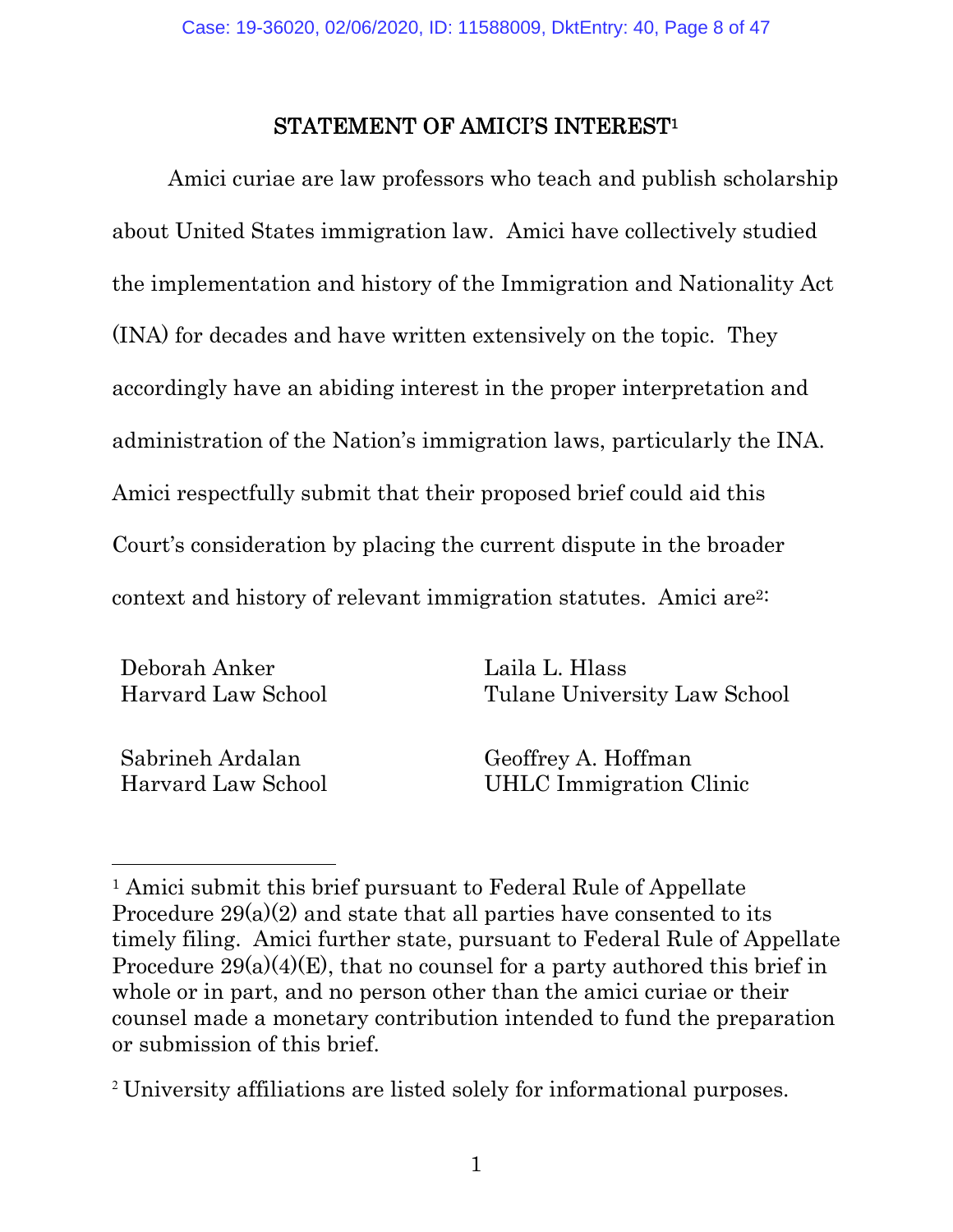Jon Bauer University of Connecticut School of Law

Lenni Benson New York Law School

Linda Bosniak Rutgers Law School

Gabriel "Jack" Chin UC Davis School of Law

Michael J. Churgin University of Texas School of Law

Marisa S. Cianciarulo Chapman University, Dale E. Fowler School of Law

Holly S. Cooper UC Davis School of Law Immigration Law Clinic

Rose Cuison-Villazor Rutgers Law School

Alina Das New York University School of Law

Mary Holper Boston College Law School

Anil Kalhan Drexel University Thomas R. Kline School of Law

Annie Lai UC Irvine School of Law

Peter Margulies Roger Williams University School of Law

Thomas M. McDonnell Elisabeth Haub School of Law at Pace University

M. Isabel Medina Loyola University New Orleans College of Law

Karen B. Musalo UC Hastings College of the Law

Ediberto Roman Florida International University

Philip G. Schrag Georgetown University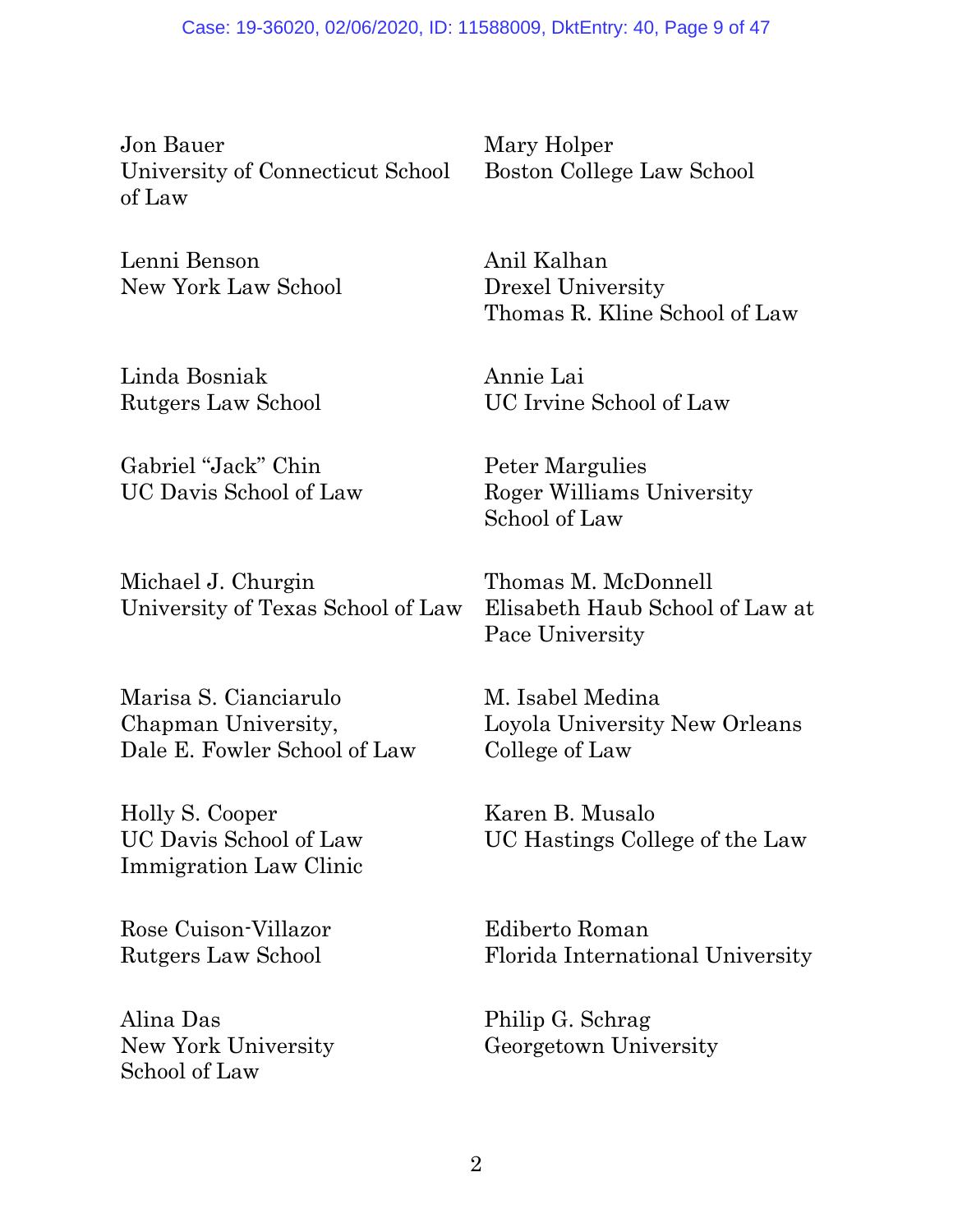Ingrid Eagly UCLA Criminal Defense Clinic

Stella B. Elias University of Iowa College of Law

Kate Evans Duke University School of Law

Maryellen Fullerton Brooklyn Law School

Lauren Gilbert St. Thomas University School of Law

William Gill Lincoln Memorial University, Duncan School of Law

Pratheepan Gulasekaram Santa Clara University School of Law

Bill Ong Hing University of San Francisco

Anita Sinha American Univ. Washington College of Law

Juliet P. Stumpf Lewis & Clark Law School

Maureen A. Sweeney University of Maryland, Carey School of Law

Philip L. Torrey Harvard Law School

Shoba Sivaprasad Wadhia Penn State Law

Deborah M. Weissman University of North Carolina at Chapel Hill, School of Law

Anna Welch University of Maine School of Law

Michael Wishnie Yale Law School

 Stephen Yale-Loehr Cornell Law School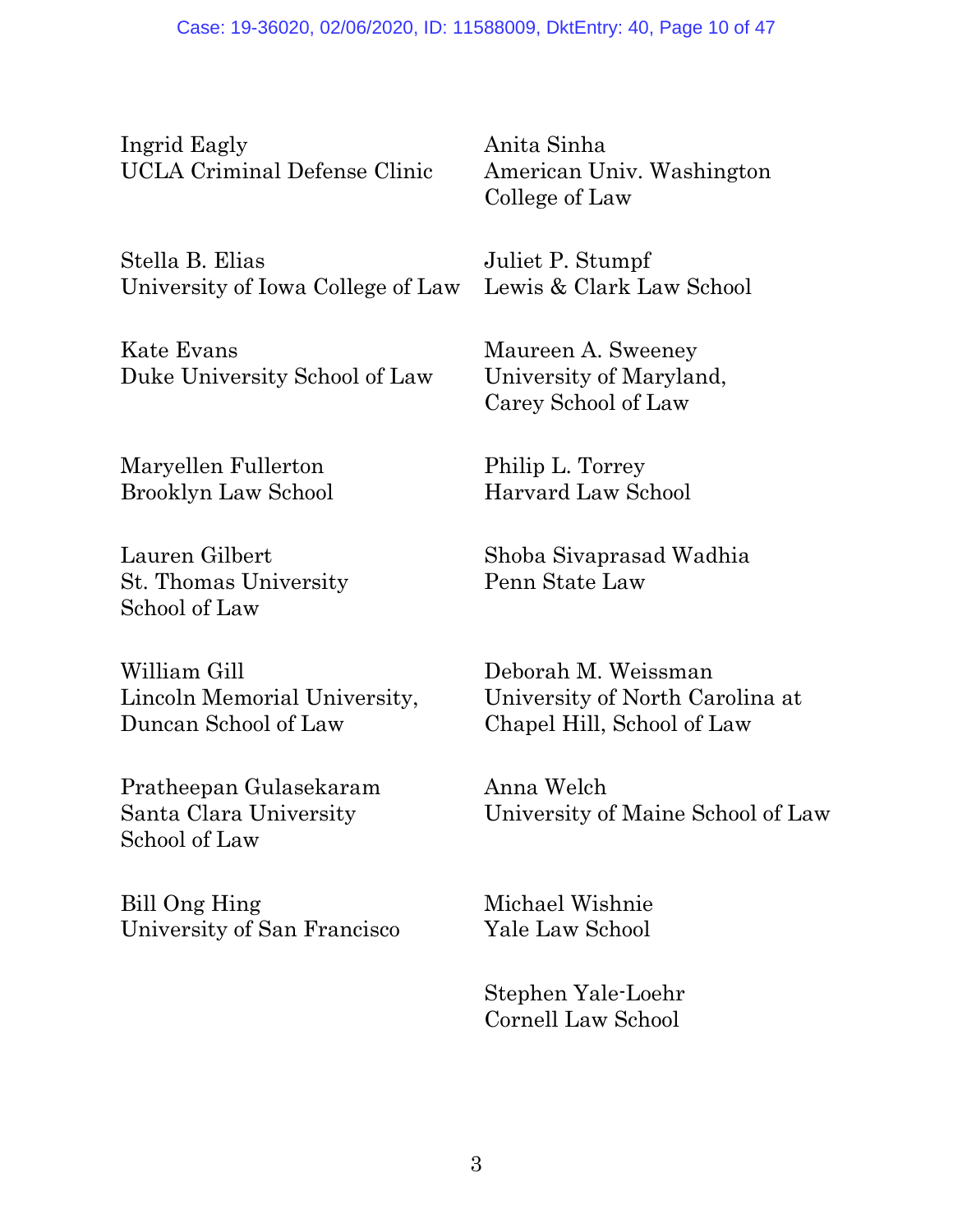#### SUMMARY OF ARGUMENT

While the language of 8 U.S.C. § 1182(f) is indeed broad, it is not unbounded. Both Supreme Court precedent and past practice suggest that deference to the President's power under  $\S 1182(f)$  is limited to situations when presidential action has a specific nexus with the conduct of foreign governments. See Trump v. Hawaii, 138 S. Ct. 2392, 2413 (2018) (observing that past exercises of power under § 1182(f) have often sought to resolve "ongoing diplomatic disputes" with other states). The present Proclamation is unprecedented because that nexus is wholly absent. Hence, the Proclamation should not trigger the same level of deference prompted by past Proclamations, such as the one at issue in Trump v. Hawaii. Instead, the Proclamation should be judged by ordinary tools of statutory interpretation. Assessed in this fashion, the Proclamation exceeds the power that Congress delegated to the President under § 1182(f), as the district court concluded.

Never before has a President exercised his § 1182(f) power in the pursuit of exclusively domestic interests. In fact, the nexus with a foreign government characteristic of all past exercises of power under § 1182(f) falls under one of two contexts: retaliation or cooperation. In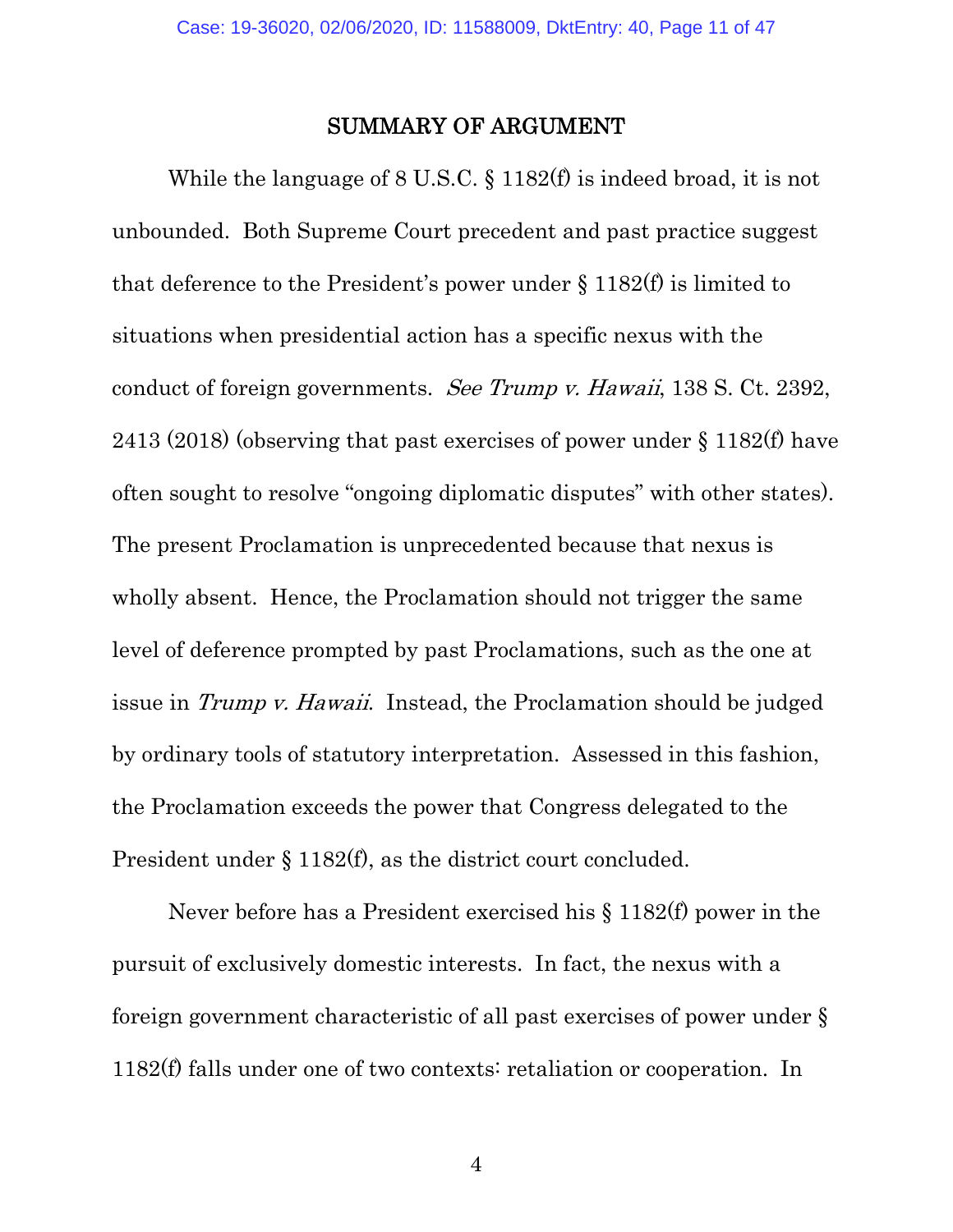the first context, the President seeks to retaliate for or induce particular conduct by governments abroad. See id. at 2413 (noting that proclamations issued under § 1182(f) have often involved U.S. efforts to "retaliate for conduct by . . . governments that conflicted with U.S. foreign policy interests"); id. at 2408-09 (describing President Trump's ban on entry of nationals of certain countries as designed to "induce improvement" in foreign governments' vetting of prospective immigrants who might otherwise jeopardize U.S. "national security and public safety"); Proclamation No. 5517, 51 Fed. Reg. 30,470 (Aug. 22, 1986) (President Ronald Reagan) (curbing immigration from Cuba in order to prod that government to comply with agreement with United States).

In the second context, the President seeks to demonstrate cooperation with other nations on matters affecting mutual interests and obligations. See Hawaii, 138 S. Ct. at 2409 (citing President's ability to adopt a "'preventive measure . . . in the context of international affairs and national security") (citing *Holder v.* Humanitarian Law Project, 561 U.S. 1, 35 (2010)); Humanitarian Law Project, 561 U.S. at 32-33 (noting importance of U.S. policies that elicit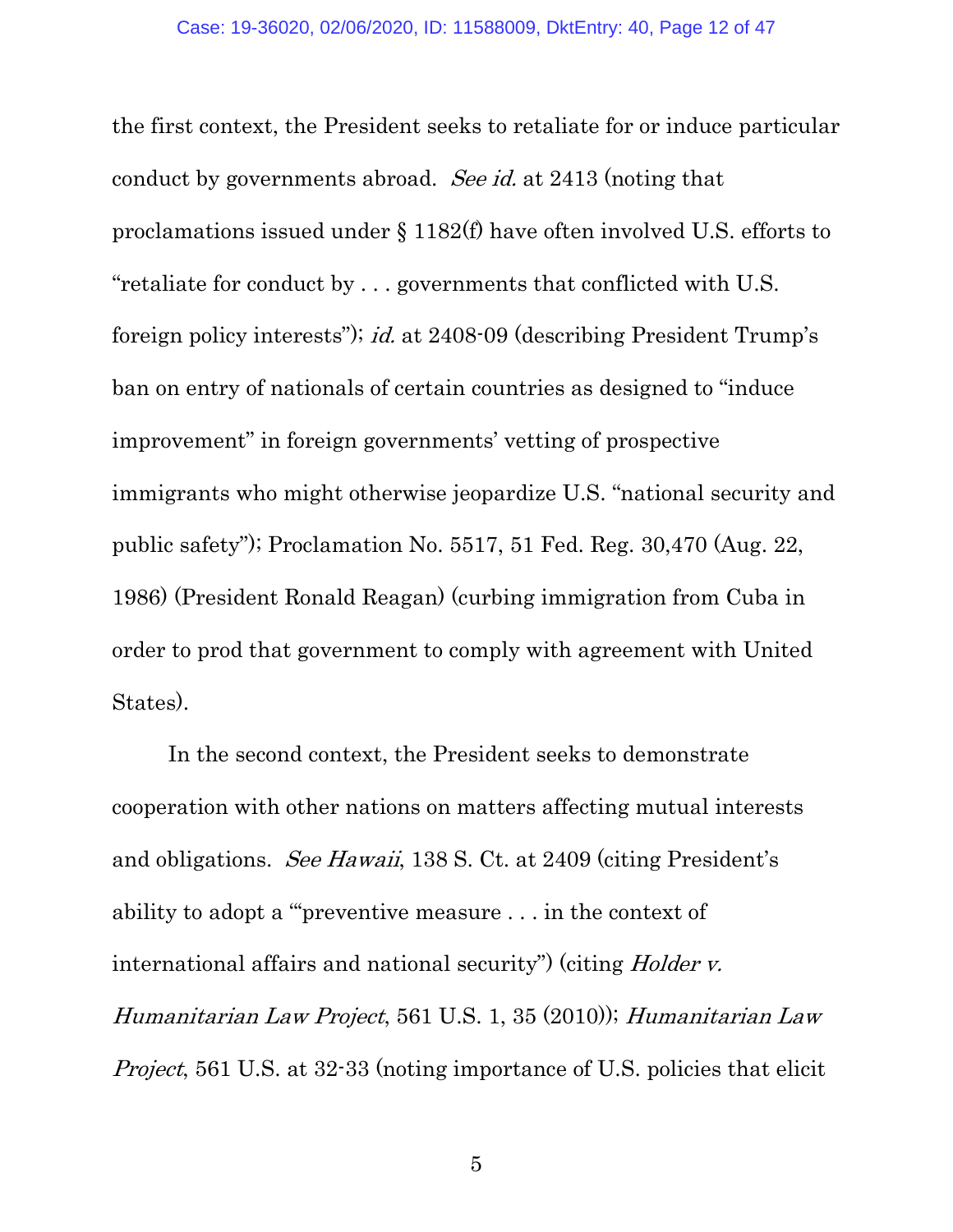cooperation from "our . . . allies"); Proclamation No. 7452, 66 Fed. Reg. 34,775 (June 26, 2001) (President George W. Bush) (citing importance of international efforts to promote peace in the Balkans in suspending entry of persons who sought to "undermine" those efforts).

The Supreme Court's decision in *Hawaii* signaled that the President enjoys substantial latitude when addressing foreign affairs under  $\S 1182(f)$ , but the Supreme Court – like all other courts in the history of the statute – did not have occasion to consider whether the power that Congress delegated under § 1182(f) applies to purely domestic interests. See Hawaii, 138 S. Ct. at 2412-13 (rejecting argument that authority under  $\S 1182(f)$  was limited to "exigencies" and times of "national emergency"). Every example the Supreme Court considered occurred in the retaliation or cooperation arenas; the present Proclamation contains no hint of a nexus to either context.

Nothing in the Proclamation even refers, expressly or implicitly, to the conduct of foreign governments. Instead, the Proclamation bases its curb on entry of persons without "approved" health insurance on purely domestic concerns, including "higher costs on hospitals" and "delays in emergency services." In this exclusively domestic realm lacking a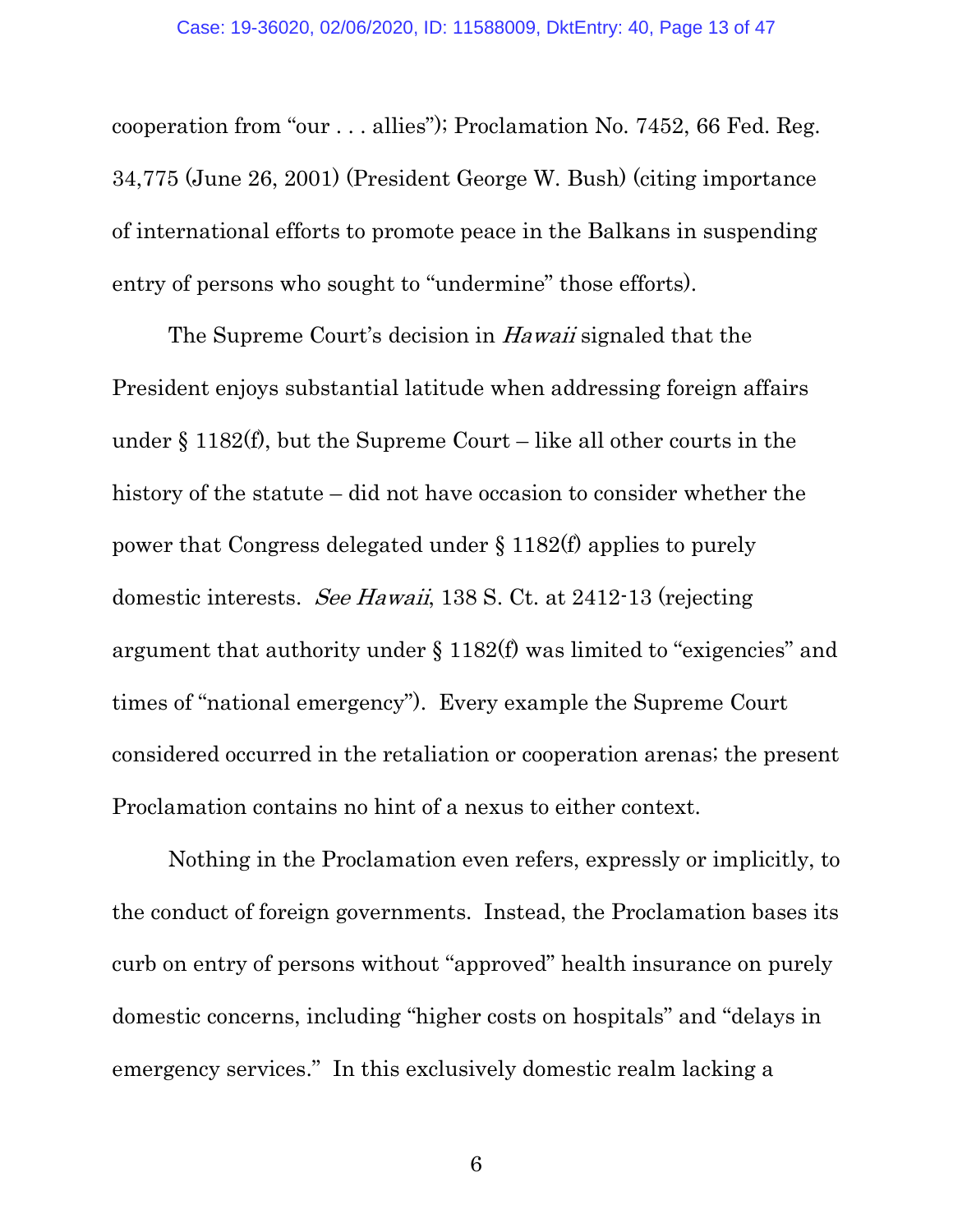specific nexus with the conduct of foreign governments, there is no justification for the latitude that the President retains in the retaliation and cooperation realms.

#### ARGUMENT

#### I. Past Practice Under § 1182(f) Has Entailed a Specific Nexus With the Conduct of Foreign Governments

In every case out of the over forty proclamations and executive orders issued under § 1182(f) or related statutory authority, presidential action has shown a specific nexus with the conduct of foreign governments. See Kate Manuel, CONG. RESEARCH SERV., R44743, EXECUTIVE AUTHORITY TO EXCLUDE ALIENS: IN BRIEF 6-10 (2017) (listing prior § 1182(f) proclamations and orders); Part C of Brief for Amici Curiae, infra (providing detailed description of each prior proclamation and executive order). This connection between invocations of § 1182(f) and foreign powers has been uniform for the almost seventy years since Congress enacted that provision in 1952. Notably, while the Supreme Court cautioned against "ad hoc" distinctions in historical practice in *Hawaii*, every single example the Court cited concerned foreign policy – because no counterexamples exist. See 138 S. Ct. at 2413. Far from being an ad hoc distinction, the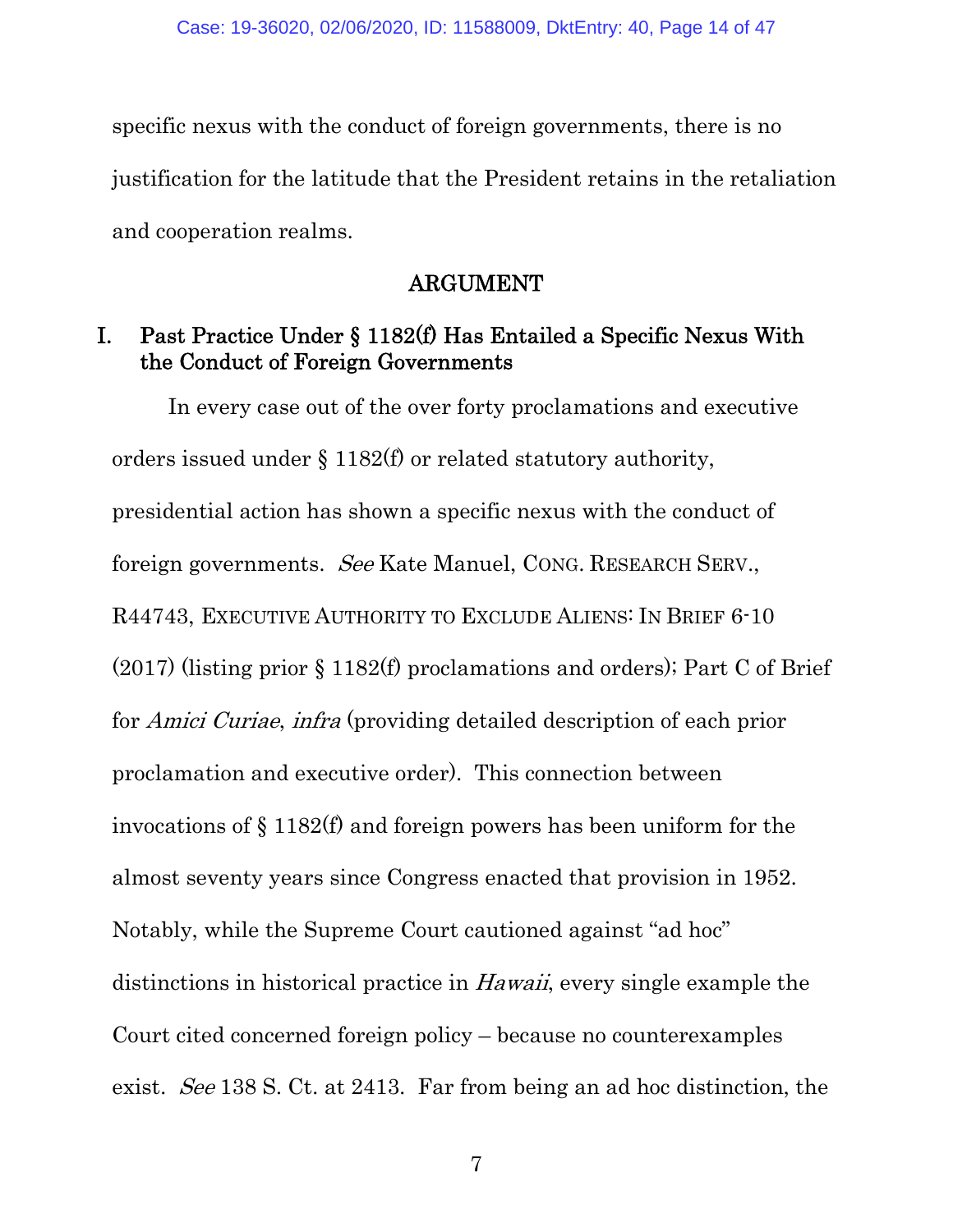foreign-facing nature of the proclamation is a fundamental part of § 1182(f)'s backdrop that no court has had occasion to question or examine.

To assess how this exclusive foreign focus has cabined executive authority under § 1182(f), it is helpful to review the specific purposes for which Presidents – past and current – have invoked this authority. All such presidential action has entailed either retaliation or cooperation: 1) efforts to deter foreign states from engaging in conduct inimical to U.S. interests; or 2) attempts to foster international cooperation on matters of mutual interest. While the language of  $\S 1182(f)$  is broad, the Proclamation before this court is such an outlier compared to historical practice that it defies the basic understanding held by all past Presidents: exercises of authority under § 1182(f) must connect to the United States' relations with foreign powers. The Proclamation's sharp break from a longstanding limiting principle under § 1182(f) should extinguish the deference that this Court accords the present Proclamation, which lacks the foreign government nexus displayed by previous proclamations.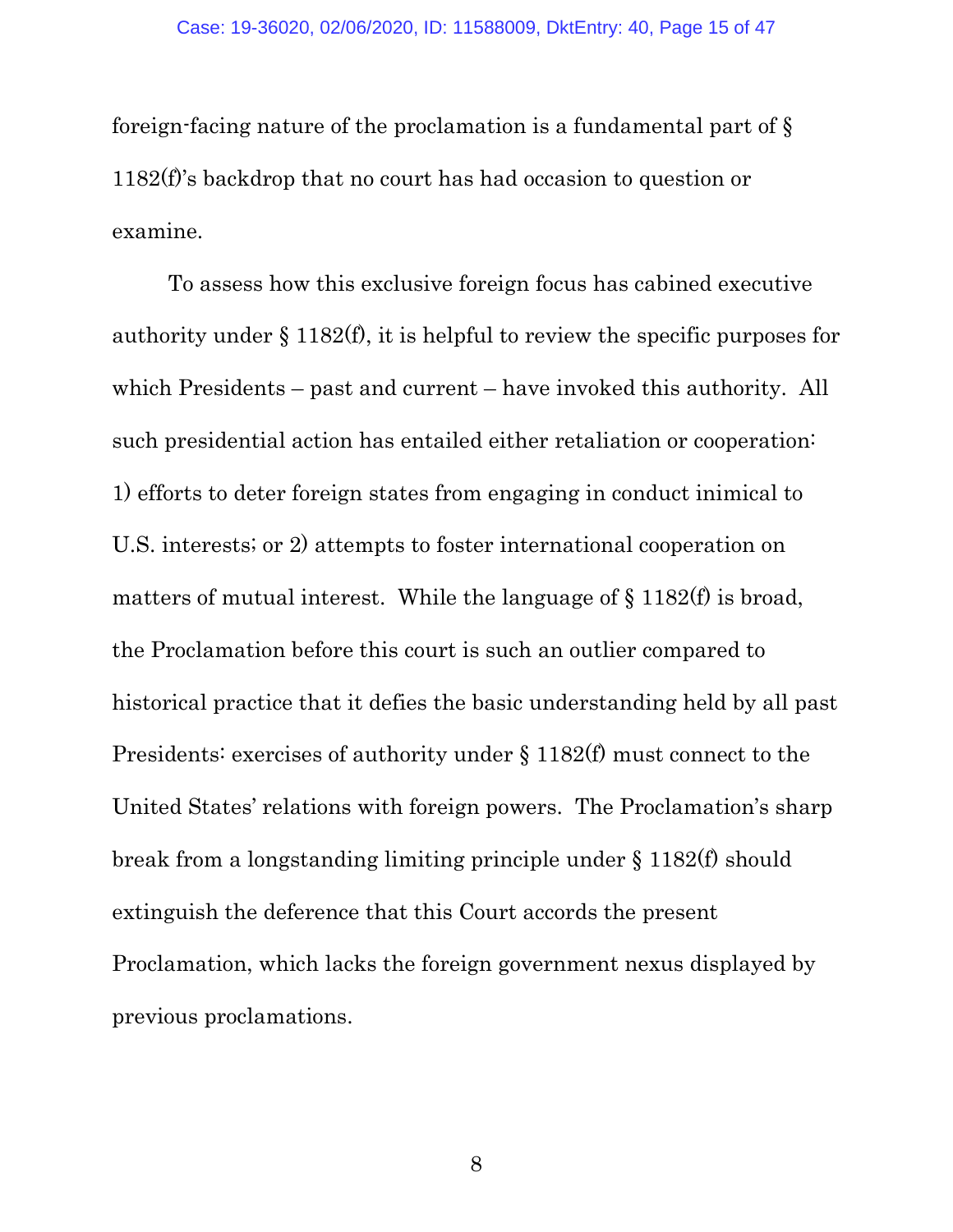#### a. Retaliatory Proclamations

Many proclamations attempt to retaliate for prior conduct by foreign governments that is inimical to U.S. interests and to induce more amenable conduct in the future. The Supreme Court in Hawaii expressly acknowledged this category of proclamation and cited several examples, including President Reagan's Proclamation No. 5517 (1986), which sought to "apply pressure on the Cuban government" to live up to an agreement on immigration from Cuba to the United States that Cuba had violated. Hawaii, 138 S. Ct. at 2413. As part of that agreement, Cuba had agreed to accept the return of almost three thousand members of the Mariel Boatlift to the United States who had committed crimes after admission. Amici have studied the Mariel episode and the agreement that the United States and Cuba reached in 1984. See Maryellen Fullerton, Cuban Exceptionalism: Migration and Asylum in Spain and the United States, 35 U. Miami Inter-Am. L. Rev. 527, 561-62 (2004); see also Bernard Weinraub, U.S. and Cuba Gain an Accord on Repatriation, N.Y. Times, Dec. 15, 1984, at § 1, p. 1 (reporting on accord between Cuban and the United States).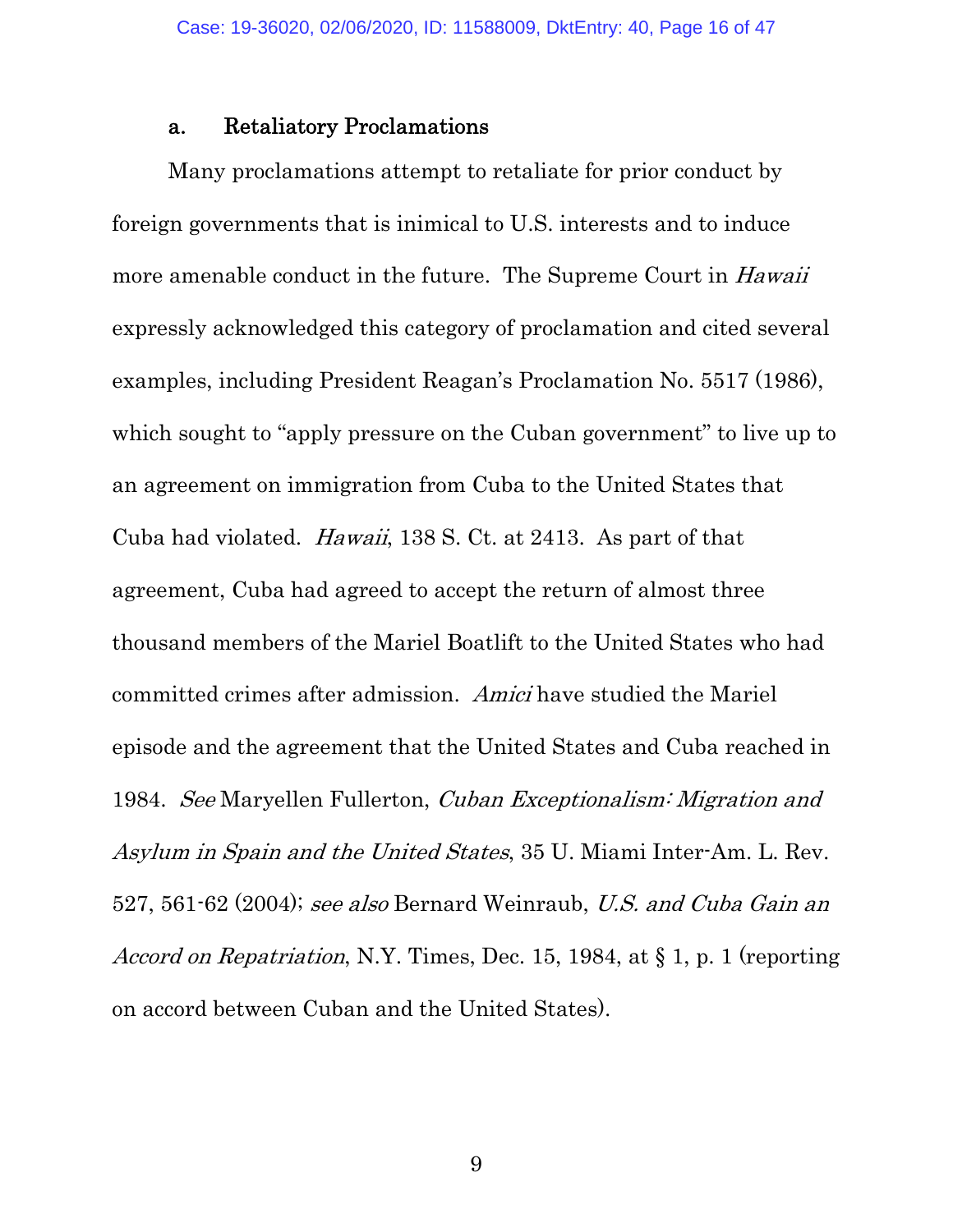After the United States began radio broadcasts criticizing the regime of then-president Fidel Castro, Cuba suspended this agreement. See Gerald M. Boyd, Reagan Acts to Tighten Trade Embargo of Cuba, N.Y. Times, Aug. 23, 1986, at § 1, p. 3. In addition, Cuban officials had aided and abetted human smuggling, extorting cash from Cuban nationals in exchange for exit permits that allowed those nationals to travel to third countries in order to obtain visas to enter the United States. Id. By issuing the Proclamation and taking related steps to limit Cuban emigration, President Reagan hoped to persuade the Castro regime to comply with its accord. Ultimately, the United States and Cuba resumed a more orderly approach to immigration. See Fullerton, supra, at 562 n. 235.

The same specific nexus with foreign governments characterized the facts in Abourezk v. Reagan, 785 F.2d 1043 (D.C. Cir. 1986). In Abourezk, the government sought to bar the entry of nationals of Cuba, Nicaragua, and Italy. The government believed the first two groups were agents of the communist regimes in their respective countries and the Italian was an agent of the Soviet Union. Id. at 1047-49; see also id. at 1062, 1070 (Bork, J., dissenting) (discussing the State Department's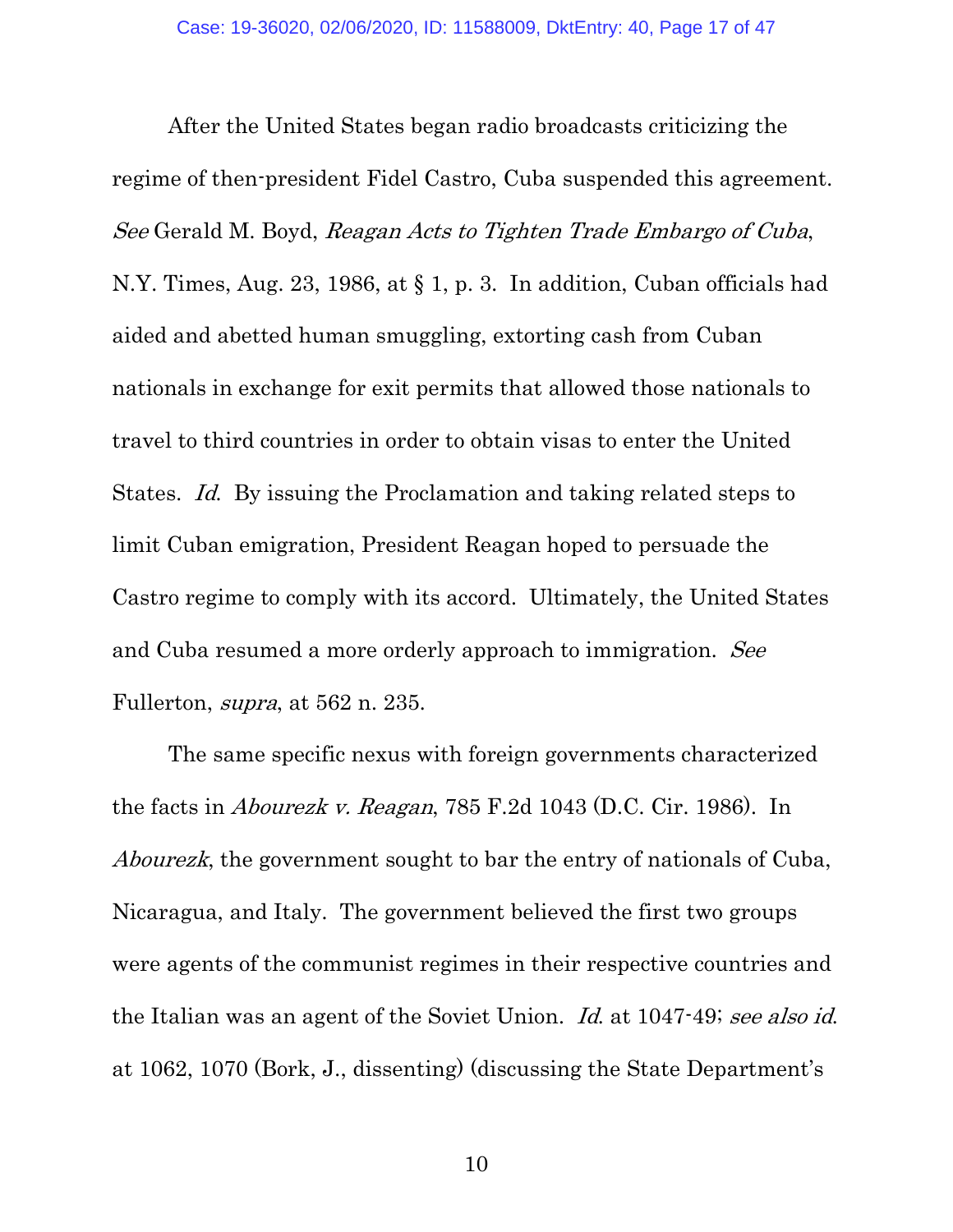concerns about links of the foreign nationals in question to communist regimes, and noting that "[r]elationships between our government and the governments of Nicaragua, the Soviet Union, and Cuba have been marked with tension").

Writing for the *Abourezk* court, then-Judge Ruth Bader Ginsburg noted that in a related act, President Reagan had issued Proclamation No. 5377, 50 Fed. Reg. 41,329 (Oct. 4, 1985), which invoked § 1182(f) to suspend the entry of "officers or employees of the Cuban government or the Cuban Communist Party." Abourezk, 785 F.2d at 1049 n. 2. The court expressed doubt that any specific inadmissibility ground in § 1182 supported the suspension of entry of the foreign nationals from Nicaragua, Italy, and Cuba who had challenged the bar to their entry in Abourezk. However, even if those specific inadmissibility grounds were unavailing, the court suggested that the President might have in the proclamation power granted by § 1182(f) another "safeguard against the danger" allegedly posed by these individuals. Id. (noting President's "sweeping" § 1182(f) authority); see also Hawaii, 138 S. Ct. at 2408 (citing *Abourezk*). In acknowledging the breadth of  $\S 1182(f)$ 's grant of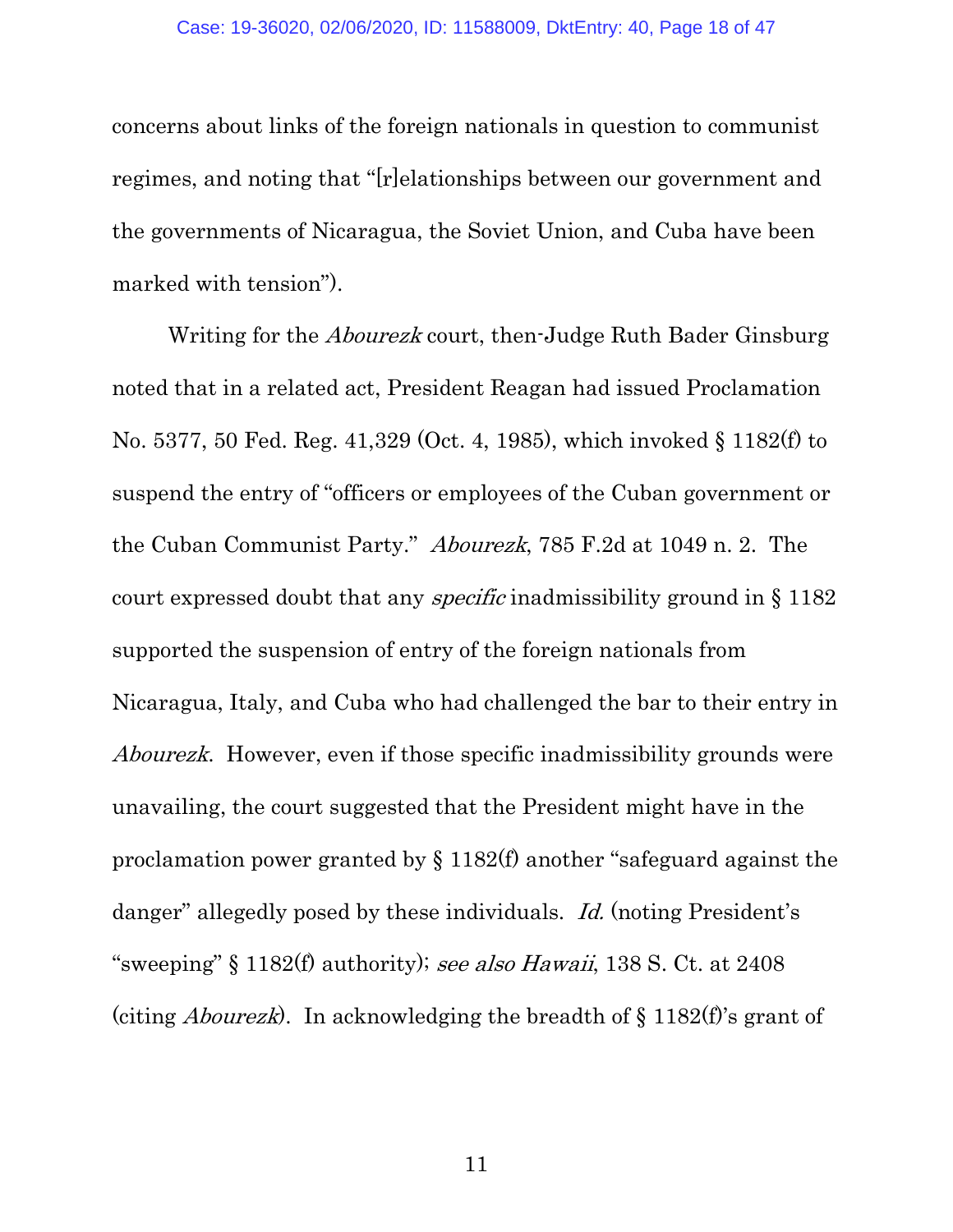authority, the court thus situated this authority squarely in the United States' fraught relationship with hostile foreign powers.

Moving forward almost thirty years, a specific nexus with foreign governmental conduct is also evident in Executive Order 13694, 80 Fed. Reg. 18,077 (April 1, 2015), which relies on  $\S$  1182(f) in suspending entry of foreign nationals who have engaged in "malicious cyber-enabled activities" directed against critical infrastructure, the financial sector, computer networks, or intellectual property. The Executive Order took these and other measures, such as blocking the assets of covered foreign nationals, in the course of declaring a national emergency to address what it termed an "unusual and extraordinary threat to the national security, foreign policy, and economy of the United States." While Executive Order 13694 did not specifically address the persons or entities that it covered, that information emerged from a follow-up order, Executive Order 13757, 82 Fed. Reg. 1 (Dec. 28, 2016). The 2016 Executive Order included an annex that, inter alia, listed Russian state entities, such as the Russian Main Intelligence Directorate and Federal Security Service. The 2016 follow-up confirmed the foreign government nexus of each of these measures.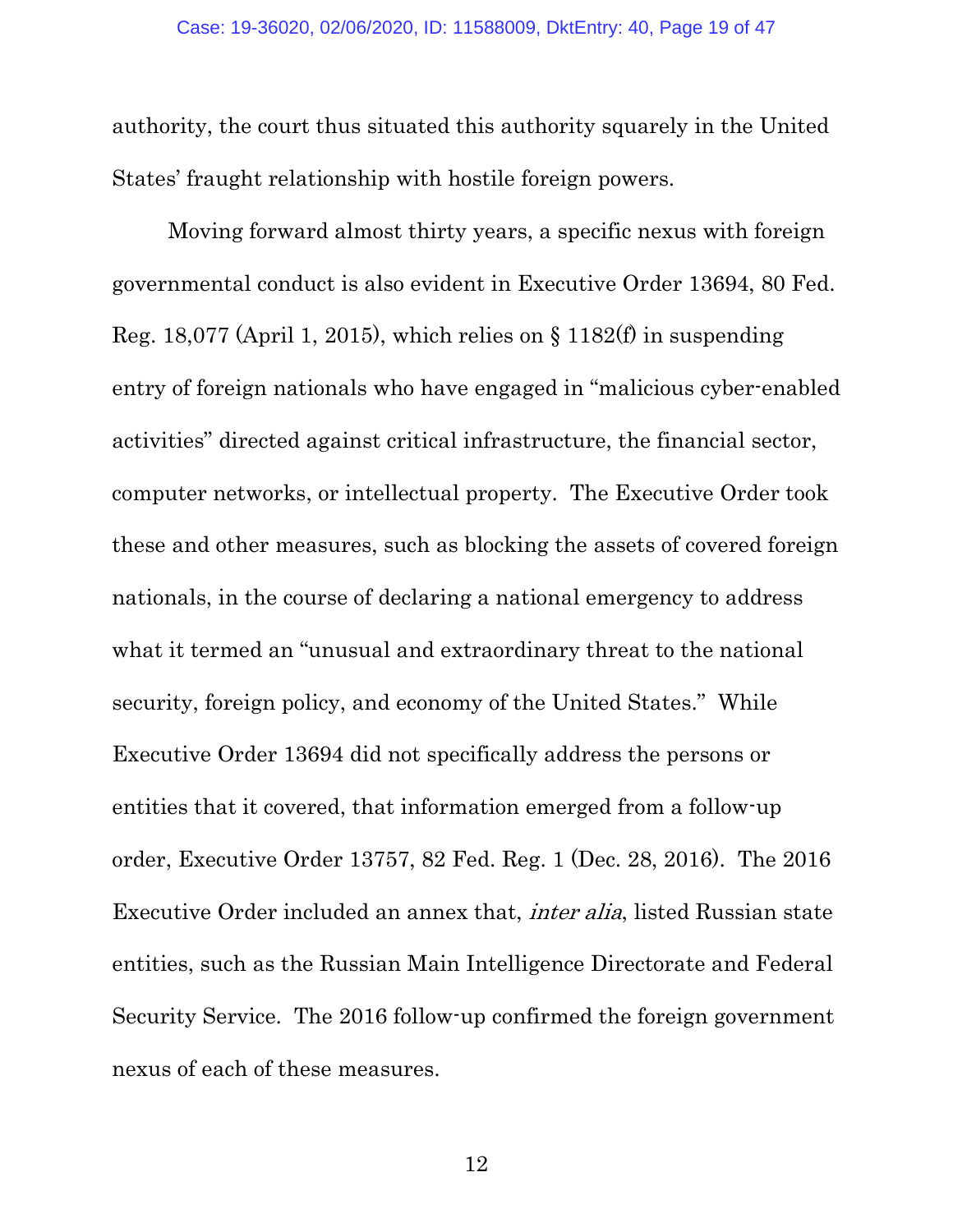A substantial number of proclamations and executive orders through the years have also targeted the governments of states such as Iran and North Korea. President Trump included nationals of both countries in the travel ban that the Supreme Court upheld in Trump v. Hawaii. See 138 S. Ct. at 2405.<sup>3</sup> Several other past proclamations or orders have also addressed these states. See Executive Order 13608, 77 Fed. Reg. 26,409 (May 1, 2012) (barring entry of persons who engaged

<sup>&</sup>lt;sup>3</sup> See also Hawaii, 138 S. Ct. at 2413 (observing that Proclamation No. 9645 fit into patterns of measures designed to "retaliate for conduct by . . . governments that conflicted with U.S. interests"). Amici filed a brief in the Supreme Court on behalf of challengers to Proclamation No. 9645's legality, asserting that the Proclamation exceeded the scope of the President's authority. See Brief for Amici Curiae Scholars of Immigration Law in Support of Respondents on the History of the Immigration and Nationality Act, Trump v. Hawaii, No. 17-695 (March 2018), https://www.supremecourt.gov/DocketPDF/17/17- 965/41814/20180330154515722\_17-

<sup>965%20</sup>bsac%20Scholars%20of%20Immigration%20Law.pdf. Scholars among the *amici* in *Hawaii* and this case have criticized the *Hawaii* decision for its broad reading of § 1182(f) and narrow reading of the Immigration and Nationality Act's bar on national origin discrimination in visa issuance. See Shoba Sivaprasad Wadhia, Banned: Immigration Enforcement in the Time of Trump 20-21 (2019) (arguing that the Supreme Court read  $\S 1182(f)$  "in isolation from the rest of the statute"); Peter Margulies, The Travel Ban Decision, Administrative Law, and Judicial Method: Taking Statutory Context Seriously, 33 Geo. Immigr. L.J. 159, 199-209 (2019) (discussing statutory backdrop). Nevertheless, it is clear that the stated role of foreign relations in Proclamation No. 9645 was central to the Supreme Court's decision.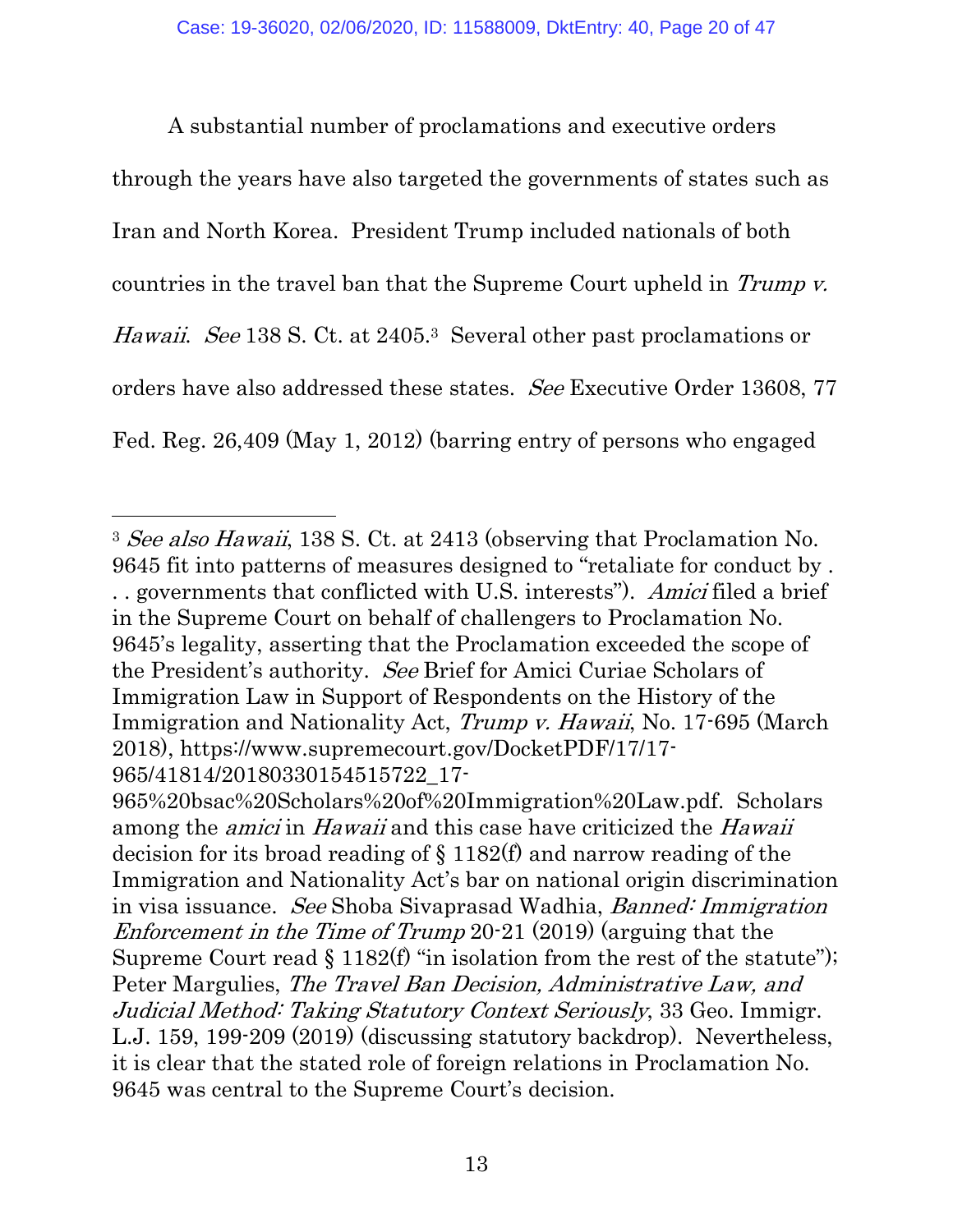in certain actions entailing evasion of U.S. sanctions on Iran and Syria); Executive Order 13619, 77 Fed. Reg. 41,243 (July 11, 2012) (barring entry of individuals who have assisted in human rights abuses in Burma or engaged in arms trade in that country to or from North Korea); Executive Order 13628, 77 Fed. Reg. 62,139 (Oct. 9, 2012) (barring entry of individuals who have provided technology and other items to Iran's government for abuses of the human rights of the Iranian people); Executive Order 13687, 80 Fed. Reg. 819 (Jan. 2, 2015) (suspending entry of persons connected to government of North Korea or communist party apparatus there). Here, again, executive actions under § 1182(f) feature a specific nexus to the conduct of a foreign government.

#### b. Proclamations Reflecting Cooperation With Foreign Governments

Many proclamations involve cooperation with other states on matters of mutual interest or obligation. Consider Sale v. Haitian Centers Council, Inc., 509 U.S. 155 (1993), in which the Supreme Court upheld U.S. action on the high seas under § 1182(f). That action flowed from a 1981 agreement between the United States and Haiti authorizing the Coast Guard to "intercept vessels engaged in the . . .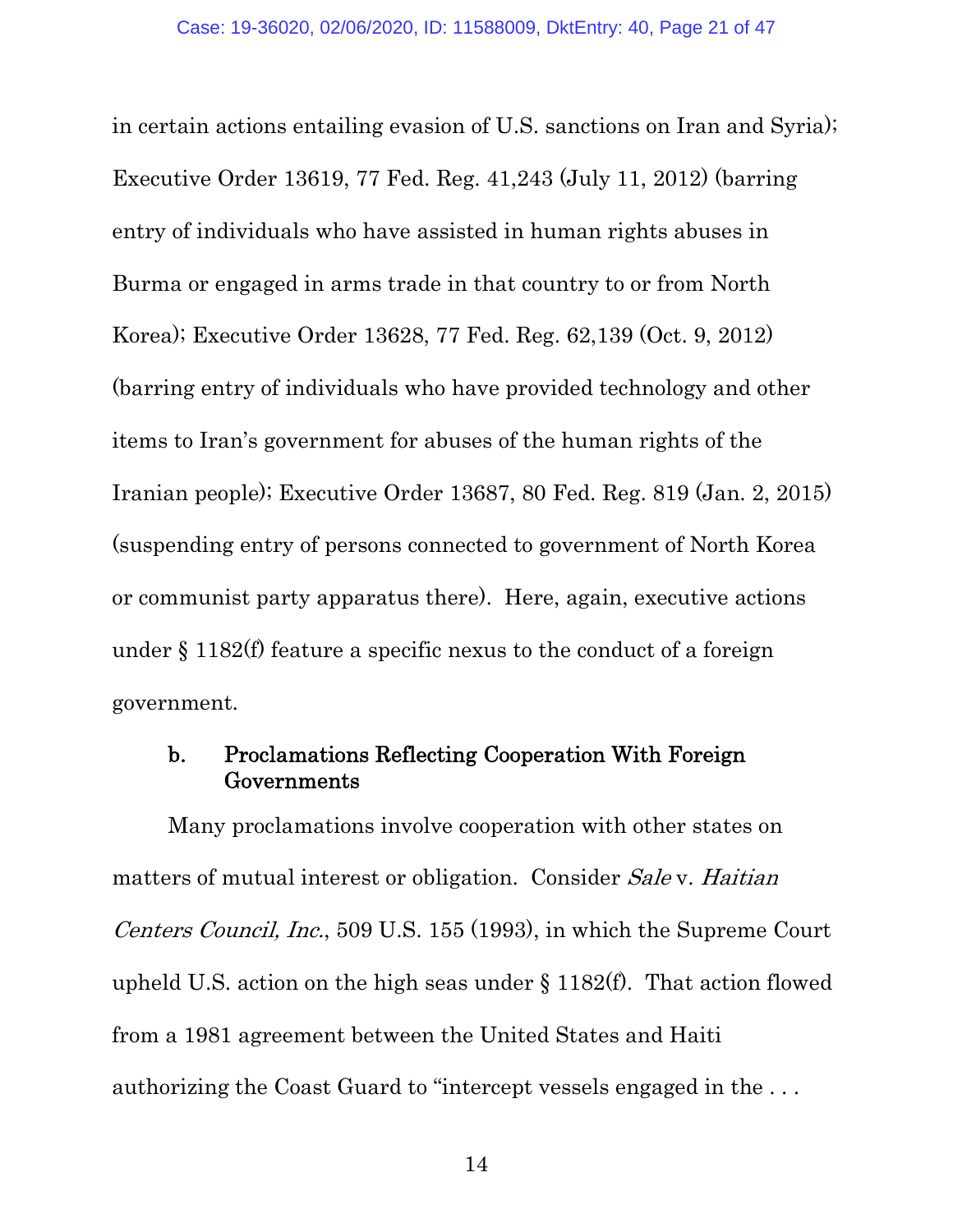transportation" of Haitian nationals who were inadmissible under the INA because they lacked visas for entry. Id. at 160; see also Agreement on Haiti, Migrants—Interdiction, United States-Haiti, Sept. 23, 1981, 33 U.S.T. 3559, 3560, T.I.A.S. No. 10241, 1981 U.S.T. Lexis 40, at 1 (providing for the "establishment of a cooperative program of interdiction and selective return to Haiti of certain Haitian migrants and vessels involved in illegal transport of persons coming from Haiti"). Illustrating the cooperation entailed, the United States and Haiti agreed that a representative of the Haitian Navy would act as a liaison aboard each Coast Guard vessel participating in the interdiction program, which also sought to provide a means for identifying persons entitled to refugee protection. 1981 U.S.T. Lexis 40, at 3-4.

The agreement specifically referred to the "need for international cooperation regarding law enforcement measures taken with respect to vessels on the high seas and the international obligations mandated in the Protocol Relating to the Status of Refugees." Id. at 1. Based on concerns that the Haitian government would target returning interdicted nationals, the agreement included diplomatic assurances that returning nationals "[would] not be subject to prosecution for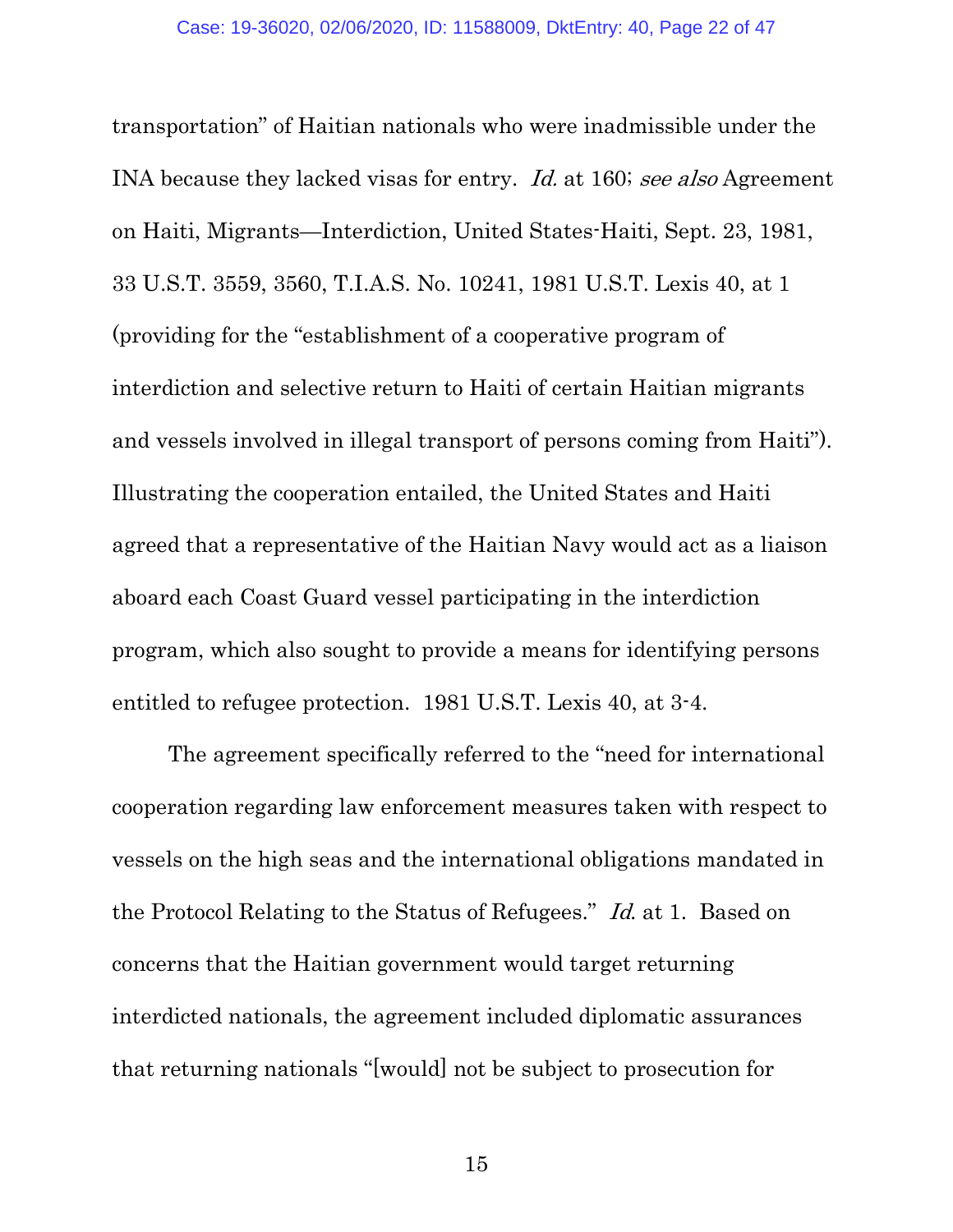illegal departure." Id. at 4. To ensure that Haiti was complying with this assurance, U.S. State Department personnel conducted over a thousand "confidential interviews" over a period of several years with returning Haitians, ultimately finding that Haiti was adhering to its diplomatic commitments. See Dep't of State v. Ray, 502 U.S. 164, 167-68 (1991). The interdiction policy upheld by the Supreme Court in Sale stemmed from a treaty between the United States and a foreign nation and entailed extensive monitoring of implementation by U.S. diplomatic officers abroad as well as participation by Haitian officials.

Several scholars among the amici here have worked extensively with Haitian refugees. In this capacity, a number of these scholars had doubts then which continue to this day about the wisdom, fairness, and legality of the interdiction policy that the Supreme Court upheld in Sale. See Harold Hongju Koh & Michael J. Wishnie, The Story of Sale v. Haitian Centers Council: Guantanamo and Refoulement, in HUMAN RIGHTS ADVOCACY STORIES 402-10 (Deena R. Hurwitz, et al. eds., 2009).4

4 Koh & Wishnie, https://web.law.columbia.edu/sites/default/files/micros ites/human-rightsinstitute/files/Human%20Rights%20Advocacy%20Stories%20- %20Sale%20V.%20Haitian%20Centers%20Council.pdf.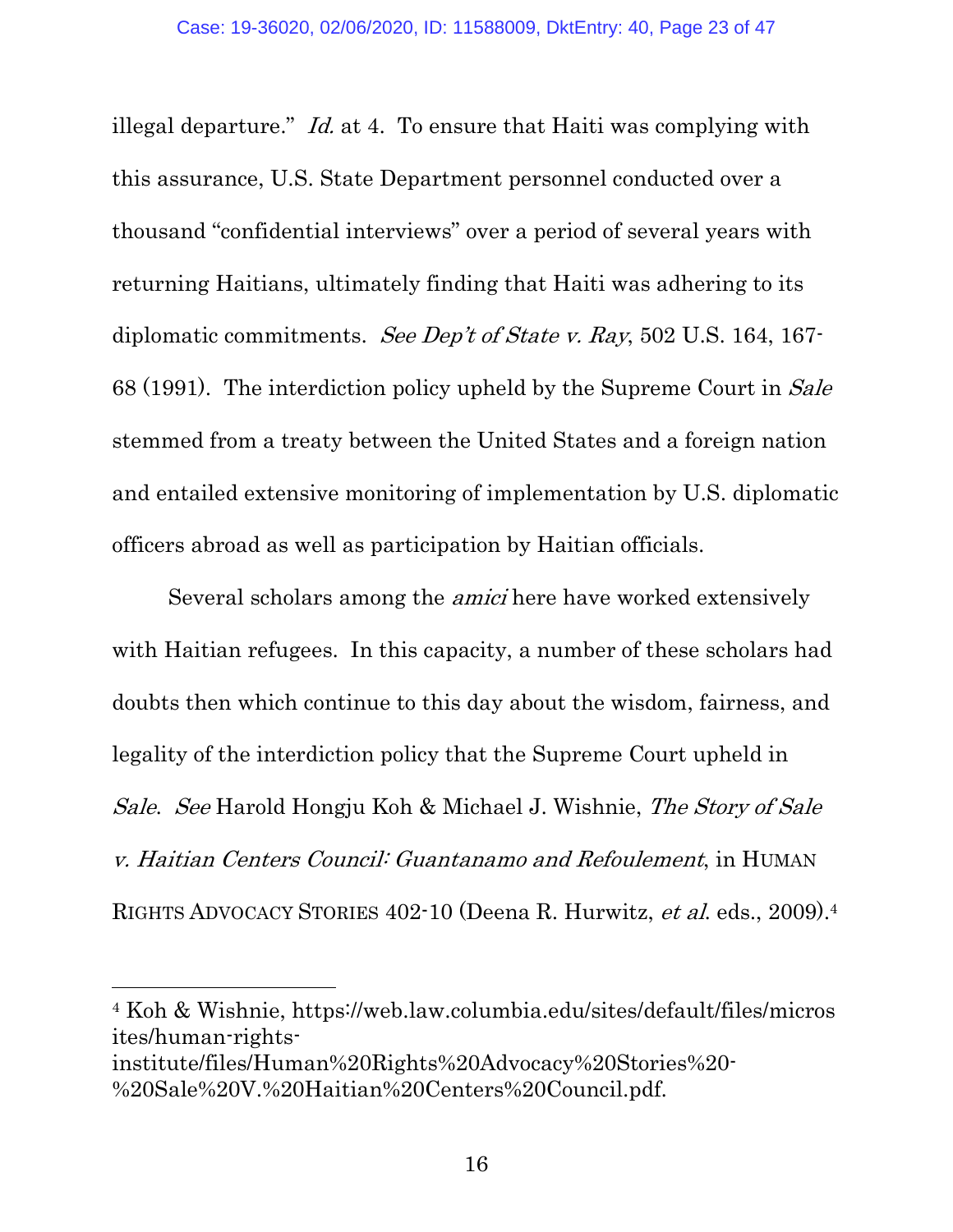Nevertheless, these scholars recognized the roots of the policy in the agreement reached between Haiti and the United States in 1981. Id. at 388 (describing the "unique bilateral agreement" between the two nations).

While *Sale* addresses the first example of a cooperative arrangement setting the stage for invocation of § 1182(f), many more followed. President George W. Bush issued Proclamation No. 7452, 66 Fed. Reg. 34,775 (June 26, 2001), promoting international efforts at "assuring peace and stability" in the Balkans. That portion of Europe had recently been the site of civil strife and wartime atrocities during the breakup of the former Yugoslavia. As the Proclamation noted, the United States also wanted to enhance the effectiveness of international organizations, forces, and tribunals in the region, including the U.N. Interim Administration Mission in Kosovo, U.N. peacekeepers, and the U.N.-backed International Criminal Tribunal for the former Yugoslavia. Id.,  $\S1(a)(ii)$ . For that reason, the Proclamation barred the entry of any individuals who attempted to discourage refugees from the Balkans from returning there or in any other way tried to "undermine peace,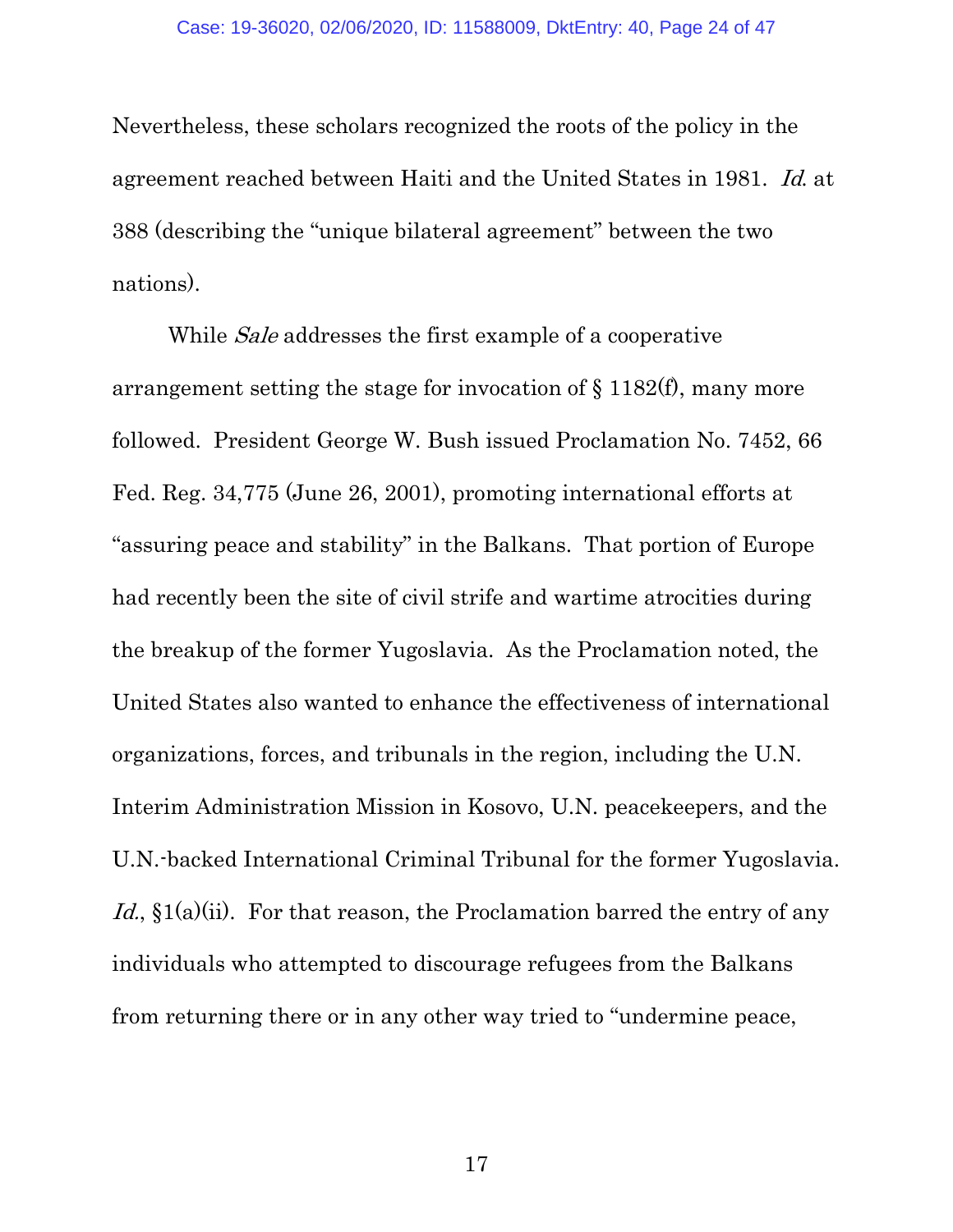stability, reconciliation, or democratic development" in the Western Balkans. *Id.* at  $\S1(a)(iv)$ .

Cooperation through proclamations also extended to fulfillment of international duties established by the U.N. Security Council to combat the global harm of human trafficking. Proclamation No. 8693, 76 Fed. Reg. 44,751 (July 24, 2011) suspended the entry of traffickers. This Proclamation cited sanctions, travel bans, and other measures required by U.N. Security Council Resolution 2331. That resolution implemented the U.N. Convention on Transnational Organized Crime and the Protocol to Prevent, Suppress and Punish Trafficking in Persons.

Similarly, Proclamation No. 8697, 76 Fed. Reg. 49,277 (Aug. 4, 2011) illustrates the United States' cooperation in enforcement of international human rights agreements. This Proclamation cites the United States' "enduring commitment" to human rights and humanitarian law, noting that the "prevention of atrocities" and respect for human rights "promotes U.S. values and fundamental U.S. interests" in helping to "secure peace, deter aggression, promote the rule of law, combat crime and corruption, strengthen democracies, and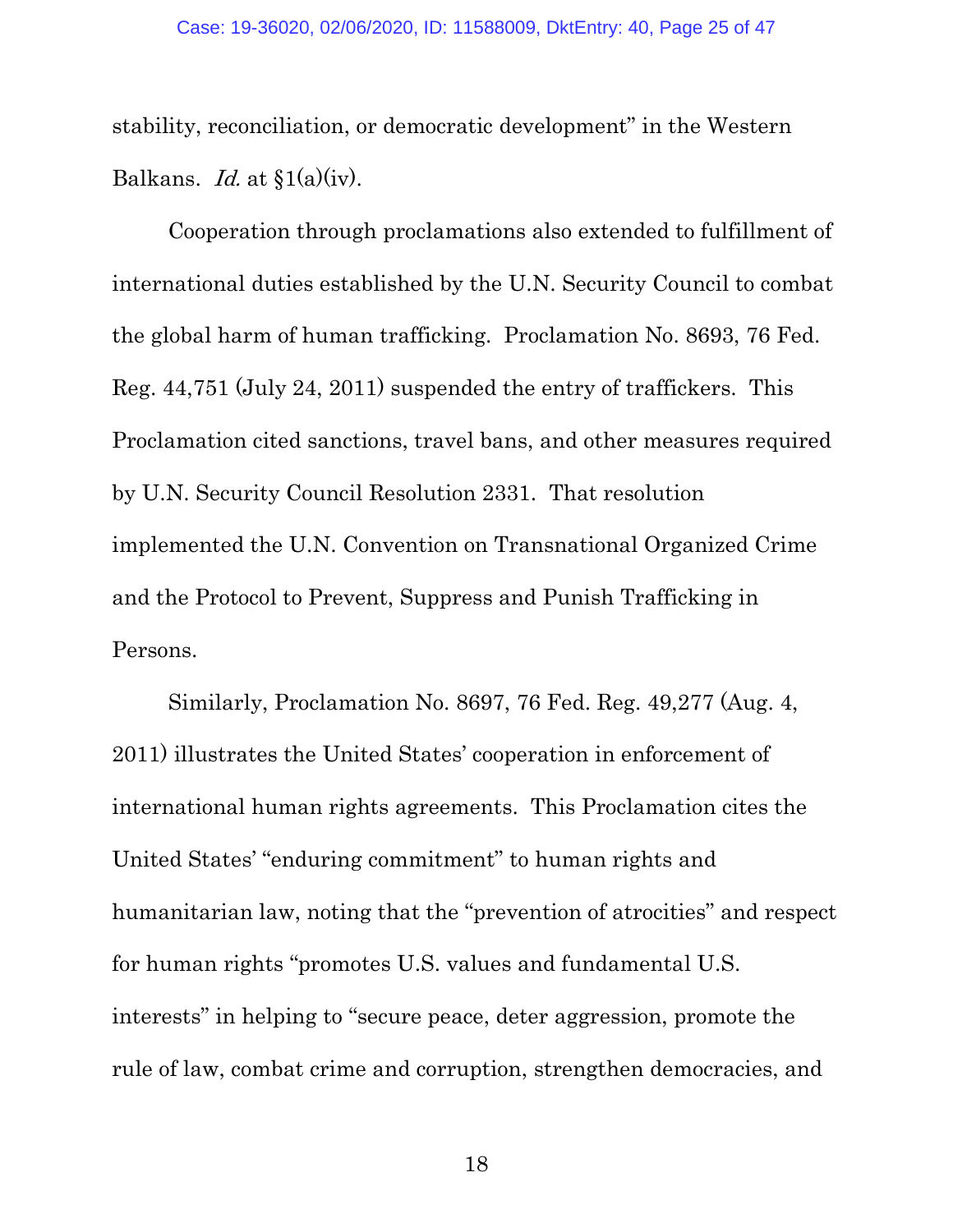prevent humanitarian crises around the globe." Id. To prevent the United States from becoming a "safe haven" for individuals who would undermine these goals, the Proclamation suspends entry for persons who are "serious violators of human rights and humanitarian law." *Id.* 

#### c. A Comprehensive List of Proclamations and Their Respective Purposes

The following chart sets out each Proclamation issued under § 1182(f) or any related provision of the Immigration and Nationality Act. Each tracks the retaliation/cooperation typology outlined above. In sum, every past proclamation and executive order invoking  $\S 1182(f)$  up to and including President Trump's travel ban—sounds in the key of retaliation or cooperation regarding foreign governments. None address the domestic costs or delays in service that the instant Proclamation invokes. Given this lack of a pedigree based on past practice, this Court should scale back the deference that it affords the Proclamation.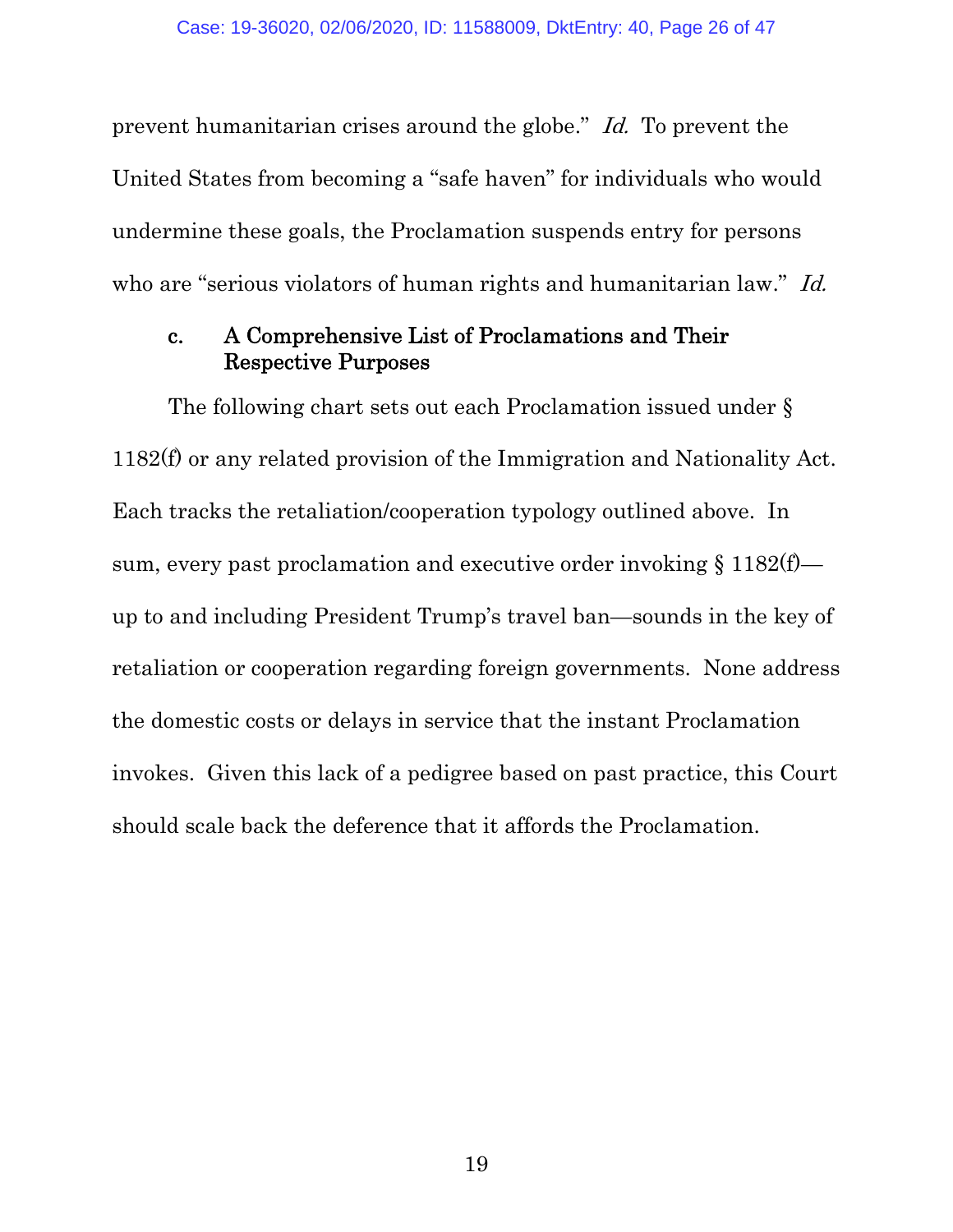| President &<br>Citation     | Description                          | Retaliation/<br>Cooperation |
|-----------------------------|--------------------------------------|-----------------------------|
| Harry Truman                | Amending Proclamation 2523(1)        | Retaliation                 |
|                             | (Nov. 14, 1941), to authorize        |                             |
| Proclamation                | Secretary of State to issue          |                             |
| 2850, 14 Fed. Reg.          | regulations to bar entry of persons  |                             |
| $5,173$ (Aug. 17,           | when such entry would be             |                             |
| 1949)                       | "prejudicial to the interests of the |                             |
|                             | United States," under predecessor of |                             |
|                             | 8 U.S.C. § 1185 which empowered      |                             |
|                             | President to suspend entry in times  |                             |
|                             | of war and national emergency.       |                             |
| Harry Truman                | Under predecessor of $8$ U.S.C. $\S$ | Retaliation                 |
|                             | 1185, empowering the President to    |                             |
| Proclamation                | suspend entry in case of war or      |                             |
| 3004, 18 Fed. Reg.          | emergency, authorizing limits on     |                             |
| 489 <sup>5</sup> (Jan. 17,  | entry of foreign nationals into the  |                             |
| 1953)                       | Panama Canal Zone and American       |                             |
|                             | Samoa, in light of concerns about    |                             |
|                             | spillover related to Korean War.     |                             |
| Jimmy Carter                | Under $8$ U.S.C. $\S$ 1185, which    | Retaliation                 |
|                             | empowers the President to set rules  |                             |
| Exec. Order No.             | on admission and departure of        |                             |
| 12172, 44 Fed.              | foreign nationals, authorizing       |                             |
| Reg. $67,947^{\circ}$ (Nov. | Secretary of State to set limits on  |                             |
| $26, 1979$ , as             | Iranians' entry into the United      |                             |
| amended by Exec.            | States during the Iranian hostage    |                             |
| Order No. 12206,            | crisis.                              |                             |
| 45 Fed. Reg.                |                                      |                             |
| 24,101 (Apr. 7,             |                                      |                             |
| <b>1980</b>                 |                                      |                             |

 $\overline{a}$ 5 https://www.archives.gov/federalregister/codification/proclamations/03004.html

<sup>6</sup> https://www.archives.gov/federal-register/codification/executiveorder/12172.html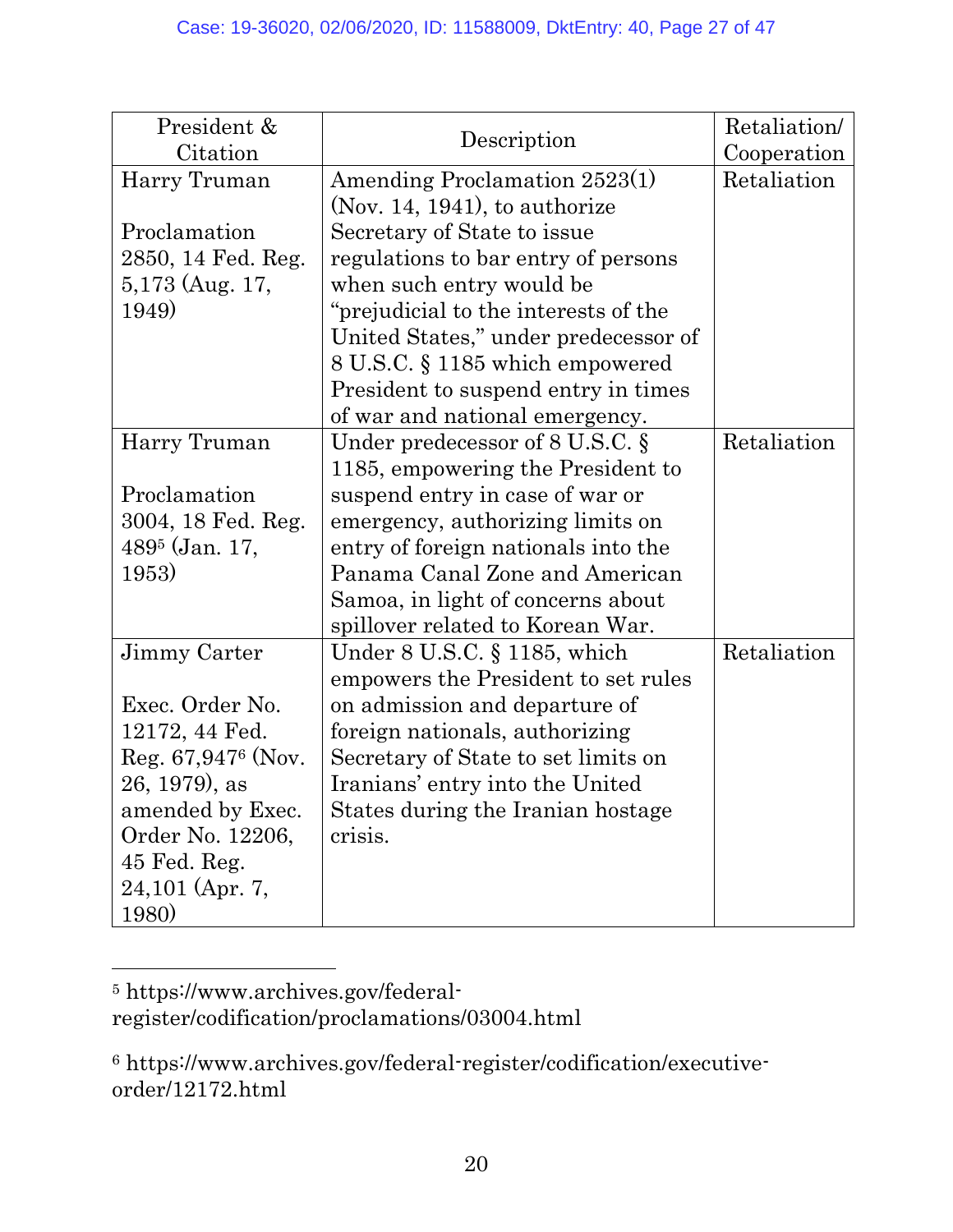| Ronald Reagan                  | Authorizing interdiction of vessels  | Cooperation |
|--------------------------------|--------------------------------------|-------------|
|                                | on the high seas carrying            |             |
| Proclamation                   | inadmissible foreign nationals, in   |             |
| 4865, 46 Fed. Reg.             | accordance with "cooperative"        |             |
| $48,1077$ (Sept. 29,           | arrangements" with foreign           |             |
| 1981)                          | governments.                         |             |
| Ronald Reagan                  | Suspending entry by officers or      | Retaliation |
|                                | employees of Cuban government and    |             |
| Proclamation                   | Cuban Communist Party, in light of   |             |
| 5377, 50 Fed. Reg.             | Cuba's suspension of immigration     |             |
| $41,329$ <sup>8</sup> (Oct. 4, | agreement with United States.        |             |
| 1985)                          |                                      |             |
| Ronald Reagan                  | Suspending entry of Cuban nationals  | Retaliation |
|                                | in light of Cuba's suspension of     |             |
| Proclamation                   | compliance with agreement with the   |             |
| 5517, 51 Fed. Reg.             | United States on immigration         |             |
| $30,4709$ (Aug. 22,            | procedures.                          |             |
| 1986)                          |                                      |             |
| Ronald Reagan                  | Suspending entry of Panamanian       | Retaliation |
|                                | officials—along with their immediate |             |
| Proclamation                   | families—who plan and execute        |             |
| 5829, 53 Fed. Reg.             | policies of Panamanian strongman     |             |
| $22,289^{10}$ (June 10,        | Manuel Noriega.                      |             |
| 1988)                          |                                      |             |

7 https://www.archives.gov/federalregister/codification/proclamations/04865.html

 $\overline{a}$ 

8 https://www.archives.gov/federalregister/codification/proclamations/05377.html

<sup>9</sup> https://www.govinfo.gov/content/pkg/STATUTE-100/pdf/STATUTE-100-Pg4480.pdf

<sup>10</sup> https://www.govinfo.gov/content/pkg/STATUTE-102/pdf/STATUTE-102-Pg5027.pdf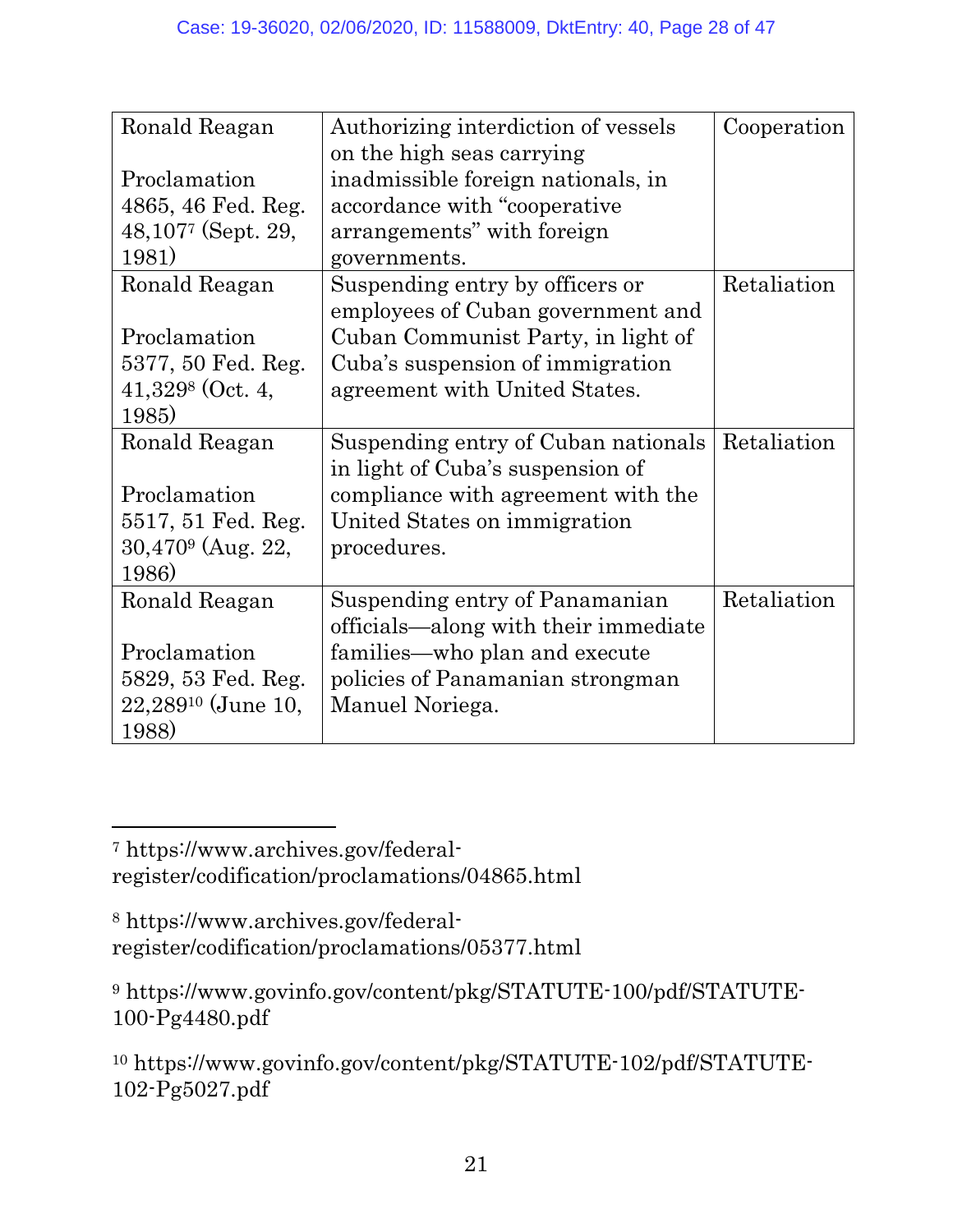| Ronald Reagan                    | Suspending entry of members of         | Retaliation |
|----------------------------------|----------------------------------------|-------------|
|                                  | Nicaraguan government or               |             |
| Proclamation                     | Sandinista National Liberation         |             |
| 5887, 53 Fed. Reg.               | Front holding diplomatic or            |             |
| $43,184$ <sup>11</sup> (Oct. 22, | government passports in light of       |             |
| 1988)                            | Nicaragua's expulsion of U.S.          |             |
|                                  | Ambassador, interference with U.S.     |             |
|                                  | Embassy, suppression of free           |             |
|                                  | expression, and "support of            |             |
|                                  | subversive activities throughout       |             |
|                                  | Central America."                      |             |
| George H.W. Bush                 | Authorizing Secretary of State to      | Cooperation |
|                                  | enter into "cooperative"               |             |
| Proclamation                     | arrangements with appropriate          |             |
| 12807, 57 Fed.                   | foreign governments" to deter travel   |             |
| Reg. $23,133^{12}$ (May          | to the United States on the high seas  |             |
| 24, 1992)                        | by inadmissible foreign nationals, as  |             |
|                                  | well as interdiction of such persons   |             |
|                                  | by the U.S. Coast Guard, pursuant      |             |
|                                  | to agreements with other states.       |             |
| <b>Bill Clinton</b>              | Suspending entry of persons who        | Retaliation |
|                                  | planned and executed policies          |             |
| Proclamation                     | supporting military coup regime in     |             |
| 6569, 58 Fed. Reg.               | Haiti and impeded efforts to "restore" |             |
| $31,897^{13}$ (June 3,           | constitutional government to Haiti";   |             |
| 1993)                            | also suspending entry of immediate     |             |
|                                  | families of such persons.              |             |

<sup>11</sup> https://www.govinfo.gov/content/pkg/STATUTE-102/pdf/STATUTE-102-Pg5093.pdf

<sup>12</sup> https://www.hsdl.org/?abstract&did=463032

<sup>13</sup> https://www.govinfo.gov/content/pkg/STATUTE-107/pdf/STATUTE-107-Pg2668.pdf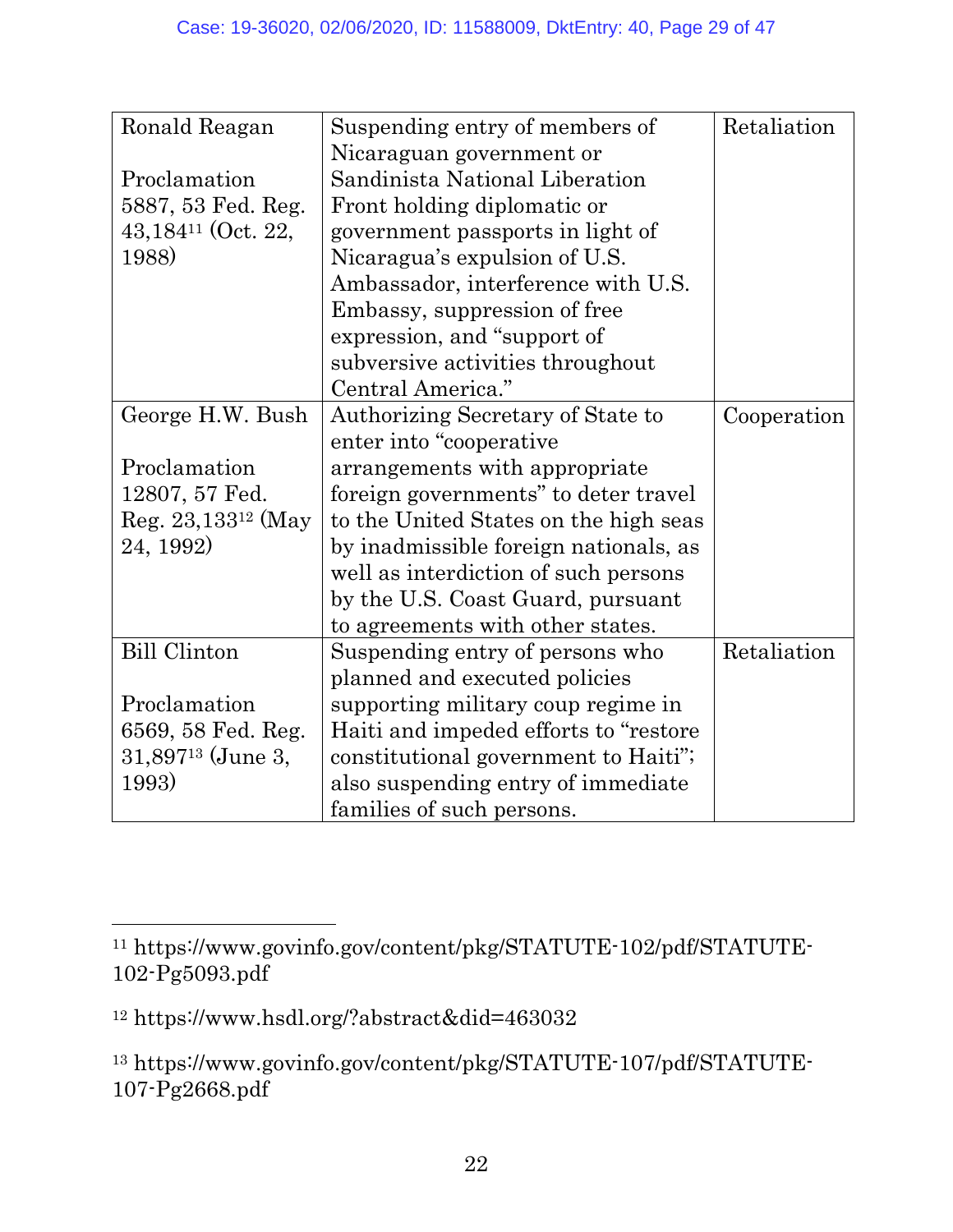| <b>Bill Clinton</b>            | Suspending entry of individuals who<br>impede the transition to democracy | Retaliation |
|--------------------------------|---------------------------------------------------------------------------|-------------|
| Proclamation                   | of Zaire (now the Democratic                                              |             |
| 6574, 58 Fed. Reg.             | Republic of the Congo.                                                    |             |
| $34,209^{14}$ (June 21,        |                                                                           |             |
| 1993)                          |                                                                           |             |
| <b>Bill Clinton</b>            | Suspending entry of individuals who                                       | Retaliation |
|                                | "impede Nigeria's transition to                                           |             |
| Proclamation                   | democracy," as well as the                                                |             |
| 6636, 58 Fed. Reg.             | immediate families of such                                                |             |
| 65,525 <sup>15</sup> (Dec. 10, | individuals.                                                              |             |
| 1993)                          |                                                                           |             |
| <b>Bill Clinton</b>            | Suspending entry of participants in                                       | Cooperation |
|                                | regime in Haiti that had gained                                           |             |
| Proclamation                   | power through military coup and                                           |             |
| 6685, 59 Fed. Reg.             | engaged in human rights abuses;                                           |             |
| $24,337^{16}$ (May 7,          | this measure implemented U.N.                                             |             |
| 1994)                          | Security Council Resolution 917                                           |             |
|                                | (May 6, 1994).                                                            |             |
| <b>Bill Clinton</b>            | Suspending entry of persons who                                           | Retaliation |
|                                | planned or executed policies that                                         |             |
| Proclamation                   | "impede Liberia's transition to                                           |             |
| 6730, 59 Fed. Reg.             | democracy."                                                               |             |
| $50,683^{17}$ (Sept. 30,       |                                                                           |             |
| 1994)                          |                                                                           |             |

 $\overline{a}$ 14 https://www.govinfo.gov/content/pkg/STATUTE-107/pdf/STATUTE-107-Pg2674.pdf

15 https://www.govinfo.gov/content/pkg/STATUTE-108/pdf/STATUTE-108-Pg5127.pdf

16 https://www.presidency.ucsb.edu/documents/proclamation-6685 suspension-entry-aliens-whose-entry-barred-under-united-nationssecurity

17 https://www.govinfo.gov/content/pkg/STATUTE-108/pdf/STATUTE-108-Pg5637.pdf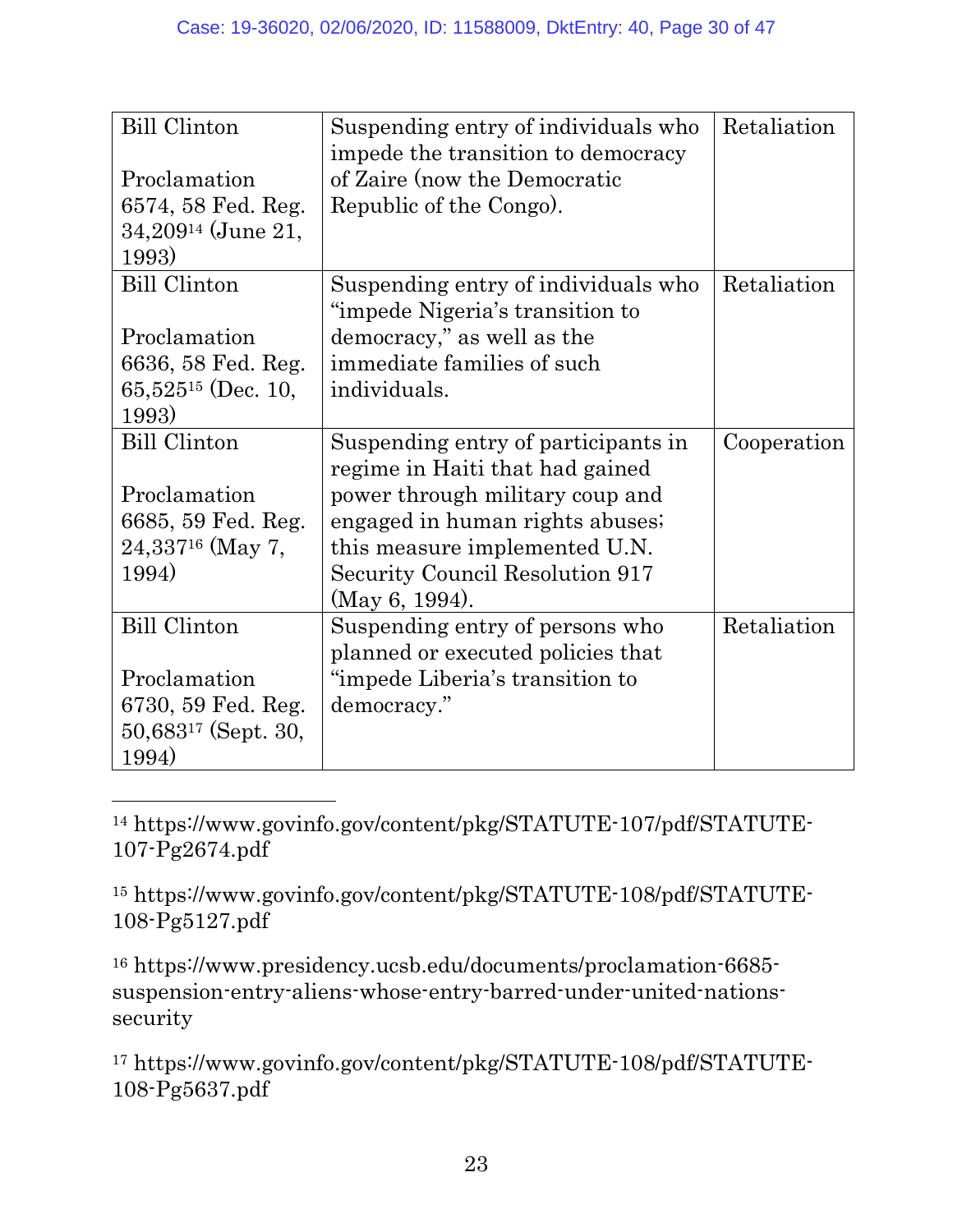| <b>Bill Clinton</b>     | Suspending entry of members of          | Cooperation |
|-------------------------|-----------------------------------------|-------------|
|                         | Bosnian Serb forces who participated    |             |
| Proclamation            | in armed conflict in former             |             |
| 6749, 59 Fed. Reg.      | Yugoslavia in violation of U.N.         |             |
| $54,117^{18}$ (Oct. 25, | Security Council Resolution 942         |             |
| 1994)                   | $(Sept. 23, 1994)$ and Resolution $820$ |             |
|                         | (Apr. 17, 1993).                        |             |
| <b>Bill Clinton</b>     | Suspending entry of members of          | Retaliation |
|                         | regime in Burma who have planned        |             |
| Proclamation            | or executed policies that "impeded"     |             |
| 6925, 61 Fed. Reg.      | Burma's transition to democracy," as    |             |
| $52,233^{19}$ (Oct. 3,  | well as the immediate families of       |             |
| 1996)                   | such individuals.                       |             |
| <b>Bill Clinton</b>     | Suspending entry of members of          | Cooperation |
|                         | Sudan government and military, in       |             |
| Proclamation            | order to implement U.N. Security        |             |
| 6958, 61 Fed. Reg.      | Council Resolution 1044 (Jan. 31,       |             |
| $60,007^{20}$ (Nov. 22, | 1996) and Resolution 1054 (April 26,    |             |
| 1996)                   | 1996), which called upon Sudan to       |             |
|                         | extradite to Ethiopia suspects in an    |             |
|                         | assassination attempt in the capital    |             |
|                         | of Ethiopia against Egyptian            |             |
|                         | president Hosni Mubarak.                |             |

<sup>18</sup> https://www.govinfo.gov/content/pkg/STATUTE-108/pdf/STATUTE-108-Pg5659.pdf

<sup>19</sup> https://www.govinfo.gov/content/pkg/CFR-1997-title3-vol1/pdf/CFR-1997-title3-vol1-proc6925.pdf

<sup>20</sup> https://www.presidency.ucsb.edu/documents/proclamation-6958 suspension-entry-immigrants-and-nonimmigrants-persons-who-aremembers-or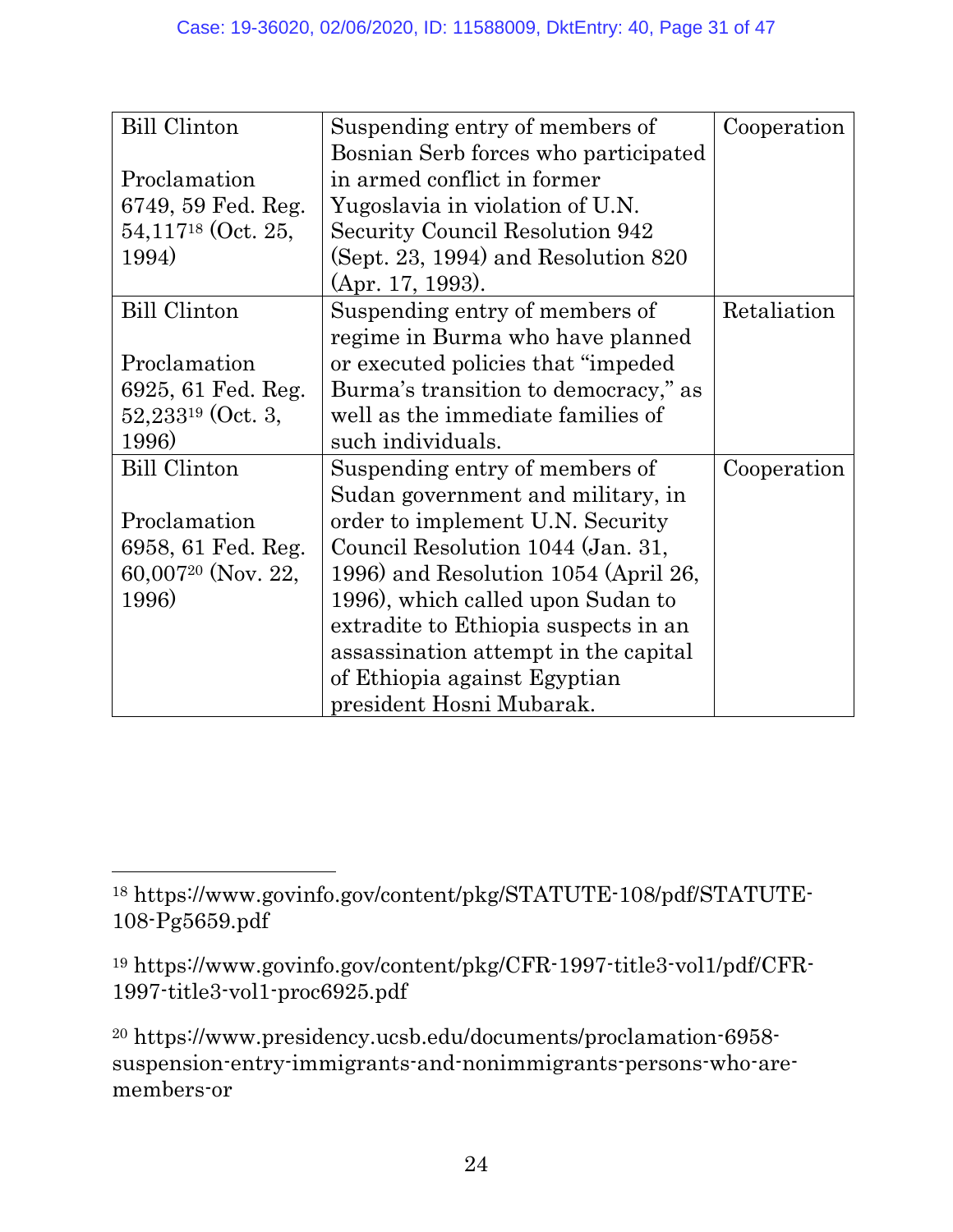| <b>Bill Clinton</b>            | Suspending entry of senior officials    | Cooperation |
|--------------------------------|-----------------------------------------|-------------|
|                                | of National Union for the Total         |             |
| Proclamation                   | Independence of Angola (UNITA)—a        |             |
| 7060, 62 Fed. Reg.             | party to longstanding civil strife in   |             |
| 65,987 <sup>21</sup> (Dec. 12, | that country—and adult immediate        |             |
| 1997)                          | relatives, because of these             |             |
|                                | individuals' violation of peace accord; |             |
|                                | measure taken to implement U.N.         |             |
|                                | Security Council Resolution 1127        |             |
|                                | (Aug. 28, 1997), Resolution 1130        |             |
|                                | (Sept. 29, 1997), and Resolution 1135   |             |
|                                | (Oct. 29. 1997).                        |             |
| <b>Bill Clinton</b>            | Suspending entry of members of          | Cooperation |
|                                | military junta in Sierra Leone and      |             |
| Proclamation                   | their families, to implement U.N.       |             |
| 7062, 63 Fed. Reg.             | Security Council Resolution 1132        |             |
| $2,871^{22}$ (Jan. 14,         | $(Oct. 8, 1997)$ , which called for     |             |
| 1998)                          | restoration of peace in that country.   |             |

<sup>21</sup> https://www.justice.gov/sites/default/files/eoir/legacy/2002/09/09/fr16d e97-104.pdf

<sup>22</sup> https://www.govinfo.gov/content/pkg/WCPD-1998-01-19/pdf/WCPD-1998-01-19-Pg63.pdf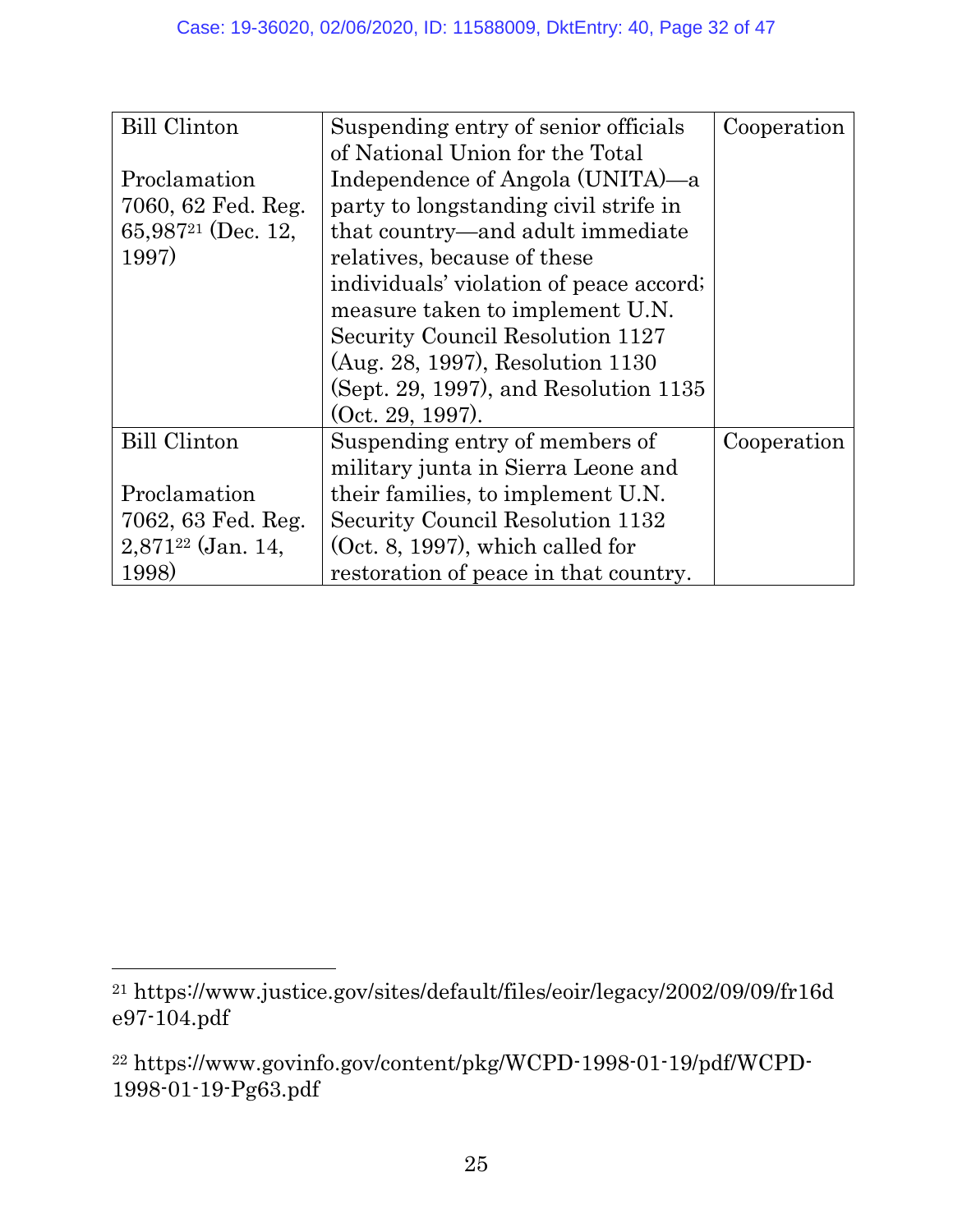| <b>Bill Clinton</b>     | Suspending entry of members of          | Cooperation |
|-------------------------|-----------------------------------------|-------------|
|                         | government of Federal Republic of       |             |
| Proclamation            | Yugoslavia (Serbia and Montenegro),     |             |
| 7249, 64 Fed. Reg.      | including President Slobodan            |             |
| $62,561^{23}$ (Nov. 12, | Milosevic, and those closely            |             |
| 1999)                   | associated with these persons, in       |             |
|                         | light of the targeting of civilians for |             |
|                         | attack by this group and other          |             |
|                         | actions under the jurisdiction of the   |             |
|                         | International Criminal Tribunal for     |             |
|                         | the former Yugoslavia, as well as the   |             |
|                         | efforts of the members of the           |             |
|                         | Milosevic regime to "obstruct"          |             |
|                         | democracy" in the region and evade      |             |
|                         | sanctions imposed by the United         |             |
|                         | States and other countries.             |             |
| <b>Bill Clinton</b>     | Suspending entry of persons who         | Cooperation |
|                         | support the Revolutionary United        |             |
| Proclamation            | Front—a group engaged in civil          |             |
| 7359, 65 Fed. Reg.      | strife in Sierra Leone—or who           |             |
| $60,831^{24}$ (Oct. 10, | "otherwise impede the peace process"    |             |
| <b>2000</b>             | in that country, subsequent to U.N.     |             |
|                         | Security Council Resolution 1132        |             |
|                         | $(Oct. 8, 1997)$ , which called for     |             |
|                         | "peace, stability, and reconciliation"; |             |
|                         | also suspending entry of "spouses,      |             |
|                         | children of any age, and parents" of    |             |
|                         | such individuals.                       |             |

<sup>23</sup> https://www.govinfo.gov/content/pkg/CFR-2000-title3-vol1/pdf/CFR-2000-title3-vol1-proc7249.pdf

<sup>24</sup> https://www.govinfo.gov/content/pkg/CFR-2001-title3-vol1/pdf/CFR-2001-title3-vol1-proc7359.pdf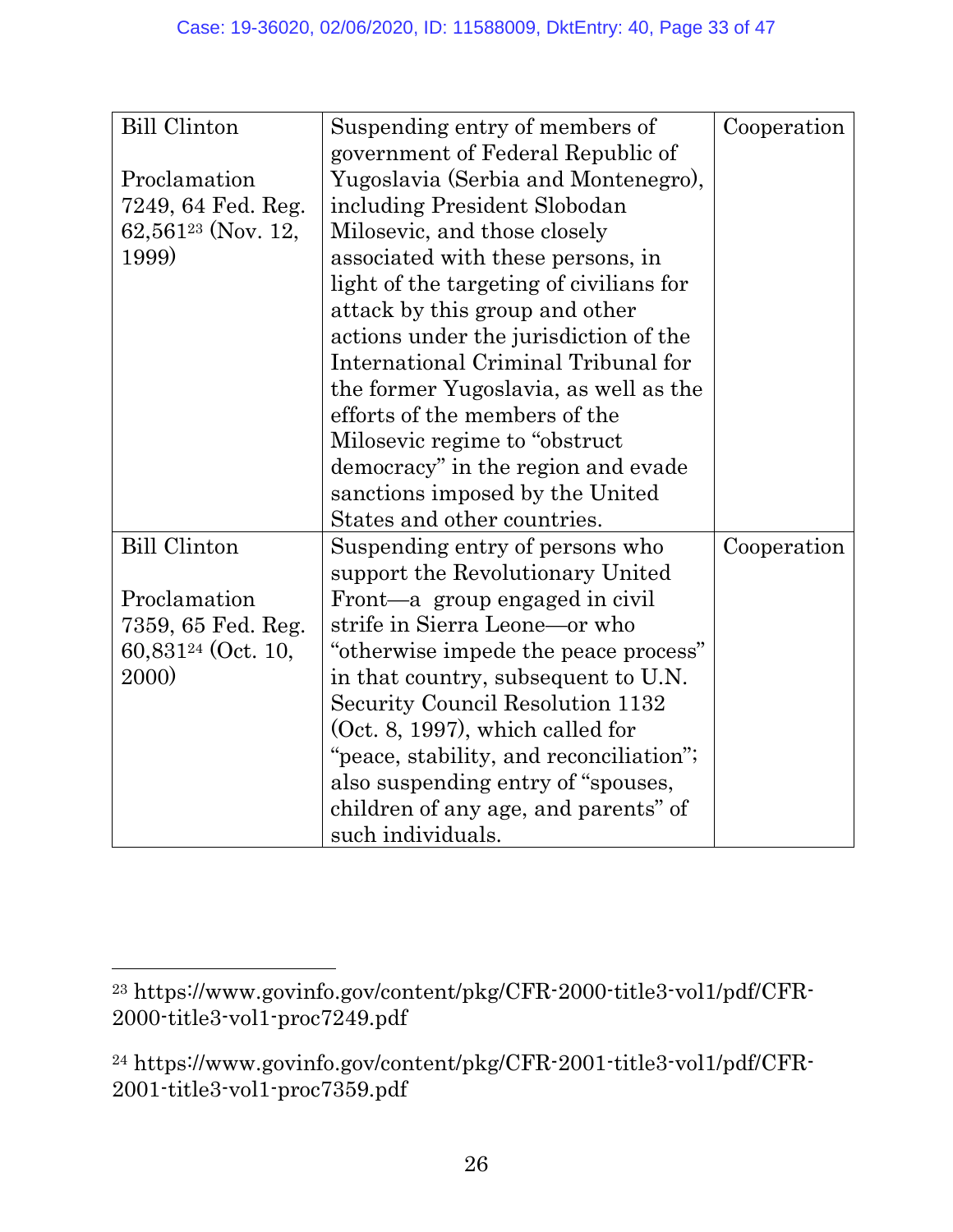| George W. Bush                | Suspending entry of persons            | Cooperation |
|-------------------------------|----------------------------------------|-------------|
|                               | threatening to undermine               |             |
| Proclamation                  | international stabilization efforts in |             |
| 7452, 66 Fed. Reg.            | the Western Balkans (the former        |             |
| $34,775^{25}$ (June 26,       | Yugoslavia), or those persons          |             |
| 2001)                         | accused or suspected of war crimes     |             |
|                               | or crimes against humanity in          |             |
|                               | connection with the armed conflict in  |             |
|                               | that region.                           |             |
| George W. Bush                | Suspending entry of members of         | Retaliation |
|                               | Zimbabwe government of Robert          |             |
| Proclamation                  | Mugabe, in response to the "political" |             |
| 7524, 67 Fed. Reg.            | and humanitarian crisis in that        |             |
| 8,857 <sup>26</sup> (Feb. 22, | country] and the continued failure"    |             |
| 2002)                         | of that government to support          |             |
|                               | democracy and the rule of law.         |             |
| George W. Bush                | Suspending entry of foreign            | Cooperation |
|                               | government officials and others who    |             |
| Proclamation                  | have engaged in corruption including   |             |
| 7750, 69 Fed. Reg.            | bribery, misappropriation of public    |             |
| $2,287^{27}$ (Jan. 12,        | funds, and election fraud; citing      |             |
| 2004)                         | Third Global Forum on Fighting         |             |
|                               | Corruption and Safeguarding            |             |
|                               | Integrity, along with "other"          |             |
|                               | intergovernmental efforts."            |             |

<sup>25</sup> https://www.govinfo.gov/content/pkg/CFR-2002-title3-vol1/pdf/CFR-2002-title3-vol1-proc7452.pdf

<sup>26</sup> https://www.govinfo.gov/content/pkg/STATUTE-116/pdf/STATUTE-116-Pg3178.pdf

<sup>27</sup> https://www.govinfo.gov/content/pkg/CFR-2005-title3-vol1/pdf/CFR-2005-title3-vol1-proc7750.pdf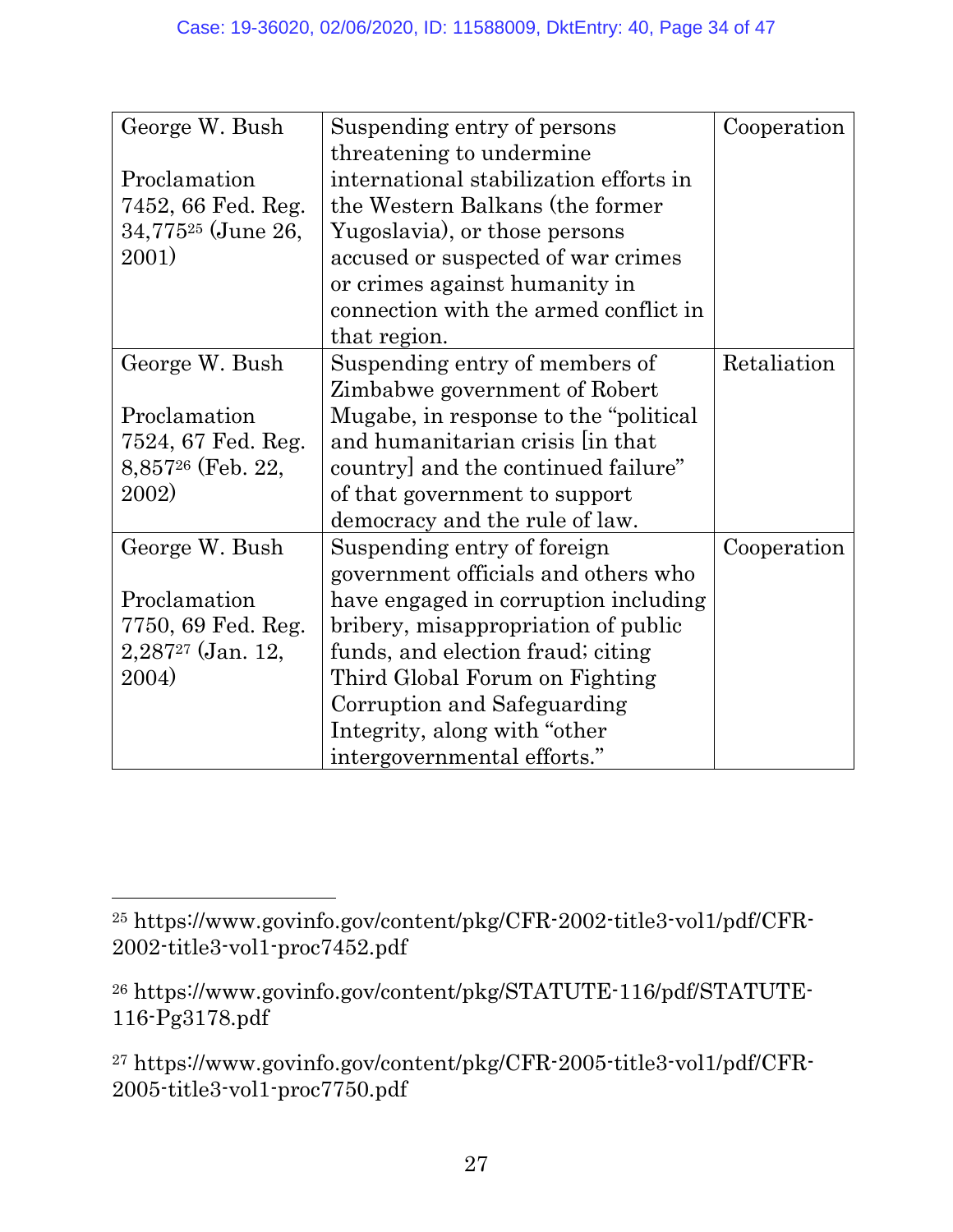| George W. Bush          | Suspending entry of officials of        | Retaliation |
|-------------------------|-----------------------------------------|-------------|
|                         | Belarus who engaged in vote fraud,      |             |
| Proclamation            | corruption, human rights abuses, or     |             |
| 8015, 71 Fed. Reg.      | other attempts to undermine             |             |
| $28,541^{28}$ (May 12,  | "democratic institutions or impede      |             |
| 2006)                   | the transition to democracy" in that    |             |
|                         | country.                                |             |
| George W. Bush          | Suspending entry of present and         | Retaliation |
|                         | former Syrian government officials      |             |
| Proclamation            | who sought to undermine Lebanon's       |             |
| 8158, 72 Fed. Reg.      | sovereignty or democratic               |             |
| $36,587^{29}$ (June 28, | government, or (through cross-          |             |
| 2007)                   | reference to Executive Order 13338      |             |
|                         | $(May 11, 2004)$ facilitated Syria's    |             |
|                         | aid to foreign terrorist organizations, |             |
|                         | including Hamas and Hizballah.          |             |
| George W. Bush          | Suspending entry of foreign             | Cooperation |
|                         | government officials and their          |             |
| Proclamation            | spouses who have impeded or failed      |             |
| 8342, 74 Fed. Reg.      | to implement "international"            |             |
| $4,093^{30}$ (Jan. 16,  | antitrafficking standards."             |             |
| 2009)                   |                                         |             |

<sup>28</sup> https://www.govinfo.gov/content/pkg/FR-2006-05-16/pdf/06-4651.pdf

<sup>29</sup> https://www.govinfo.gov/content/pkg/STATUTE-121/pdf/STATUTE-121-Pg2769.pdf

<sup>30</sup> https://www.govinfo.gov/content/pkg/STATUTE-123/pdf/STATUTE-123-Pg3607.pdf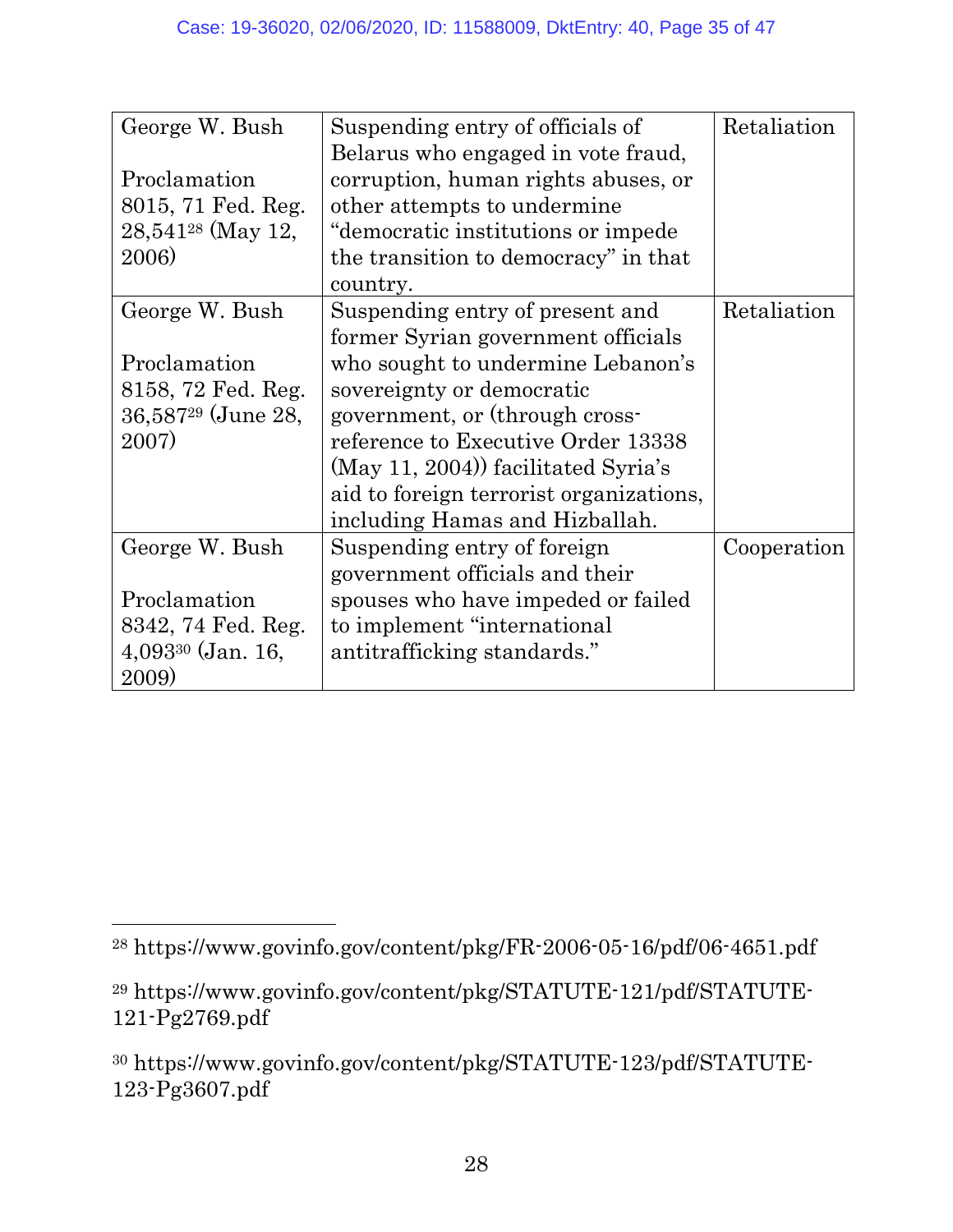| Barack Obama                       | Suspending the entry of traffickers  | Cooperation |
|------------------------------------|--------------------------------------|-------------|
|                                    | covered by sanctions, travel bans,   |             |
| Proclamation                       | and other measures under U.N.        |             |
| 8693, 76 Fed. Reg.,                | Security Council Resolution 2331,    |             |
| $44,751^{31}$ (July 24,            | which implemented the U.N.           |             |
| 2011)                              | Convention on Transnational          |             |
|                                    | Organized Crime and the Protocol to  |             |
|                                    | Prevent, Suppress and Punish         |             |
|                                    | Trafficking in Persons.              |             |
| Barack Obama                       | Suspending entry of persons who      | Cooperation |
|                                    | engaged in "war crimes, crimes       |             |
| Proclamation                       | against humanity or other serious    |             |
| 8697, 76 Fed. Reg.                 | violations of human rights."         |             |
| 49,277, $\S$ 1 <sup>32</sup> (Aug. |                                      |             |
| 4, 2011)                           |                                      |             |
| Barack Obama                       | Suspending entry of persons who      | Retaliation |
|                                    | have sold, leased, provided material |             |
| Exec. Order No.                    | support for, or operated information |             |
| 13606, 77 Fed.                     | and communications technology used   |             |
| Reg. 24,571, $\S$ 4 <sup>33</sup>  | by the respective Governments of     |             |
| (Apr. 22, 2012)                    | Iran or Syria to engage in "serious" |             |
|                                    | human rights abuses" against the     |             |
|                                    | people of said countries.            |             |

<sup>31</sup> https://www.govinfo.gov/content/pkg/CFR-2012-title3-vol1/pdf/CFR-2012-title3-vol1-proc8693.pdf

<sup>32</sup> https://travel.state.gov/content/dam/visas/Human\_Rights\_Proclamati on\_8697.pdf

<sup>33</sup> https://fas.org/irp/offdocs/eo/eo-13606.htm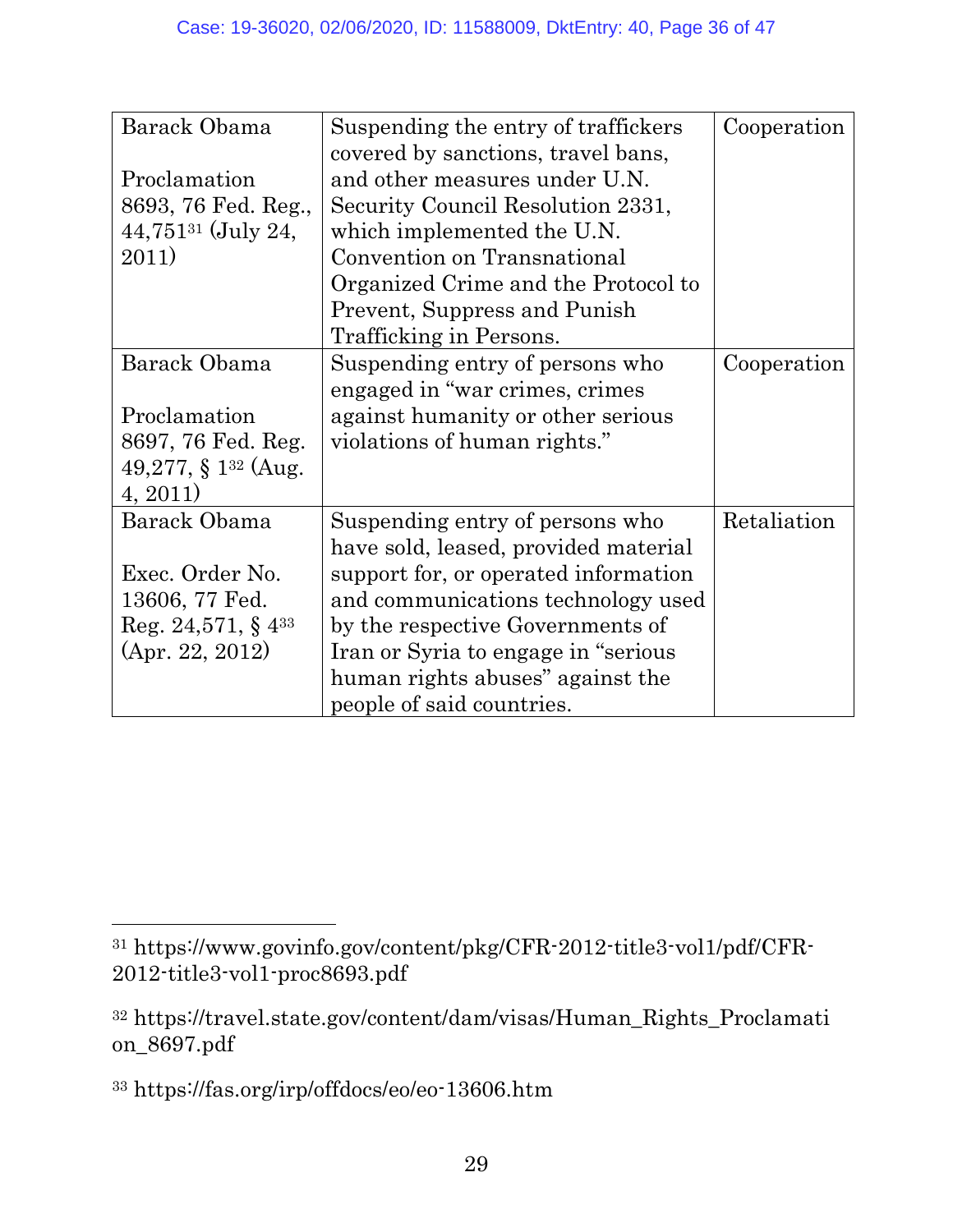| Barack Obama                      | Suspending entry of persons who<br>evaded U.S. sanctions regarding | Retaliation |
|-----------------------------------|--------------------------------------------------------------------|-------------|
| Exec. Order No.                   | Iran and Syria.                                                    |             |
| 13608, 77 Fed.                    |                                                                    |             |
| Reg. 26,409, $\S$ 4 <sup>34</sup> |                                                                    |             |
| (May 1, 2012)                     |                                                                    |             |
| Barack Obama                      | Suspending entry of individuals who                                | Retaliation |
|                                   | have undermined "peace, security, or                               |             |
| Exec. Order No.                   | stability" of Burma, led or assisted in                            |             |
| 13619, 77 Fed.                    | human rights abuses in Burma, or                                   |             |
| Reg. $41,243, \S 5^{35}$          | aided arms trade between Burma                                     |             |
| $($ Jul. 11, 2012 $)$             | and North Korea.                                                   |             |
| Barack Obama                      | Suspending entry of individuals who                                | Retaliation |
|                                   | provided technology and other                                      |             |
| Exec. Order No.                   | instrumentalities to Iran's                                        |             |
| 13628, 77 Fed.                    | government for abuses of the human                                 |             |
| Reg. $62,139, \S 10^{36}$         | rights of the Iranian people.                                      |             |
| (0ct. 9, 2012)                    |                                                                    |             |

<sup>34</sup> https://www.treasury.gov/resourcecenter/sanctions/Programs/Documents/fse\_eo.pdf

<sup>35</sup> https://www.federalregister.gov/documents/2012/07/13/2012- 17264/blocking-property-of-persons-threatening-the-peace-security-orstability-of-burma

<sup>36</sup> https://www.treasury.gov/resourcecenter/sanctions/Programs/Documents/2012iranthreat\_eo.pdf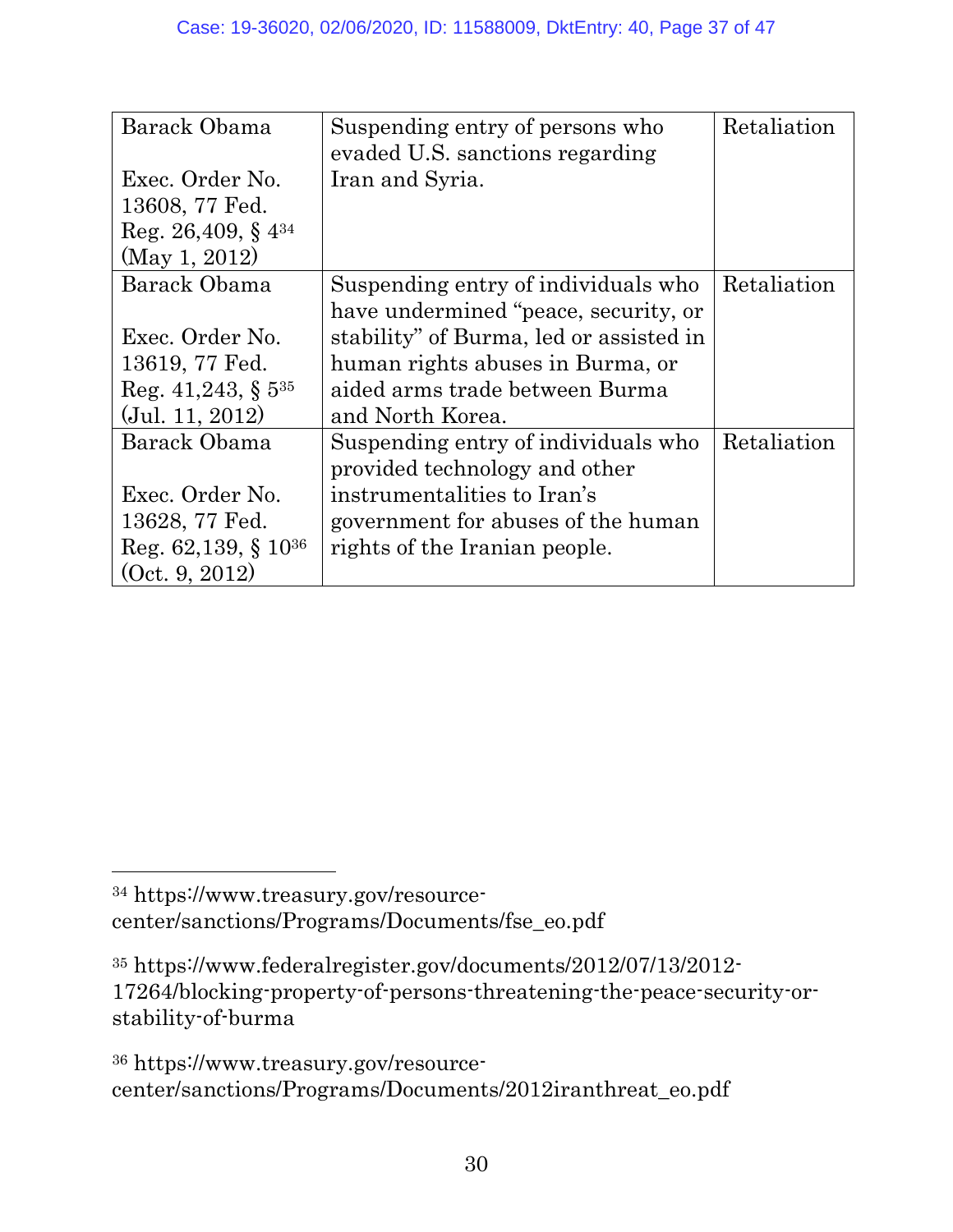| Barack Obama                      | Suspending entry of person who           | Retaliation |
|-----------------------------------|------------------------------------------|-------------|
|                                   | "asserted governmental authority lin     |             |
| Exec. Order No.                   | the Crimeal without the                  |             |
| 13660, 79 Fed.                    | authorization of the Government of       |             |
| Reg. 13,493, § $2^{37}$           | Ukraine" and thus undermined its         |             |
| (Mar. 6, 2014)                    | "peace, security, stability,             |             |
|                                   | sovereignty, and territorial             |             |
|                                   | integrity."                              |             |
| Barack Obama                      | Suspending entry of leaders of           | Cooperation |
|                                   | armed groups and others in Central       |             |
| Exec. Order No.                   | African Republic responsible for         |             |
| 13667, 79 Fed.                    | "targeting of women, children, or any    |             |
| Reg. 28,387, $\S$ 4 <sup>38</sup> | civilians through acts of violence       |             |
| (May 12, 2014)                    | (including killing, maiming, torture,    |             |
|                                   | or rape or other sexual violence)" as    |             |
|                                   | well as "abduction, forced"              |             |
|                                   | displacement, or attacks on schools,     |             |
|                                   | hospitals, religious sites, or locations |             |
|                                   | where civilians are seeking refuge";     |             |
|                                   | citing threats to "peace, security,      |             |
|                                   | [and] stability of the Central African   |             |
|                                   | Republic and neighboring states", as     |             |
|                                   | addressed by U.N. Security Council       |             |
|                                   | Resolutions 2121 (Oct. 10, 2013),        |             |
|                                   | Resolution 2127 (Dec. 5, 2013), and      |             |
|                                   | Resolution 2134 (Jan. 28, 2014).         |             |

38 https://www.treasury.gov/resourcecenter/sanctions/Programs/Documents/car\_eo.pdf

<sup>37</sup> https://www.treasury.gov/resourcecenter/sanctions/Programs/Documents/ukraine\_eo.pdf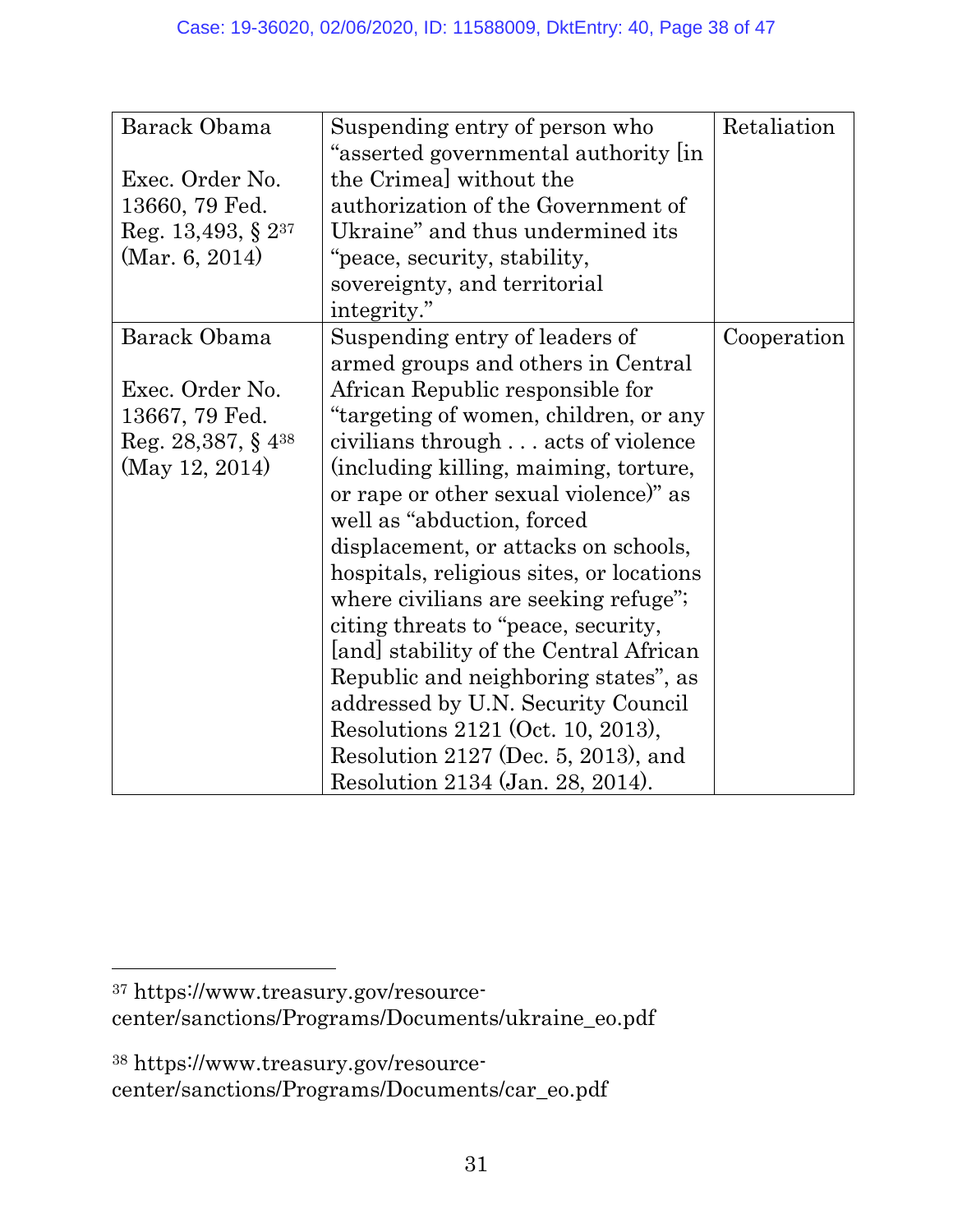| Barack Obama                       | Suspending entry of persons<br>controlling entities operating in the | Retaliation |
|------------------------------------|----------------------------------------------------------------------|-------------|
| Exec. Order No.                    | Crimea region of Ukraine, in                                         |             |
| 13685, 79 Fed.                     | response to "Russian occupation of                                   |             |
| Reg. 77, 357, $\S$ 3 <sup>39</sup> | the Crimea region."                                                  |             |
| (Dec. 19, 2014)                    |                                                                      |             |
| Barack Obama                       | Suspending entry of persons                                          | Retaliation |
|                                    | connected to government of North                                     |             |
| Exec. Order No.                    | Korea or communist party in that                                     |             |
| 13687, 80 Fed.                     | country.                                                             |             |
| Reg. 819, $§$ 4 <sup>40</sup>      |                                                                      |             |
| $\rm (Jan. 2, 2015)$               |                                                                      |             |
| Barack Obama                       | Suspending entry of present and                                      | Retaliation |
|                                    | former officials of government of                                    |             |
| Exec. Order No.                    | Venezuela and associated                                             |             |
| 13692, 80 Fed.                     | individuals, in connection with                                      |             |
| Reg. 12,747, § $2^{41}$            | efforts to deter violence, human                                     |             |
| (Mar. 8, 2015)                     | rights abuses, corruption, and                                       |             |
|                                    | attempts to undermine democracy.                                     |             |

39 https://www.treasury.gov/resourcecenter/sanctions/Programs/Documents/ukraine\_eo4.pdf

40 https://www.treasury.gov/resourcecenter/sanctions/Programs/Documents/13687.pdf

 $\overline{a}$ 

41 https://www.treasury.gov/resourcecenter/sanctions/Programs/Documents/13692.pdf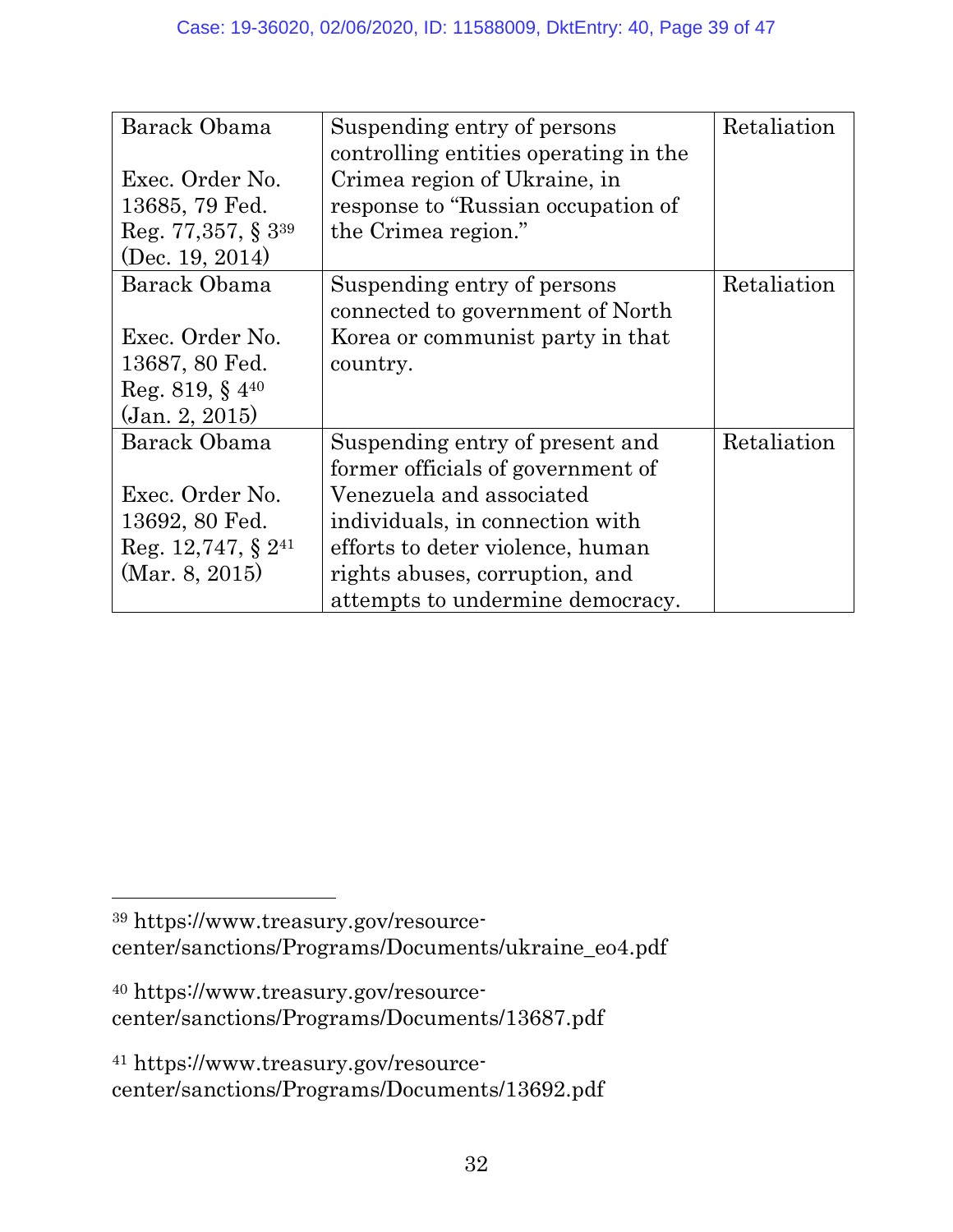| Barack Obama                      | Suspending entry of foreign             | Retaliation |
|-----------------------------------|-----------------------------------------|-------------|
|                                   | nationals who have engaged in           |             |
| <b>Executive Order</b>            | "malicious cyber-enabled activities"    |             |
| 13694, 80 Fed.                    | directed against U.S. critical          |             |
| Reg. 18,077, $\S$ 4 <sup>42</sup> | infrastructure, financial sector,       |             |
| (Apr. 1, 2015)                    | computer networks, or intellectual      |             |
|                                   | property, as part of response to        |             |
|                                   | declared national emergency to          |             |
|                                   | address an "unusual and                 |             |
|                                   | extraordinary threat to the national    |             |
|                                   | security, foreign policy, and economy   |             |
|                                   | of the United States"; a follow-up      |             |
|                                   | order, Executive Order 13757, 82        |             |
|                                   | Fed. Reg. $1$ (Dec. 28, 2016), targeted |             |
|                                   | Russian state agencies, such as the     |             |
|                                   | Russian Main Intelligence               |             |
|                                   | Directorate and Federal Security        |             |
|                                   | Service.                                |             |

<sup>42</sup> https://www.treasury.gov/resourcecenter/sanctions/Programs/Documents/cyber\_eo.pdf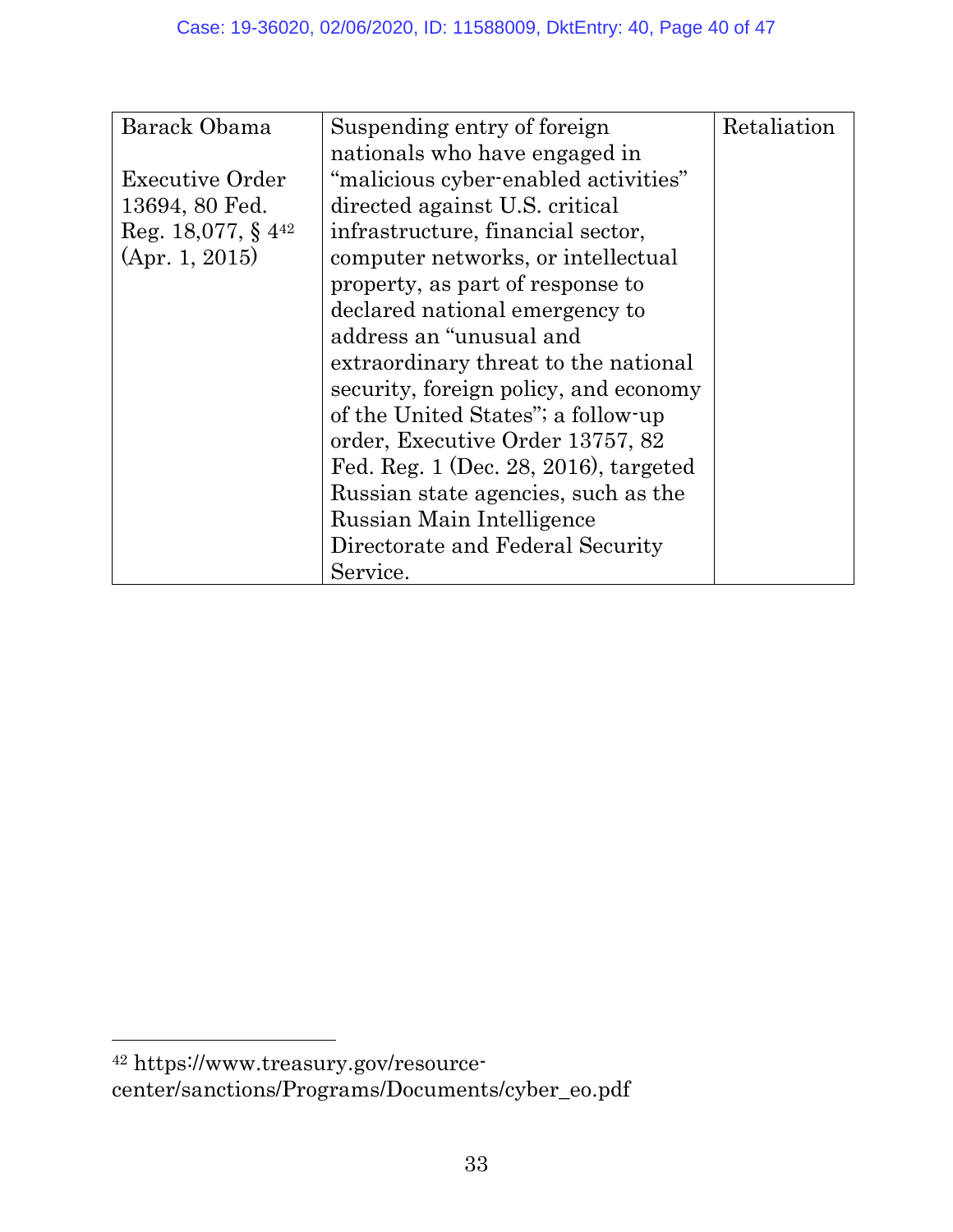| Barack Obama            | Suspending entry of persons who       | Cooperation |
|-------------------------|---------------------------------------|-------------|
|                         | threaten the "peace, security, and    |             |
| Exec. Order No.         | stability" of Burundi through crimes  |             |
| 13712, 80 Fed.          | such as the "targeting of women,      |             |
| Reg. 73,633, § $2^{43}$ | children, or any civilians            |             |
| (Nov. 22, 2015)         | through acts of violence              |             |
|                         | (including killing, maiming, torture, |             |
|                         | or rape or other sexual violence)";   |             |
|                         | this action was a precursor to steps  |             |
|                         | taken by the United Nations, which    |             |
|                         | in July 2016 passed U.N. Security     |             |
|                         | Council Resolution 2303, authorizing  |             |
|                         | the U.N. Secretary General to assign  |             |
|                         | a police component to monitor the     |             |
|                         | civil conflict in Burundi and report  |             |
|                         | back periodically to the Security     |             |
|                         | Council on the dire situation in that |             |
|                         | country.                              |             |
| Barack Obama            | Suspending entry of any person who    | Retaliation |
|                         | has aided North Korea government's    |             |
| Exec. Order No.         | nuclear program or other programs     |             |
| 13722, 81 Fed.          | that provide financial support for    |             |
| Reg. 14,943, § $4^{44}$ | that government's policies.           |             |
| (Mar. 15, 2016)         |                                       |             |

<sup>43</sup> https://obamawhitehouse.archives.gov/the-pressoffice/2015/11/23/executive-order-blocking-property-certain-personscontributing-situation

<sup>44</sup> https://www.treasury.gov/resourcecenter/sanctions/Programs/Documents/nk\_eo\_20160316.pdf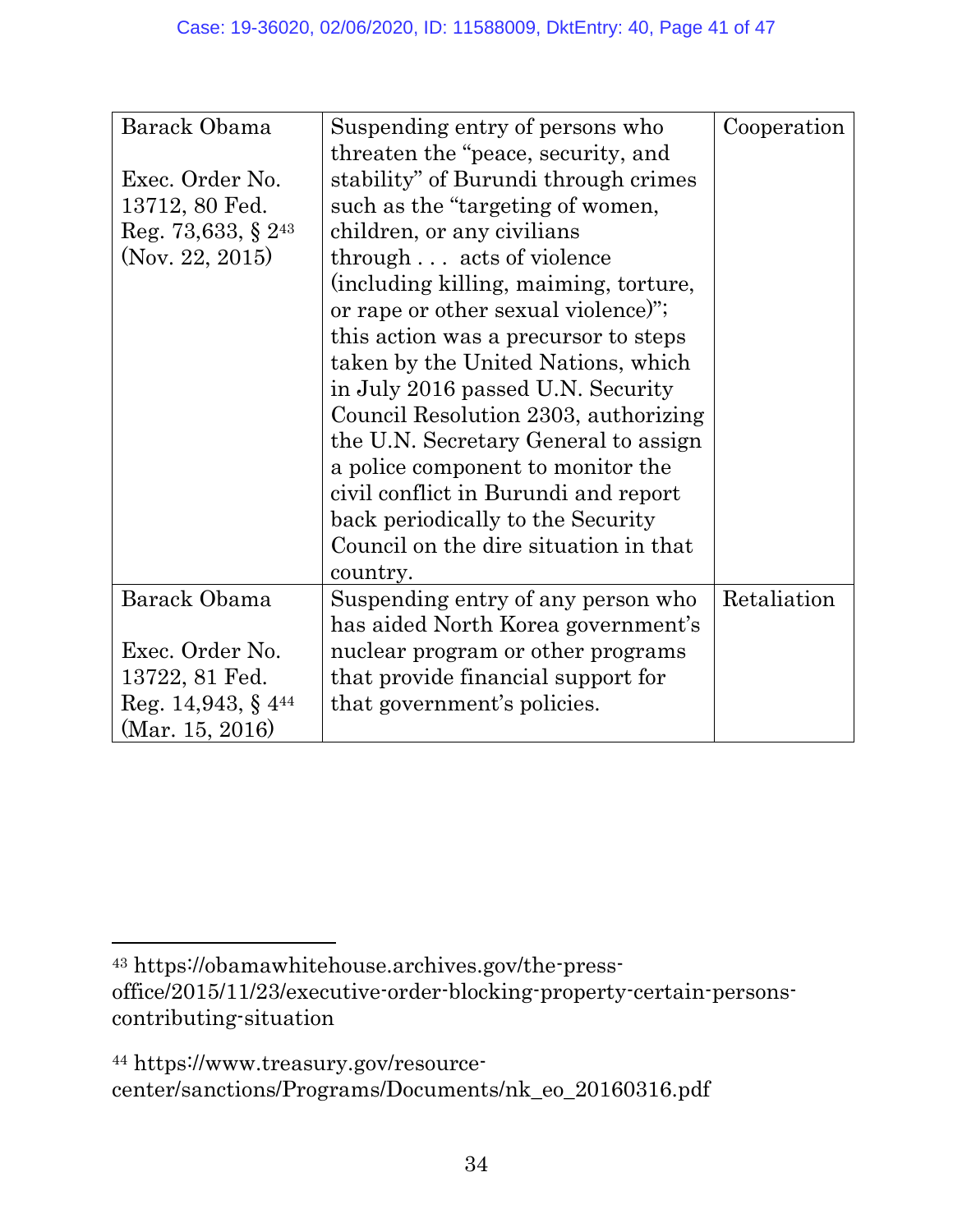| Barack Obama              | Expands Exec. Order 13566 (Feb. 25,    | Cooperation |
|---------------------------|----------------------------------------|-------------|
|                           | 2011), by suspending entry of those    |             |
| Exec. Order No.           | who have violated arms embargo         |             |
| 13726, 81 Fed.            | imposed on factions within Libya by    |             |
| Reg. $23,559,$ $\S2^{45}$ | U.N. Security Council Resolution       |             |
| (Apr. 19, 2016)           | 1970 (2011), or otherwise threatened   |             |
|                           | "peace, security, stability,           |             |
|                           | sovereignty, democratic transition,    |             |
|                           | and territorial integrity" of Libya.   |             |
| Donald Trump              | Suspending entry of nationals from     | Retaliation |
|                           | several countries, including Iran,     |             |
| Proclamation              | Libya, North Korea, Syria, and         |             |
| 9645, 82 Fed. Reg.        | Yemen (as well as members of           |             |
| 45,161 (Sept. 24,         | Venezuela government and their         |             |
| 2017)                     | families and associates) to address    |             |
|                           | "inadequacies" in covered states'      |             |
|                           | vetting of visa applicants.            |             |
| Donald Trump              | Authorizing Attorney General and       | Cooperation |
|                           | Secretary of Homeland Security to      |             |
| Proclamation              | issue rule barring grant of asylum to  |             |
| 9822, 83 Fed. Reg.        | a person who crosses the southern      |             |
| 57,661 (Nov. 9,           | border at a point not officially       |             |
| 2018)                     | designated for entry; asserting that   |             |
|                           | Proclamation will "facilitate ongoing" |             |
|                           | negotiations with Mexico and other     |             |
|                           | countries regarding appropriate        |             |
|                           | cooperative arrangements" on           |             |
|                           | refugee flows. <sup>46</sup>           |             |

45 https://obamawhitehouse.archives.gov/the-pressoffice/2016/04/19/executive-order-blocking-property-and-suspendingentry-united-states

 $\overline{a}$ 

46 In December, 2018, the Ninth Circuit declined to stay a preliminary injunction issued against the interim final rule authorized by the November, 2018 Proclamation. See East Bay Sanctuary Covenant v. Trump, No. 18-17274, 2018 U.S. App. LEXIS 37150 (9th Cir. Dec. 7, 2018); see also Trump v. East Bay Sanctuary Covenant, No. 18A615,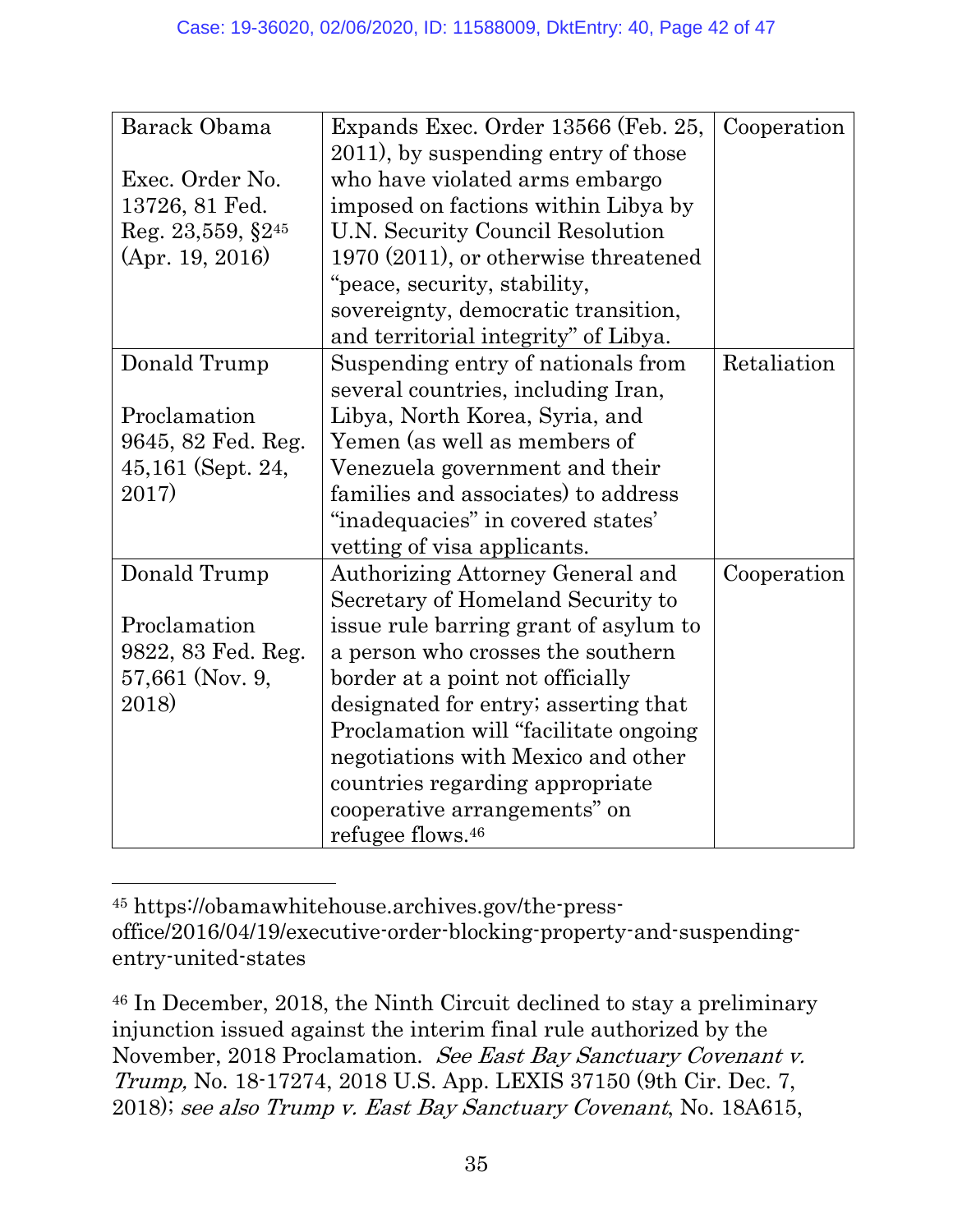As this comprehensive chart demonstrates, past proclamations invoking § 1182(f) entail either retaliation against or cooperation with foreign governments. None address a purely domestic issue such as health care financing, utterly unmoored from a nexus with a foreign government. The Proclamation's lack of fit with past practice should substantially diminish the deference that it receives from this Court.

#### II. Case Law Does Not Support Deference to Domestic-Focused Proclamations

The Supreme Court's discussion in *Hawaii* of the constitutional

bases for deference to a President's immigration orders further

 $\overline{a}$ 

underscores why no deference should be accorded here. The Court

identified two reasons why the judiciary generally defers to the political

<sup>2018</sup> U.S. Lexis 7304 (Dec. 21, 2018) (denying stay). The Ninth Circuit found that the government was not likely to prevail in its appeal of the preliminary injunction against implementation of the final rule. See *East Bay*, 2018 U.S. App. Lexis 37150, at  $48-57$ . According to the Ninth Circuit, the November, 2018 exceeded the President's power because it conflicted with 8 U.S.C.  $\S$  1158(a)(1), which allows a foreign national to apply for asylum "whether or not" she seeks to enter at a "designated port of arrival." Id. at 48-49. Amici submitted a brief to the District Court in *East Bay* supporting the challenge to the interim final rule authorized by the November 2018 Proclamation. See Brief of Professors of Immigration Law as Amici Curiae in Support of Plaintiffs, East Bay Sanctuary Covenant v. Trump, No. 3:18-cv-06810-JST (N.D. Ca. Dec. 5, 2018), ECF No. 79, https://lawguides.rwu.edu/ld.php?conte nt\_id=45891366.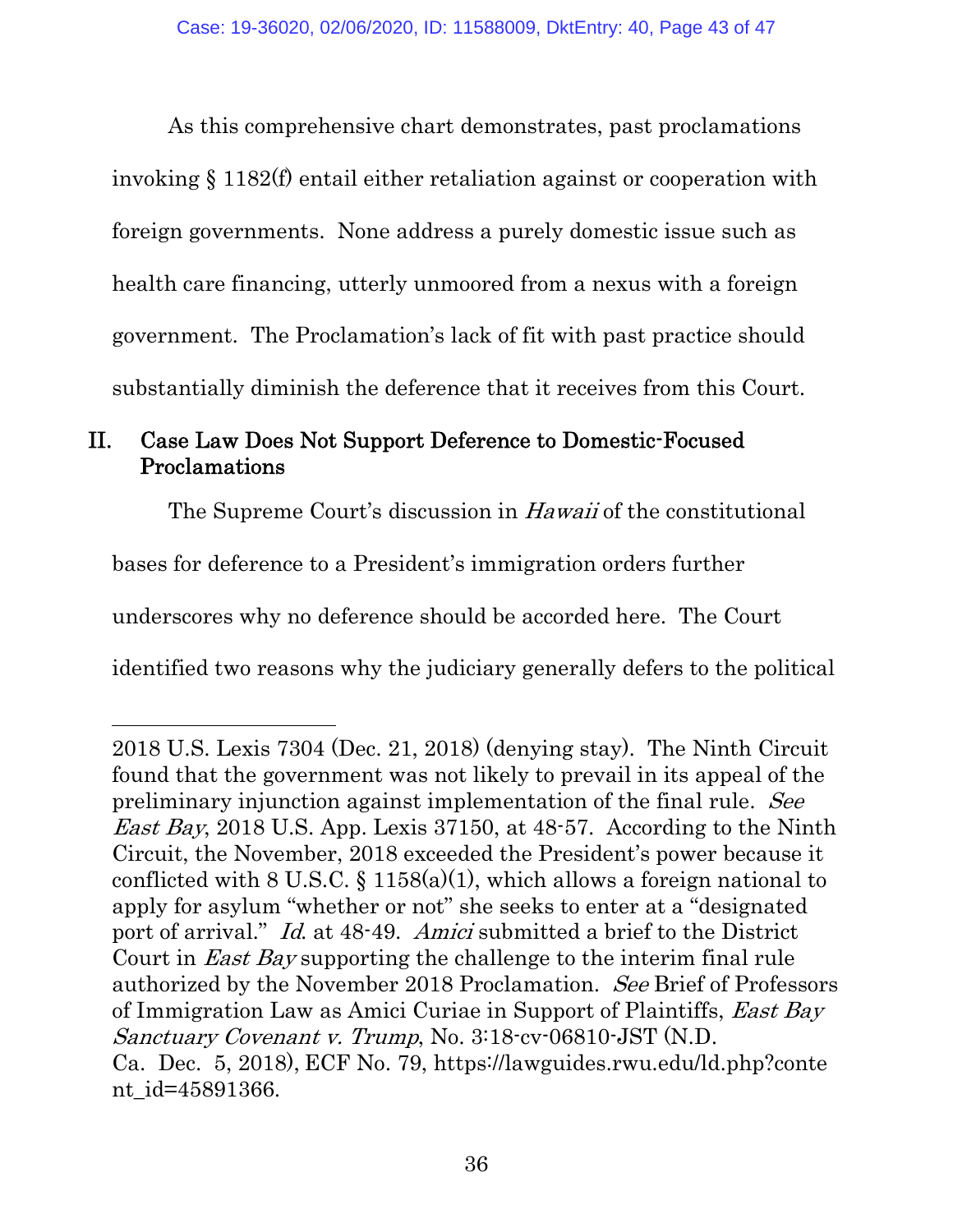branches on immigration matters, both of which emphasized foreignfacing considerations that are not present here.

First, the President's need for flexibility in issues of national security and the judiciary's relative lack of competence in that realm justifies deference to the Executive. The Court noted that a narrow standard of review is particularly important in "the area of national security." Citing Kerry v. Din, 135 S. Ct. 2128, 2140 (2015)

(KENNEDY, J., concurring in judgment). The Court continued:

The upshot of our cases in this context is clear: "Any rule of constitutional law that would inhibit the flexibility" of the President "to respond to changing world conditions should be adopted only with the greatest caution," and our inquiry into matters of entry and national security is highly constrained.

138 S. Ct. at 2419-20, citing Mathews v. Diaz, 426 U. S. 67, 81-82 (1976).

Second, the political nature of foreign admissions decisions, particularly with regards to the United States' relations with foreign powers, justifies deference to the political branches. The Court observed that the admission and exclusion of foreign nationals is a "fundamental sovereign attribute exercised by the Government's political departments largely immune from judicial control." 138 S. Ct.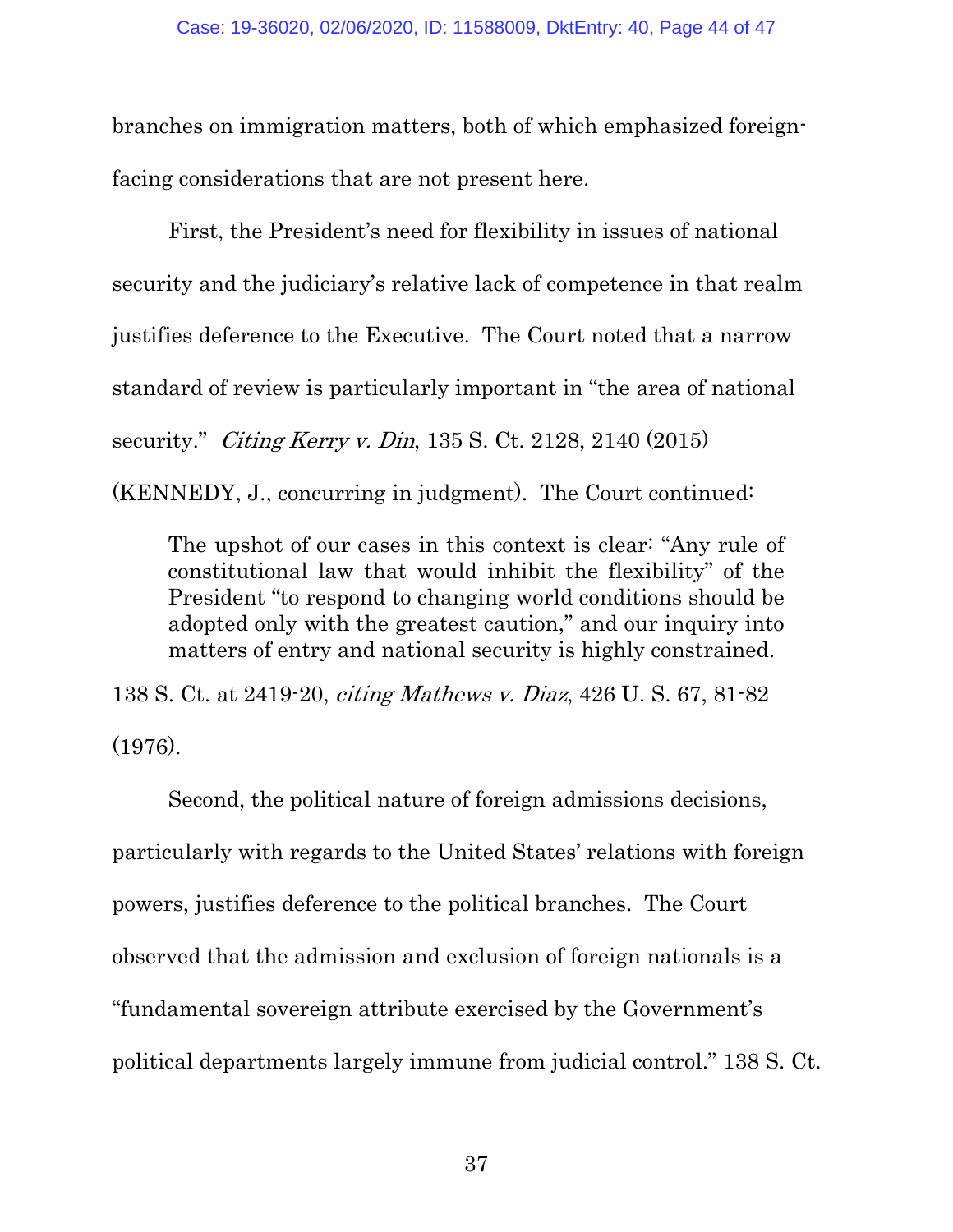at 2418, citing Fiallo v. Bell, 430 U. S. 787, 792 (1977). In fact, the Supreme Court's notion of constitutional deference on immigration matters is inherently tied to the foreign-facing nature of immigration decisions, which is "vitally and intricately interwoven with contemporaneous policies in regard to the conduct of foreign relations, the war power, and the maintenance of a republican form of government." Harisiades v. Shaughnessy, 342 U.S. 580, 588-89 (1952). The current Proclamation lacks any such link. Because of that gap, this Court should not defer to the President on the Proclamation at issue here.

#### **CONCLUSION**

For these reasons, this Court should affirm the district court's decision.

 $\overline{a}$ 

February 6, 2020 Respectfully submitted,

s/Neil Nandi

PETER S. MARGULIES ROGER WILLIAMS UNIVERSITY SCHOOL OF LAW\* 10 Metacom Avenue

LAURA MCNALLY NEIL NANDI LOEB & LOEB LLP 321 N. CLARK ST. STE. 2300

University affiliations are listed solely for informational purposes.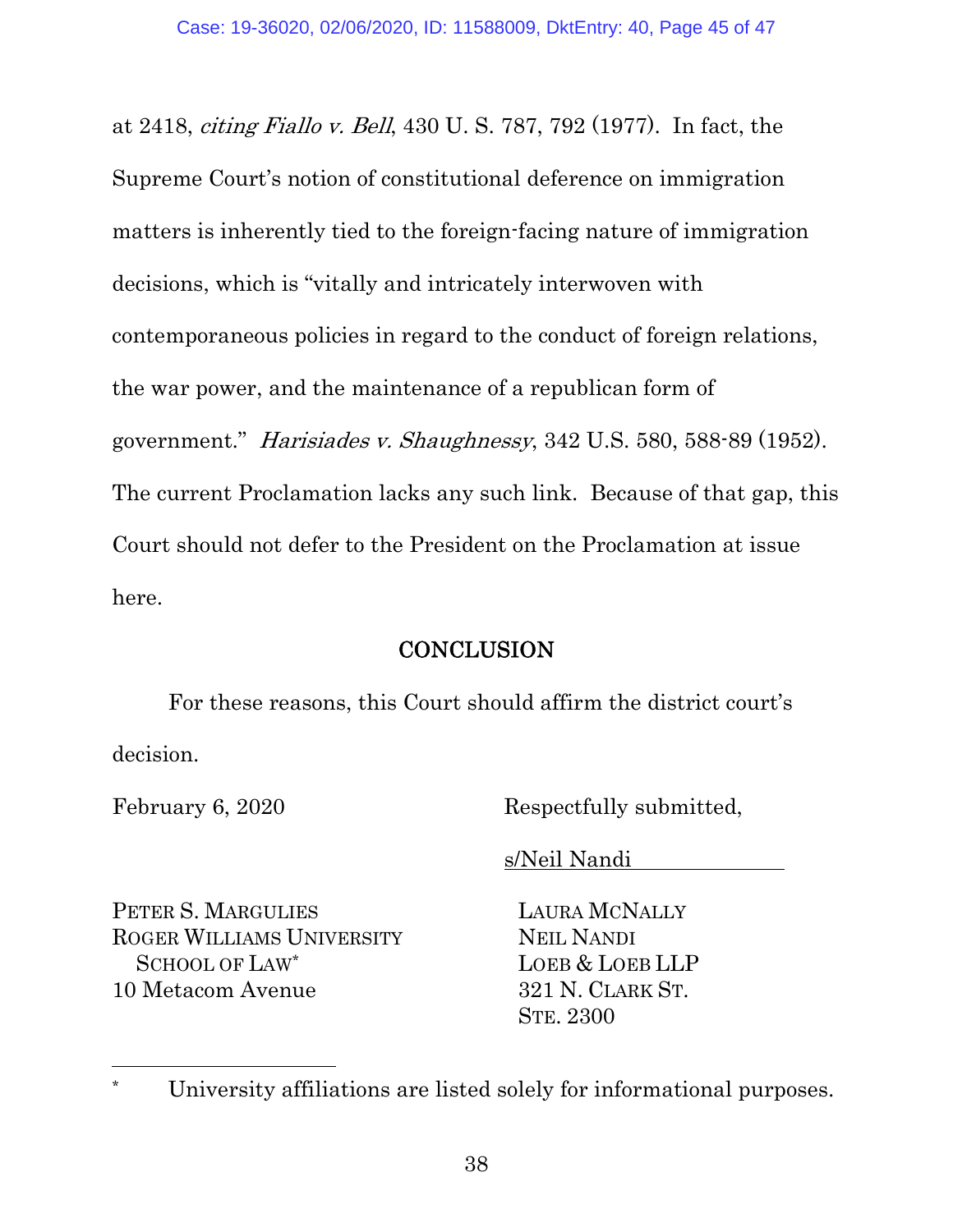Bristol, RI 02809 (401) 254-4564

CHICAGO, IL 60654 (312) 464-3100

SHOBA SIVAPRASAD WADHIA PENN STATE LAW\* 329 Innovation Blvd., Suite 118 University Park, PA 16802 (814) 865-3823